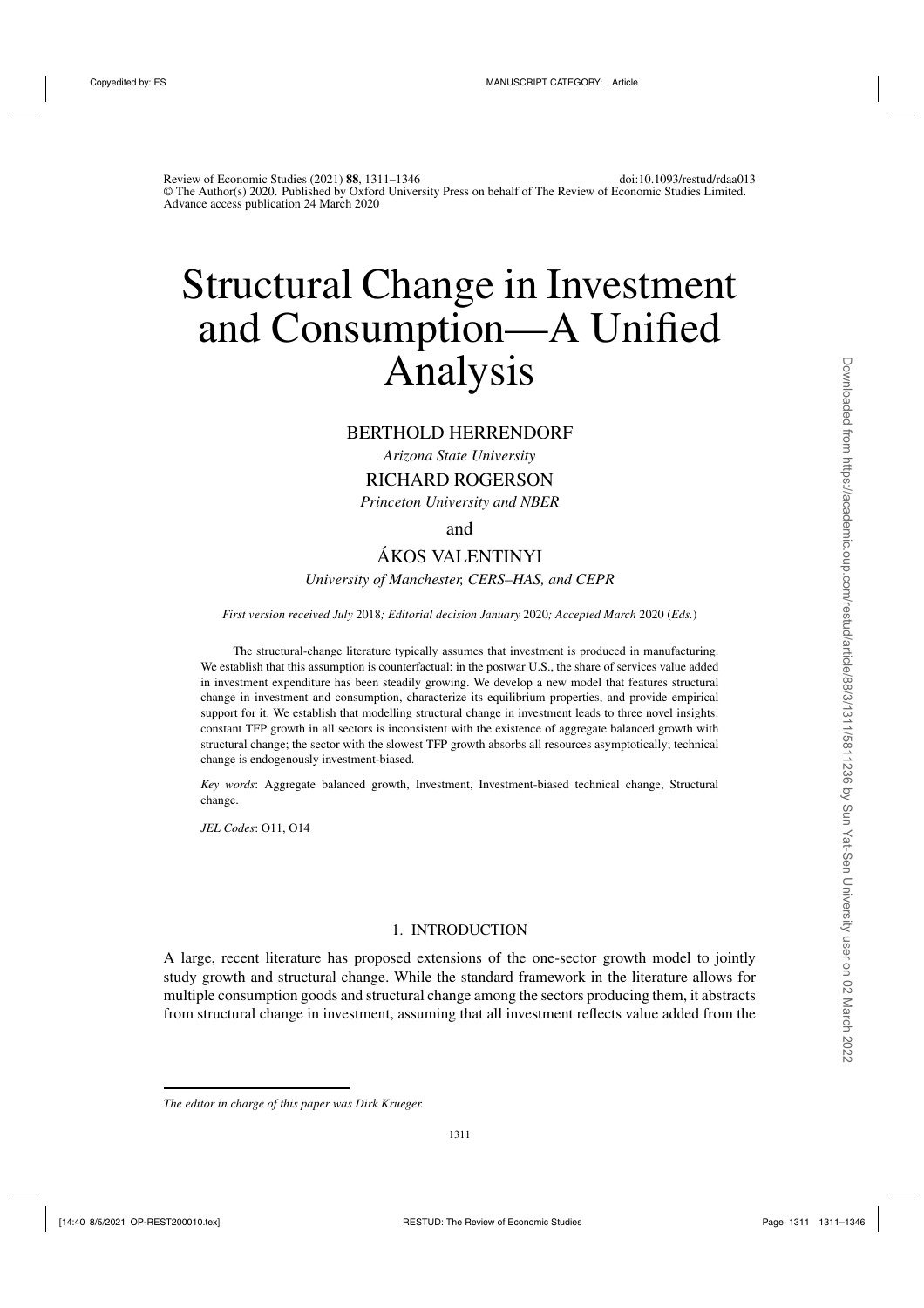manufacturing sector.<sup>1</sup> Given that one popular use of these models is to help us understand the decline of the manufacturing sector observed in advanced economies, it is of interest to assess the appropriateness of this assumption. In this article, we show that the standard assumption is strongly counterfactual and affects the model's predictions in crucial ways. In other words, abstracting from structural change in investment is neither empirically plausible nor theoretically innocuous.

Our analysis begins by decomposing final investment expenditure in the post-World War II U.S. into the value added shares coming from the goods sector and the services sector. This is the analogue of the decomposition of final consumption expenditure in [Herrendorf](#page-35-0) *et al.* [\(2013](#page-35-0)). Two key findings emerge. First, although it is true that the share of goods value added has always been much higher in investment expenditure than in consumption expenditure, the standard assumption is squarely at odds with the data; the share of services value added in investment expenditure is large, and in fact it now exceeds the share of goods value-added in investment expenditure. Second, and more importantly, there is structural change in investment expenditure, and it features the same qualitative patterns as structural change in consumption expenditure: the expenditure share of services value added has increased at the same time that the relative price of services has increased.

Motivated by these facts, we develop a general equilibrium model of balanced growth and structural change in both of the final expenditure categories: investment and consumption. Our framework can accommodate various levels of disaggregation, but to best highlight the key economic interactions, our analysis focuses on the simplest two-by-two-by-two structure. This structure features two final expenditure categories (investment and consumption), two underlying sectors that produce value added (goods and services), and two factors for producing value added (capital and labour). Goods and services value added are each produced by combining capital and labour according to Cobb–Douglas production functions that are assumed to have the same capital intensity but are allowed to experience different growth rates of total factor productivity (TFP henceforth). Investment is obtained by combining value added from the goods and services sectors, and this production function also experiences its own rate of TFP growth, which we label as exogenous investment-specific technical change. Consumption of goods and services are implicitly aggregated within the utility function of the representative household. While the aggregator for investment is assumed to be of the constant elasticity of substitution functional form (CES henceforth), our specification for consumption is consistent with two popular utility aggregators: a log-CES instantaneous utility and a price-independent-generalized-linear indirect utility (PIGL henceforth). While the former is homothetic, the latter is not.

Having developed our new model, we proceed to examine its equilibrium properties. We show that we may analyse the existence of an aggregate balanced growth path (ABGP henceforth) and the occurrence of structural change in two separate steps.<sup>2</sup> Key to this result is establishing that, in equilibrium, the output of the investment sector can be represented as a Cobb–Douglas production function in capital and labour with an *effective* TFP that is given by the product of exogenous investment-biased technical change and a CES aggregator of the TFPs of goods and services production. In other words, in equilibrium, our new model reduces to the model we studied previously in [Herrendorf](#page-35-0) *et al.* [\(2014](#page-35-0)), which had multiple consumption sectors, one investment sector, and sectoral Cobb–Douglas production functions with the same capital intensity

<sup>1.</sup> This practice started with the early model of growth and structural change by [Echevarria](#page-35-0) [\(1997\)](#page-35-0) and [Kongsamut](#page-35-0) *et al.* [\(2001\)](#page-35-0). See [Herrendorf](#page-35-0) *et al.* [\(2014\)](#page-35-0) for a review of the literature on structural change that has emerged since then.

<sup>2.</sup> We use ABGP in the sense introduced by [Ngai and Pissarides](#page-35-0) [\(2007](#page-35-0)), that is, *aggregate* variables grow at constant rates including zero while *sectoral* variables may not grow at constant rates.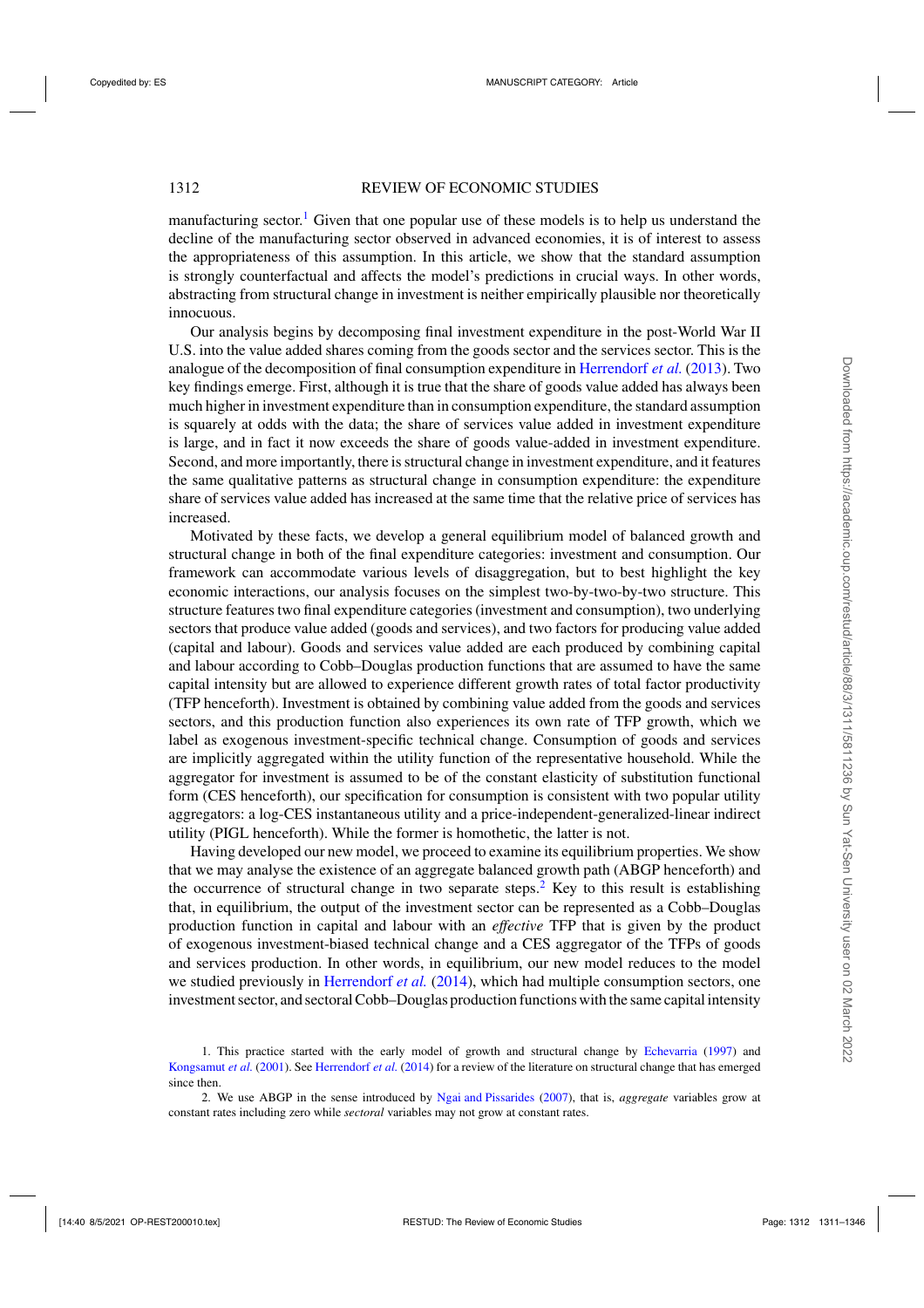but different TFPs. The novelty of our current framework is that the investment sector of its reduced-form has a TFP that depends endogenously on the composition of investment inputs, which in turn depends on the TFPs of goods and services production.

Accordingly, we first provide necessary and sufficient conditions for an ABGP to exist in our model. We then establish that standard forces dictate structural change in investment and consumption. In particular, increases in the relative price of services to goods combined with a less than unitary elasticity of substitution lead to increases in the expenditure shares of services in both investment and consumption. In addition, if non-homotheticities in the utility function imply that the income elasticity of services allocated to consumption is larger than one, then growth in aggregate income also leads to an increase in the expenditure share of services in the consumption sector. Taken together, both forces lead to a reallocation from goods to services within both final expenditure sectors. We call this the *intensive margin* of structural change. Since investment and consumption have different compositions of goods and services, aggregate structural change could also occur along the *extensive margin* due to changes in the mix of investment and consumption in aggregate final expenditure. We show that along the ABGP of our model no adjustment happens along the extensive margin and all structural change comes from the intensive margin.

The CES aggregator in the investment sector of our framework is admittedly somewhat specialized, and so there may be concern about how well it will perform quantitatively. We establish that the CES aggregator in investment captures well the salient features of structural change in the U.S. investment sector during the post-World War II period. We also establish that a log-CES specification in consumption captures part of the rising expenditure share for services but fails to account for the entire increase. In contrast, the PIGL specification captures well all of the rising expenditure share for services. Given the work of [Boppart](#page-35-0) [\(2014](#page-35-0)), the last finding is not entirely surprising, but we note that the two exercises are not identical; our exercise matches value added shares from NIPA data whereas his matched final expenditure shares from household expenditure data. As emphasized in [Herrendorf](#page-35-0) *et al.* [\(2013](#page-35-0)), switching from final expenditure shares to value added shares affects both the expenditure shares and the relative price series. An additional complication in comparing the two results is that private household expenditure data do not cover some large categories of education and health care spending.

We also carry out an empirical assessment of our new theoretical condition for the existence of an ABGP, which places a non-linear restriction on the evolution of the sectoral TFPs in our model. We calculate the sectoral TFP growth rates using standard growth accounting methods and evaluate the extent to which our theoretical condition holds and the role of changes in each of the sectoral TFPs. We find that our theoretical condition holds approximately in the data. Interestingly, however, it holds despite the fact that the growth rates of some sectoral TFP terms vary quite dramatically over time. This suggests that, contrary to common practice, constant growth of sectoral TFPs is not a natural restriction to impose on the parameters in the context of balanced growth in multi-sector models.

We establish that modelling structural change in the investment sector leads to three important, novel insights. First, in our model, constant (but possibly different) growth in each of the three primitive TFP terms is inconsistent with aggregate balanced growth and structural change in investment and consumption occurring jointly. Second, the sector with the slowest TFP growth asymptotically absorbs all resources in the investment sector as it does in the consumption sector. Third, technical change becomes *endogenously* investment specific, in that part of the change in the effective TFP in the investment sector results from the endogenous decisions of firms about the composition of investment inputs. We show that this endogenous component is quantitatively more important than the exogenous component.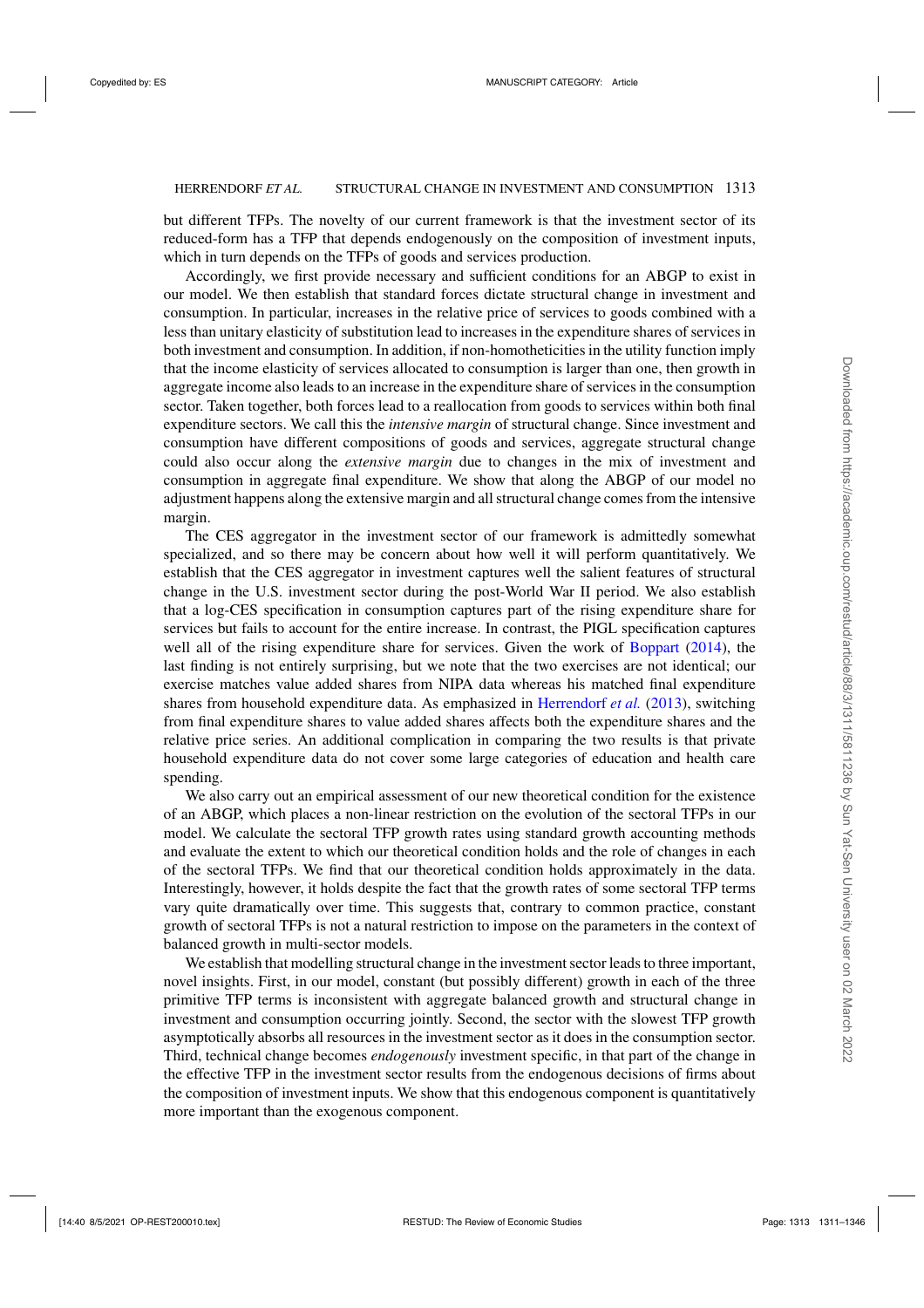<span id="page-3-0"></span>An outline of the article follows. In the next section, we discuss the most closely related literature. In Section [3,](#page-4-0) we present the key facts from the U.S. time series data since World War II. Sections [4](#page-7-0) and [5](#page-8-0) present our model and derive key properties of the competitive equilibrium that hold irrespective of the functional form of the instantaneous utility. In Section [6,](#page-13-0) we establish conditions for the existence of an aggregate balanced growth path with structural change in both investment and consumption. Section [7](#page-21-0) empirically examines key aspects of our new model. In Sections [8](#page-28-0) and [9,](#page-29-0) we derive the second and third insight that result from studying structural change in investment. Section [10](#page-32-0) concludes, and an Appendix contains the proofs of our theoretical results.

#### 2. RELATED LITERATURE

In this section, we discuss the closely related papers by [Garcia-Santana](#page-35-0) *et al.* [\(2018\)](#page-35-0) and [Acemoglu and Guerrieri](#page-35-0) [\(2008\)](#page-35-0), which also consider structural change in investment. Despite this similarity, we will point out the crucial differences between our work and theirs. $3$ 

[Garcia-Santana](#page-35-0) *et al.* [\(2018\)](#page-35-0) also begin with the observation that investment is produced by a combination of goods and services and that goods represent a higher share of value added for investment than for consumption. Despite this similarity, their focus is very different from ours. We analytically establish the existence and properties of an aggregate balanced growth path with structural change in a general equilibrium setting. In our analysis, structural change arises entirely from the *intensive* margin, because, as we show, along an ABGP the extensive margin is not operational. In contrast, they study transition dynamics and establish empirically that the *extensive* margin is an important driver of structural change away from the balanced growth path. Specifically, they show that movements in the investment-to-gross domestic product (GDP) ratio, as occur during an investment boom, produce hump-shaped movements in the value added share of the manufacturing sector for a large sample of countries.

[Acemoglu and Guerrieri\(2008\)](#page-35-0) develop a model in which investment and consumption feature structural change because both have the *same* sectoral composition. In contrast, the evidence we present suggests that the sectoral composition of investment and consumption differ considerably in the post-war U.S., in that the goods share was considerably higher in investment than in consumption expenditure. We capture this feature of the data and show that it has important implications. Also, their framework implies a constant relative price between consumption and investment, a feature that is also strongly at odds with the data. Our framework not only allows us to match the behaviour of the price of consumption relative to investment but also provides novel insights into its underlying determinants.

There are two other important differences between [Acemoglu and Guerrieri](#page-35-0) [\(2008](#page-35-0)) and our work. First, they assume that the instantaneous utility is homothetic in goods and services value added whereas we also study a non-homothetic instantaneous utility. [Boppart](#page-35-0) [\(2014\)](#page-35-0) and [Comin](#page-35-0) *et al.* [\(2018](#page-35-0)) argue that non-homothetic instantaneous utility is essential for matching structural change in consumption. Second, they focus on the implications of differences in the capital intensities of goods and services production, implying that their model displays balanced growth only in the limit where structural change no longer occurs. In contrast, we assume that the capital intensities are the same in goods and services production and are thus able to construct an ABGP that displays structural change.

<sup>3.</sup> The model of [Sposi](#page-35-0) [\(2012](#page-35-0)) also contains structural change in investment. We do not discuss his paper in detail here, because structural change in investment is not the emphasis of his quantitative analysis.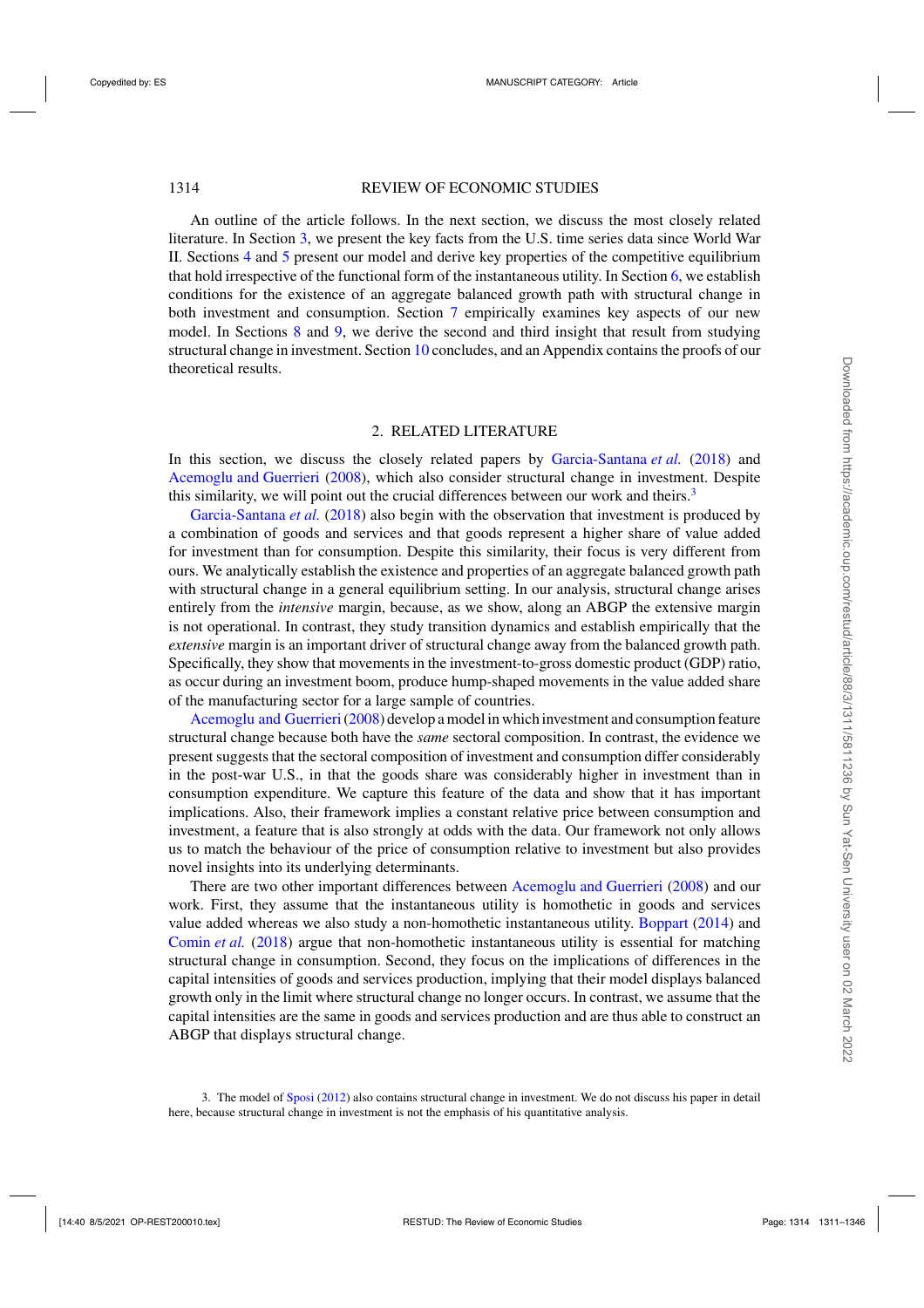#### 3. EVIDENCE

<span id="page-4-0"></span>In this section, we present the structural-change facts for the final expenditures on investment and consumption in the U.S. during the post-World War II period. This serves to complement existing presentations of the stylized facts of structural change as well as to motivate the framework that we develop in the next section.<sup>4</sup> The basic strategy is to combine U.S. industry data from WORLD KLEMS on industry value added, factor shares and factor inputs with the annual input–output tables from the Bureau of Economic Analysis (henceforth BEA) and then to decompose final expenditure categories into value added components.<sup>5</sup> One can implement this decomposition at various levels of disaggregation, but to best highlight the novel implications of our analysis we consider two final expenditure categories—investment and consumption—and two value-added components—goods and services.

In generating the decompositions, we define the goods sector to consist of agriculture, construction, manufacturing, mining, and utilities.<sup>6</sup> The services sector consists of the remaining industries—business services, government, personal services, transportation, and wholesale and retail trade. Our analysis in the following sections focuses on the case of a closed economy. Connecting the closed economy model to the data requires allocating net exports between investment and consumption. We allocate all of net exports to consumption, which has the benefit that the notion of investment and capital in the model will correspond to the notion of domestic investment and capital as measured in the data. Because net exports are not large, the rule for allocating them is not of first-order significance.

To decompose each final expenditure category into the value added from the goods and services sectors, we follow the methodology developed in [Herrendorf](#page-35-0) *et al.* [\(2013\)](#page-35-0), which involves the use of input–output relationships and total requirement matrices. Note that while [Herrendorf](#page-35-0) *et al.* [\(2013](#page-35-0)) decomposed final consumption expenditure into the value added from agriculture, manufacturing, and services, here we decompose final expenditure for each of consumption and investment into the value added components produced in the goods and services sectors.

Figure [1](#page-5-0) shows the key facts for this two-by-two decomposition. The upper panel shows that while the share of consumption expenditure in GDP has fluctuated somewhat, it does not have a trend. Our theoretical analysis will focus on an aggregate balanced growth path, and we show that this property holds along such a path. The lower panel shows the shares of goods and services value added in each of final consumption expenditure and final investment expenditure. While investment has a significantly higher goods-valued-added share than does consumption, both investment and consumption exhibit an increase in the services-value-added share and a decrease in the goods-value-added share.

We stress three key properties relative to the existing literature on structural change. First, assuming that investment is produced entirely by the goods sector is strongly at odds with the data. In fact, by the end of the sample the goods value added share in investment is less than the services

4. Our evidence complements that presented in [Garcia-Santana](#page-35-0) *et al.* [\(2018\)](#page-35-0) for 40 developed countries covering a recent time period. Whereas we plot the sectoral shares for a single country (the U.S.) over a long period, they pool short time series data for many countries to characterize how sectoral shares vary with GDP per capita.

5. WORLD KLEMS covers the period 1947–2014. We extend the WORLD KLEMS data by three years, 2015– 2017, using the Integrated Industry-Level Production Account of the BEA and gross output and value added from BEA industry data.

6. Much of the structural change literature considers three sectors: agriculture, non-agricultural goods (typically referred to as manufacturing), and services. Because we focus on the U.S. during the post-World War II period when agriculture was relatively unimportant, we have chosen to combine agriculture and manufacturing into a single goods producing-sector in order to facilitate exposition.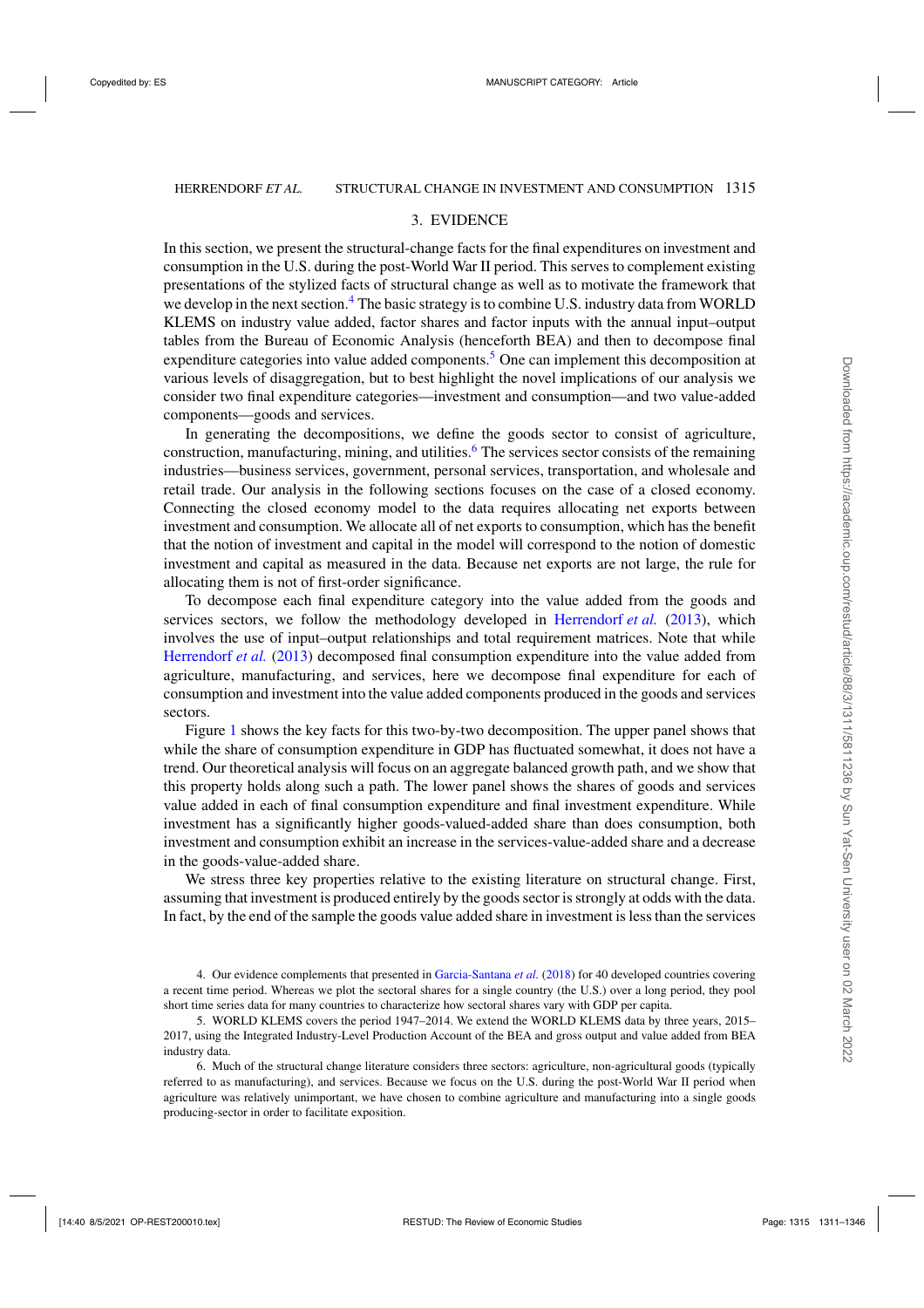#### <span id="page-5-0"></span>1316 REVIEW OF ECONOMIC STUDIES



Sectoral composition of GDP, investment, and consumption

value added share.<sup>7</sup> Second, the value added shares exhibit important changes over time in both investment and consumption. This suggests that any analysis of structural change at the aggregate level needs to confront the reality that structural change occurs both in the investment sector and the consumption sector. Third, the value added share of goods differs significantly between investment and consumption, suggesting that it is important that consumption and investment be modelled separately. Because the investment sector uses a disproportionate share of total goods value added, structural change in investment is of particular importance for understanding what happens to the goods producing sector. Its recent decline by a few percentage points had large implications for the level of manufacturing employment, which has received a lot of attention in the policy debate.

Given that relative prices and relative quantities will play an important role in the analysis to come, we also present evidence on each of these. The left graph of the upper panel of Figure [2](#page-6-0) displays time series evidence on three relative prices: the price of services relative to goods, the price of goods relative to investment, and the price of services relative to investment. It reveals that there has been a marked increase in the price of services relative to goods.<sup>8</sup> The behaviour of the price of goods relative to investment has not received much attention in the literature.

<sup>7.</sup> As noted in [Herrendorf](#page-35-0) *et al.* [\(2013\)](#page-35-0), a different but related problem with the standard assumption that all investment is done in the goods sector is that recently the value of U.S. investment has exceeded the value added produced in the goods sector.

<sup>8.</sup> The somewhat unusual behaviour of this relative price in the 1970s is driven by a dramatic spike in the prices of agricultural products and oil. While this suggests that a more detailed analysis might warrant further disaggregation, the somewhat anomalous behaviour of the 1970s should not distract us from the clear secular trend over the entire post-war period.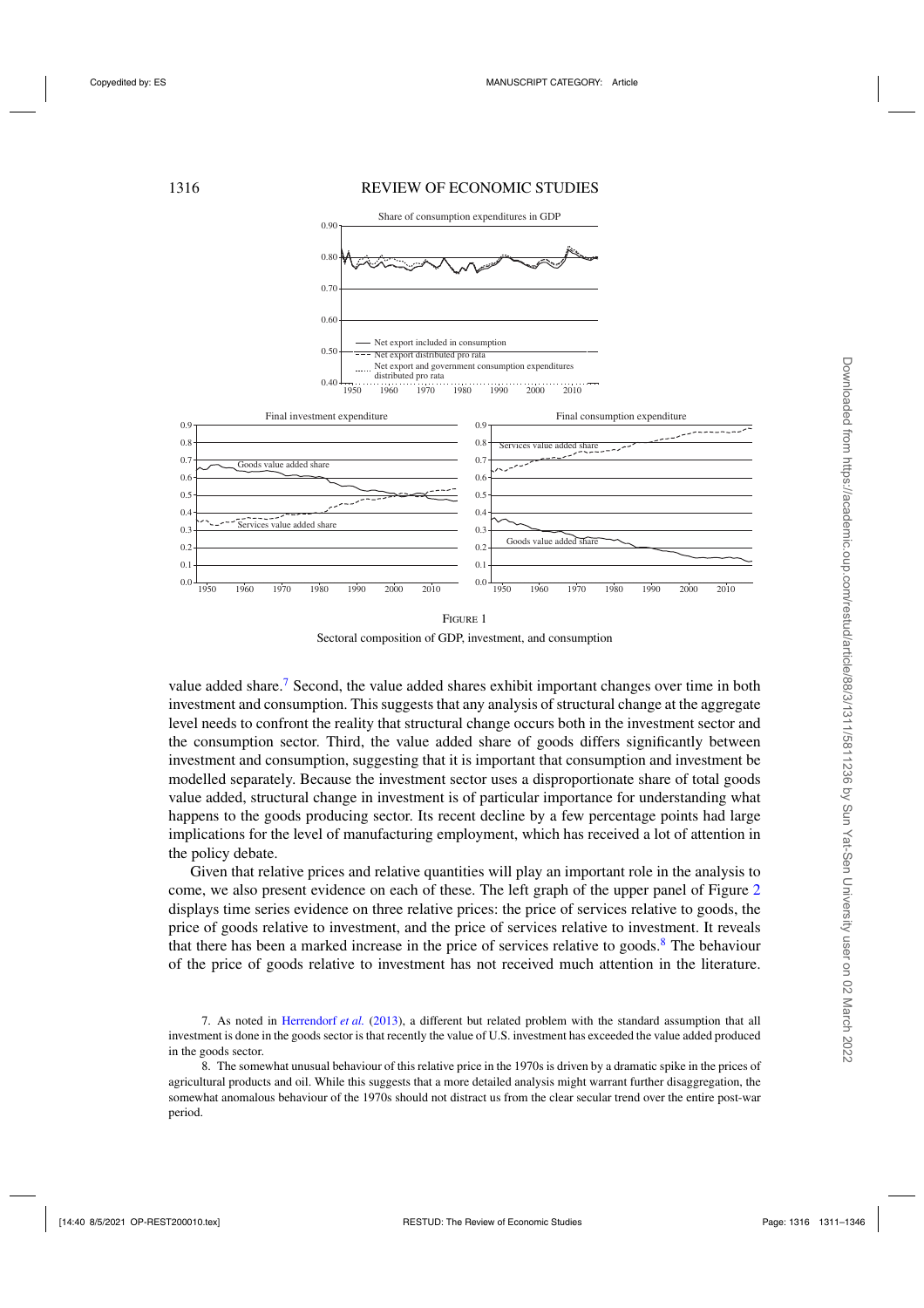<span id="page-6-0"></span>

Relative prices and relative quantities

Interestingly, this relative price has declined overall, with most of the decline occurring in the first 20 years. Subsequent to 1970, it was relatively stable until 2000 and has increased modestly since then. Lastly, the behaviour of the price of services relative to investment is implied by the behaviour of the prices of services relative to goods and of goods relative to investment.

The right graph of the upper panel of Figure 2 displays time series evidence on the price of consumption relative to investment. It reveals that there has also been a marked increase in the price of consumption relative to investment. Notably, the behaviour is quite distinct between the pre- and post-1980 periods, with little trend in the first subperiod and a marked positive trend in the second subperiod.<sup>9</sup> Given that services are the dominant component of consumption, it is perhaps not too surprising that the price of consumption relative to investment exhibits behaviour that is qualitatively similar to the price of services relative to investment.

The lower graph of Figure 2 displays time series evidence on the quantity composition of final investment and consumption expenditure, and it reveals two patterns. First, for investment there is no clear trend in the quantity of services relative to goods. Given that the price of services relative to goods has increased considerably, this suggests that a Leontief specification, which leaves the ratio of services to goods constant, will provide a reasonable fit to the composition of final investment expenditure. We will confirm this conjecture in Section [7](#page-21-0) below. Second, for consumption there has been a marked increase in the quantity of services relative to goods. Given that the price of services relative to goods has increased considerably, this implies that a CES

<sup>9.</sup> It is important to note that, following the Bureau of Economic Analysis, we include consumer durables as part of consumption. If we reassigned them to investment, then the series for the two prices relative to investment would look somewhat different; their increase would start earlier than in the 1980s and the overall upward trend would be more pronounced; see the figure in [Duernecker](#page-35-0) *et al.* [\(2017a](#page-35-0)).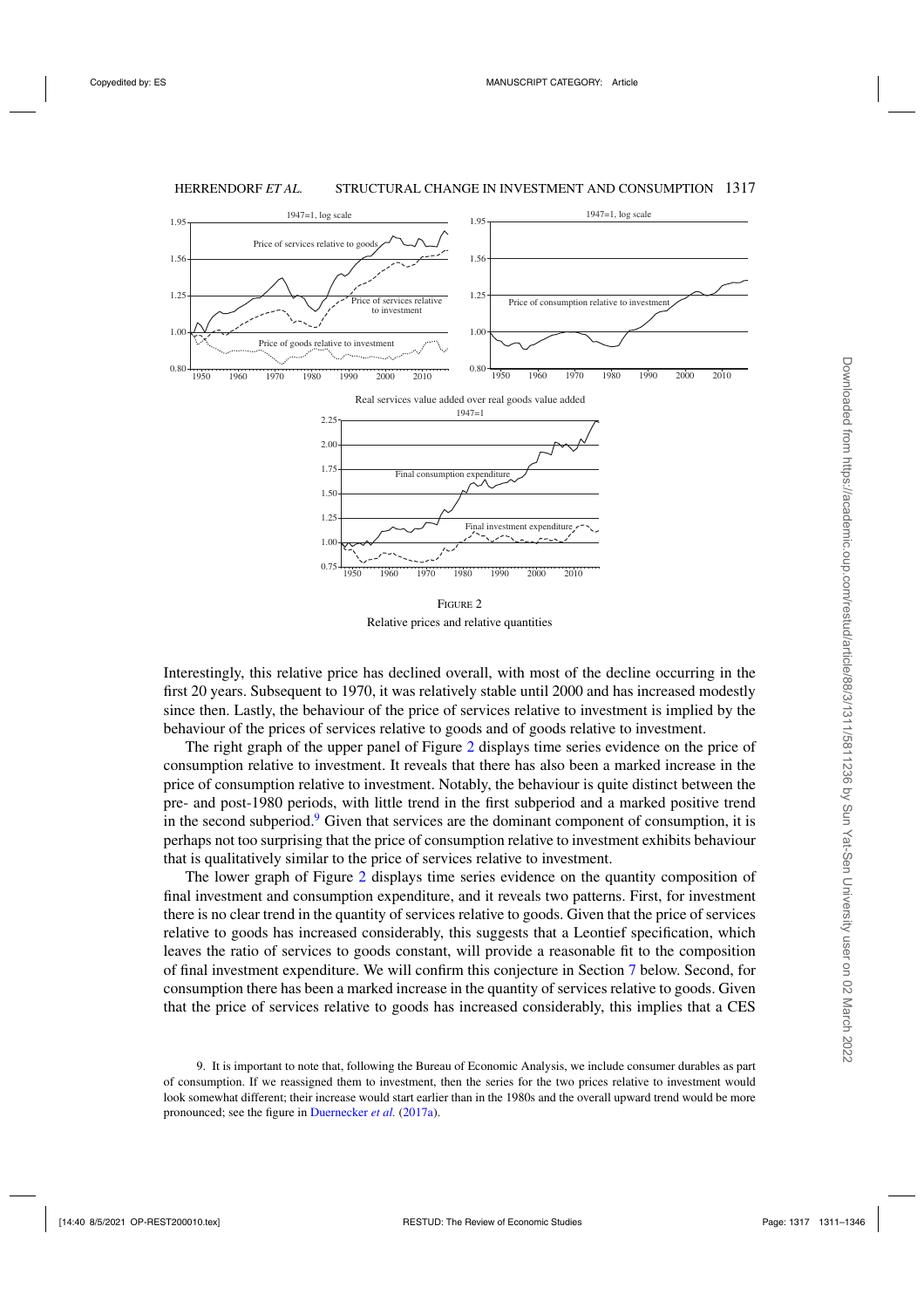<span id="page-7-0"></span>specification will not be able to replicate this pattern.<sup>10</sup> Instead, one needs income effects that result from non-homotheticities. Below, we will therefore consider a utility specification from the PIGL class which allows for income effects.

#### 4. MODEL

We build a multi-sector extension of the one-sector neoclassical growth model, formulated in continuous time. Motivated by the evidence in the previous section, our approach is to start with sectoral valued-added production functions and to model the production of final expenditure categories by aggregating sectoral value added.

Specifically, we assume that goods and services value added (denoted by  $Y_{gt}$  and  $Y_{st}$ , respectively) are each produced according to Cobb–Douglas production functions with the same capital intensity but potentially different TFPs:

$$
Y_{jt} = A_{jt} K_{jt}^{\theta} L_{jt}^{1-\theta}, \quad j \in \{g, s\},\
$$

where  $\theta \in (0,1)$  is the common capital-share parameter and  $A_{it}$  is exogenous TFP in sector *j*. The assumption that the underlying production functions are Cobb–Douglas with identical capital intensities is common in the literature on structural change, as it allows for aggregation and the existence of a balanced growth path. [Herrendorf](#page-35-0) *et al.* [\(2015\)](#page-35-0) show that it also does a reasonable job of replicating the sectoral composition in the post-war  $U.S.<sup>11</sup>$ 

The outputs of the goods and services sectors are combined to produce final investment using a CES aggregator:

$$
X_t = A_{xt} \left( \omega_x^{\frac{1}{\varepsilon_x}} X_{gt}^{\frac{\varepsilon_x - 1}{\varepsilon_x}} + (1 - \omega_x)^{\frac{1}{\varepsilon_x}} X_{st}^{\frac{\varepsilon_x - 1}{\varepsilon_x}} \right)^{\frac{\varepsilon_x}{\varepsilon_x - 1}}, \tag{4.1}
$$

where  $\varepsilon_x \in [0,\infty)$  is the elasticity of substitution between goods and services in the production of final investment and  $\omega_x \in [0,1]$  determines the relative weight of inputs from the goods sector in investment production. *Axt* represents exogenous, investment-specific technical change that is neutral with respect to inputs. Note that the standard case in which investment is entirely produced in the goods sector is captured as the special case in which  $\omega_x = 1$ .

One might be concerned that our CES specification is too restrictive because it abstracts from the possibility of non-neutral technical change that differentially affects the inputs from the goods and services sectors. It is important to realize that our CES specification (4.1) encompasses an element of non-neutral technical change, because we do allow for differential rates of technical change in goods and services. As we will see below, this is sufficient to capture the empirical patterns presented in the previous section regarding structural change in the investment sector.

There is an infinitely lived representative household with preferences defined by:

$$
\int_0^\infty e^{-\rho t} U(C_{gt}, C_{st}) dt,
$$

where  $\rho > 0$  is the discount rate. At this point, we do not place any restrictions on the form of the instantaneous-utility function  $U(\cdot, \cdot)$  aside from the standard ones that it be twice continuously

<sup>10.</sup> With a CES specification, relative quantities never move in the same direction as relative prices. The most extreme possibility is that relative quantities are constant in the face of relative price changes, as occurs with a Leontief specification.

<sup>11.</sup> In a different context, [Acemoglu and Guerrieri](#page-35-0) [\(2008\)](#page-35-0) and [Alvarez-Cuadrado](#page-35-0) *et al.* [\(2017\)](#page-35-0) study models in which the two technologies have different capital intensities and show that a balanced growth path exists only asymptotically, when structural change no longer occurs.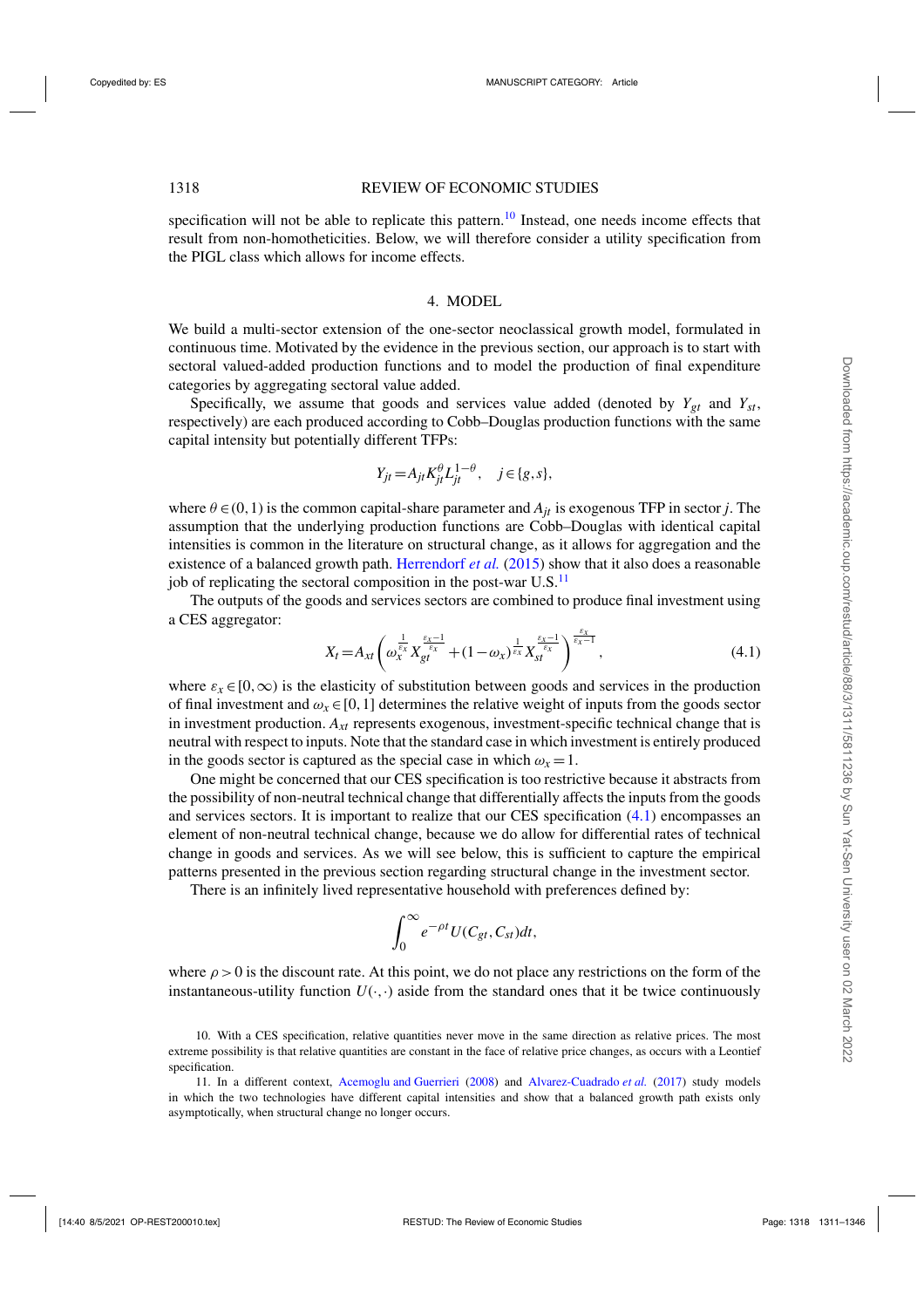<span id="page-8-0"></span>differentiable, increasing, and quasi concave. Below, we will restrict attention to a class of utility functions that includes two familiar examples from the literature, namely, log-CES utility functions and PIGL indirect utility functions.

The household is endowed with one unit of time at each instant and a positive initial capital stock,  $K_0 > 0$ . Given the form of the utility function, the time endowment is inelastically supplied. Capital depreciates at rate  $\delta \in [0,1]$ , so the law of motion for capital is given by:

$$
\dot{K}_t = X_t - \delta K_t.
$$

Capital and labour are freely mobile across sectors. Feasibility requires:

$$
K_{gt} + K_{st} \le K_t, \qquad L_{gt} + L_{st} \le 1,
$$
  

$$
C_{gt} + X_{gt} \le Y_{gt}, \qquad C_{st} + X_{st} \le Y_{st}.
$$

#### 5. EQUILIBRIUM PROPERTIES

We study the competitive equilibrium for the above economy.<sup>12</sup> There are representative firms for producing goods, services, and final investment. The household accumulates capital and rents it to the firms. At each point in time there are five markets: three markets for the firm outputs (goods, services, and investment) and two markets for the production factors (labour and capital). The rental prices for capital and labour are denoted by  $R_t$  and  $W_t$ , the prices for goods and services are denoted by  $P_{gt}$  and  $P_{st}$ , and the price of final investment is denoted by *Pxt*. As in [Ngai and Pissarides](#page-35-0) [\(2007\)](#page-35-0), we normalize the price of final investment to one in each period. Arbitrage implies that the interest rate will equal  $R_t - \delta$ . The exogenous driving forces of our model economy are the three processes for the TFP terms  $A_{it}$ ,  $j \in \{g, s, x\}$ . Given that the equilibrium concept is standard, we do not provide a formal definition of equilibrium.

In the remainder of this section, we provide a partial characterization of the equilibrium. We first derive analytical expressions for the prices of the three outputs in terms of model primitives. As a by product, we also derive expressions for the relative expenditure shares of goods and services value added in the investment sector in terms of model primitives. Next, we derive an alternative representation of equilibrium production that serves to connect our model to existing versions of the growth model without structural change in the investment sector. Lastly, we derive expressions that link equilibrium outcomes with measures of structural change.

#### 5.1. *Output prices*

We start with the first-order conditions for capital and labour for the firms producing goods and services. For  $j \in \{g, s\}$  these are given by:

$$
\theta P_{jt} A_{jt} K_{jt}^{\theta - 1} L_{jt}^{1 - \theta} = R_t,
$$
  

$$
(1 - \theta) P_{jt} A_{jt} K_{jt}^{\theta} L_{jt}^{-\theta} = W_t.
$$

Taking the ratio of the first-order conditions for sector  $j \in \{g, s\}$  and rearranging gives:

$$
\frac{K_{jt}}{L_{jt}} = \frac{\theta}{1-\theta} \frac{W_t}{R_t}.
$$

1[2](#page-6-0). Since the evidence on relative prices in Figure 2 provides important information regarding parameter values, studying the competitive equilibrium is more natural in our context than studying the planner problem even though the competitive equilibrium will be efficient.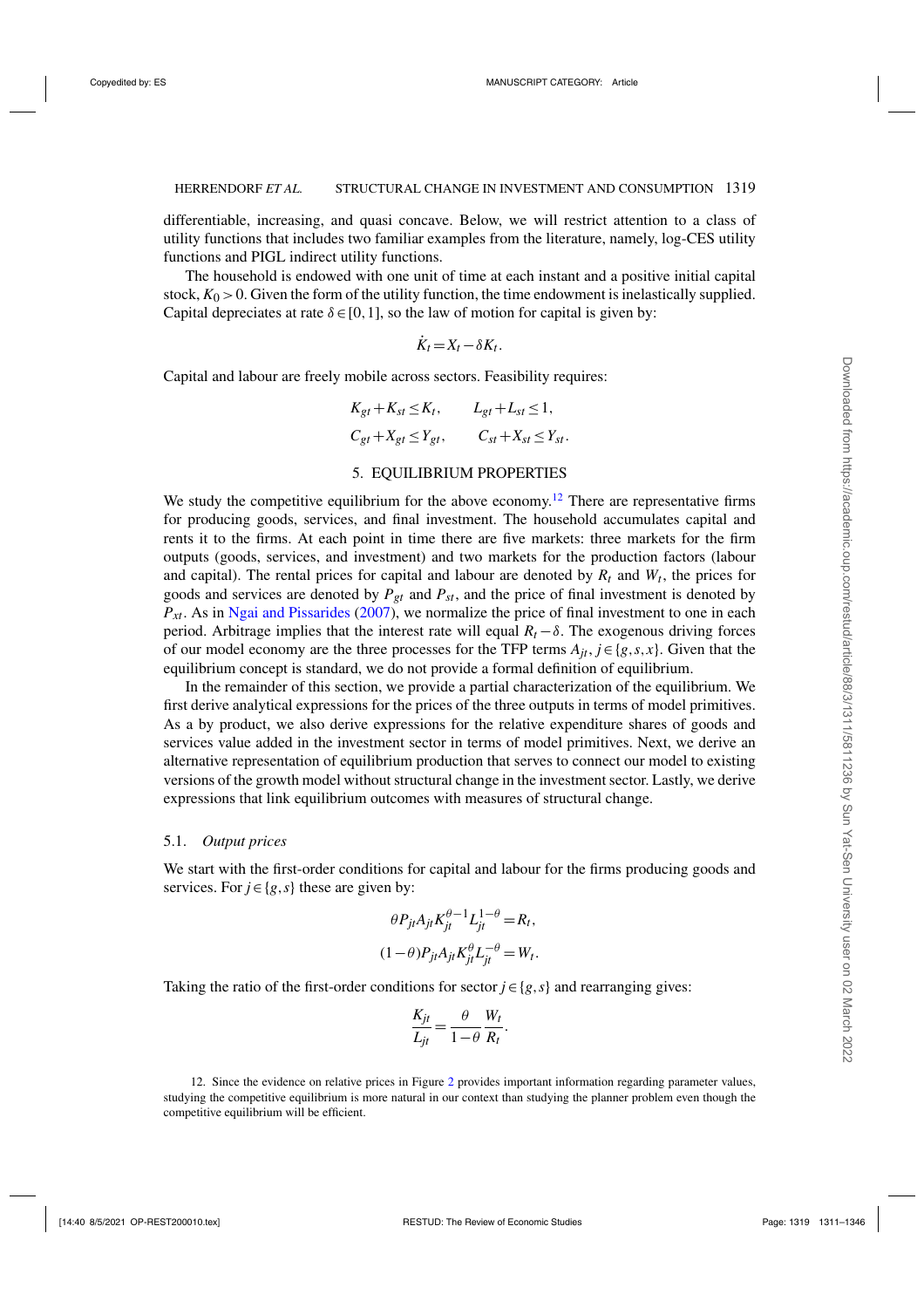<span id="page-9-0"></span>It follows that capital–labour ratios are equalized across sectors. Given that aggregate labour is one, it follows that  $K_{it}/L_{it} = K_t$  for all t. Using this fact, the two first-order conditions for capital imply that relative prices are the inverses of relative TFPs:

$$
\frac{P_{gt}}{P_{st}} = \frac{A_{st}}{A_{gt}}.\t(5.1)
$$

These are all standard results in the structural change literature when the sector production functions are Cobb–Douglas with the same capital intensity; see *e.g.* [Herrendorf](#page-35-0) *et al.* [\(2014\)](#page-35-0).

Next, we derive an expression for  $P_{xt}$  in terms of  $P_{gt}$  and  $P_{st}$ . To do this, we use the fact that with constant-returns-to-scale production functions profits must equal zero in a competitive equilibrium. It follows that  $P_{xt}$  (which is normalized to one) must equal the minimum cost of producing a unit of investment. Straightforward calculation yields:

$$
P_{xt} = 1 = \frac{\left(\omega_x P_{gt}^{1-\varepsilon_x} + (1-\omega_x) P_{st}^{1-\varepsilon_x}\right)^{\frac{1}{1-\varepsilon_x}}}{A_{xt}}.
$$
\n(5.2)

Equations (5.1) and (5.2) are two equations in the two unknowns  $P_{gt}$  and  $P_{st}$ , and so they allow us to fully characterize the two equilibrium prices in terms of primitives. Straightforward algebra yields:

$$
P_{jt} = \frac{A_{xt} \left(\omega_x A_{gt}^{\varepsilon_x - 1} + (1 - \omega_x) A_{st}^{\varepsilon_x - 1}\right)^{\frac{1}{\varepsilon_x - 1}}}{A_{jt}}, \quad j \in \{g, s\}.
$$
 (5.3)

The cost minimization problem for the production of final investment also generates a standard expression for relative expenditures on inputs in the production of final investment:

$$
\frac{P_{gt}X_{gt}}{P_{st}X_{st}} = \frac{\omega_x}{1 - \omega_x} \left(\frac{P_{gt}}{P_{st}}\right)^{1 - \varepsilon_x}.
$$

This expression describes the nature of structural change in investment as a function of the relative price of goods to services and the elasticity of substitution. Given data on relative prices and relative expenditure shares, this expression can be used to infer values for  $\omega_x$  and  $\varepsilon_x$ . We carry out this exercise in Section [7.](#page-21-0)

Combined with our previous result about the price of goods relative to services in equation (5.1), we can also express relative expenditure shares purely as a function of model primitives:

$$
\frac{P_{gt}X_{gt}}{P_{st}X_{st}} = \frac{\omega_x}{1 - \omega_x} \left(\frac{A_{st}}{A_{gt}}\right)^{1 - \varepsilon_x}.
$$
\n(5.4)

It follows that differential, exogenous growth in *Ast* and *Agt* will lead to structural change in investment as long as  $\varepsilon_x$  is not equal to one.

#### 5.2. *Alternative representation of production*

Our formulation of technology involves a two-level structure in which we start with value-added production functions for goods and services and then produce final investment expenditure by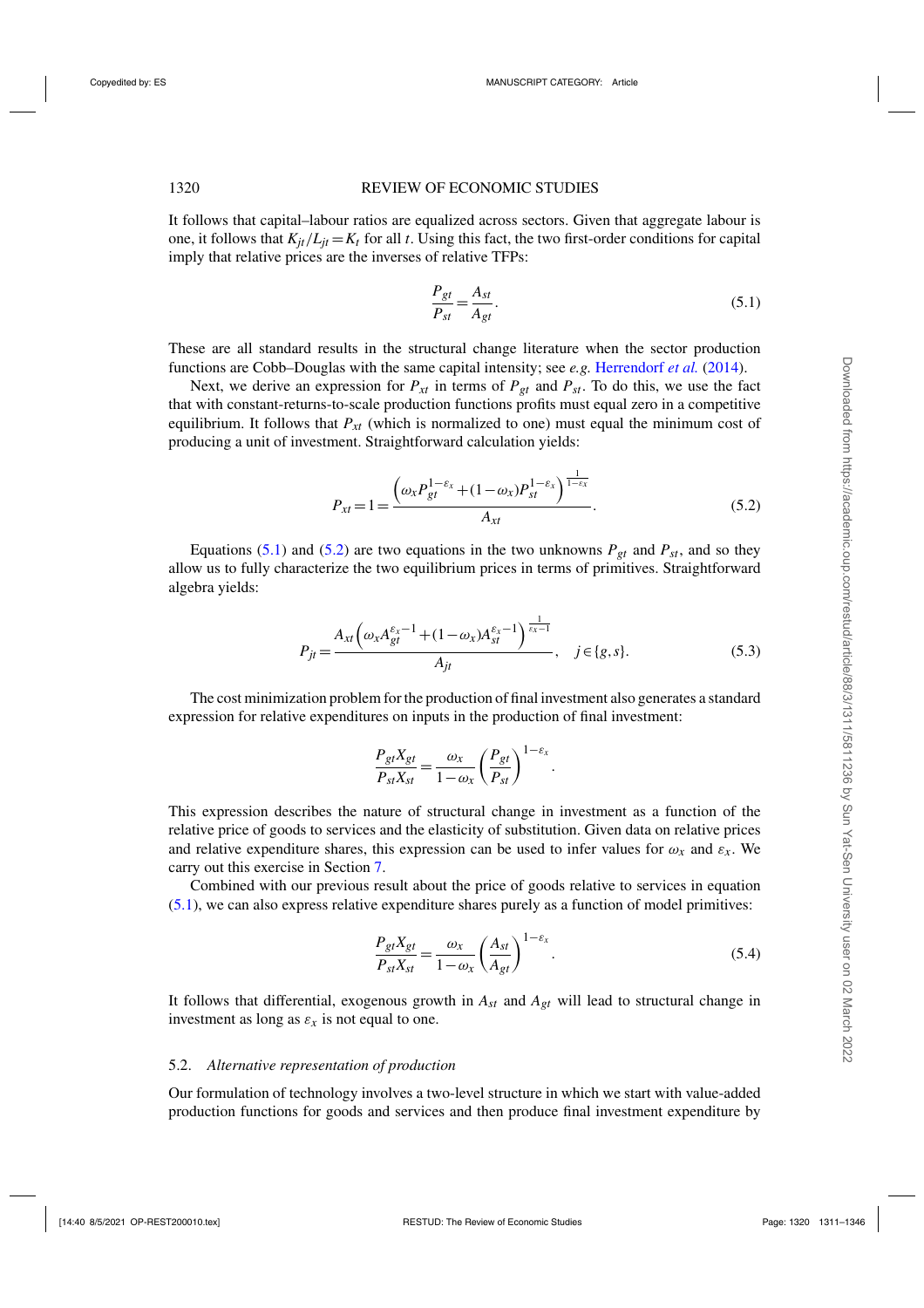<span id="page-10-0"></span>combining valued added from the goods and services sectors. A common alternative formulation in the structural-change literature is to directly posit three value-added production functions, one for each consumption category and another for investment. More concretely, this approach would start with the following production structure: $13$ 

$$
C_{jt} = B_{jt} K_{jt}^{\theta} L_{jt}^{1-\theta}, \quad j \in \{g, s\}
$$
 (5.5)

$$
X_t = B_{xt} K_{xt}^{\theta} L_{xt}^{1-\theta}.
$$
\n(5.6)

In this formulation, comparing  $B_{xt}$  to either  $B_{gt}$  or  $B_{st}$  provides a measure of the extent to which technical change is investment biased. Moreover, a simple implication of this more common formulation is that in equilibrium, the price of consumption category  $j \in \{g, s\}$  relative to investment is equal to  $B_{xt}/B_{it}$ . It follows that relative TFP growth, and the extent to which technical change is investment biased, can be inferred directly from data on relative price changes. Additionally, following the steps outlined in [Ngai and Pissarides](#page-35-0) [\(2007\)](#page-35-0), it is well known how to analyse aggregate balanced growth paths in models with this production structure.

While analytically convenient, the problem with positing this common alternative formulation as a starting point is that it precludes structural change in the investment sector. In what follows we show that although our two-level structure does allow for structural change in investment, in equilibrium, it can be mapped into this more common structure. Identifying the mapping turns out to greatly facilitate the analysis of aggregate balanced growth in the next section. To form some intuition for the mapping, recall that in the last section prices were derived as functions of the primitives of technology. Given prices, one can solve for the cost-minimizing way to produce a unit of investment, *i.e.*, the optimal combination of goods and services. Because goods and services are produced using the same capital-to-labour ratios, this allows one to infer the amount of labour and capital used to produce a unit of investment given the TFPs in the goods and services sectors. Hence, one can infer the relationship between the inputs devoted to the production of investment and the output of the investment sector. The next proposition characterizes this relationship.

**Lemma 1** *Along any equilibrium path,*  $\forall t \in [0, \infty)$ 

$$
X_t = \mathcal{A}_{xt} K_{xt}^{\theta} L_{xt}^{1-\theta}, \tag{5.7}
$$

*where*

$$
\mathcal{A}_{xt} \equiv A_{xt} \left( \omega_x A_{gt}^{\varepsilon_x - 1} + (1 - \omega_x) A_{st}^{\varepsilon_x - 1} \right)^{\frac{1}{\varepsilon_x - 1}},
$$
\n
$$
L_{xt} \equiv \frac{X_{gt}}{A_{gt} K_t^{\theta}} + \frac{X_{st}}{A_{st} K_t^{\theta}}, \quad K_{xt} \equiv K_t L_{xt}.
$$
\n(5.8)

**Proof.** See the Appendix [A.](#page-33-0)

Expression (5.7) has the appearance of a production function, with the term  $A_{xt}$  as TFP. But because it is a relation that holds only in equilibrium we will refer to it as a *pseudo* production

<sup>13.</sup> For example, this is the production structure assumed in the review chapter of [Herrendorf](#page-35-0) *et al.* [\(2014](#page-35-0)). We note that the case in which investment is produced in the goods-producing sector is just a special case of this in which  $B_{xt} = B_{gt}$ .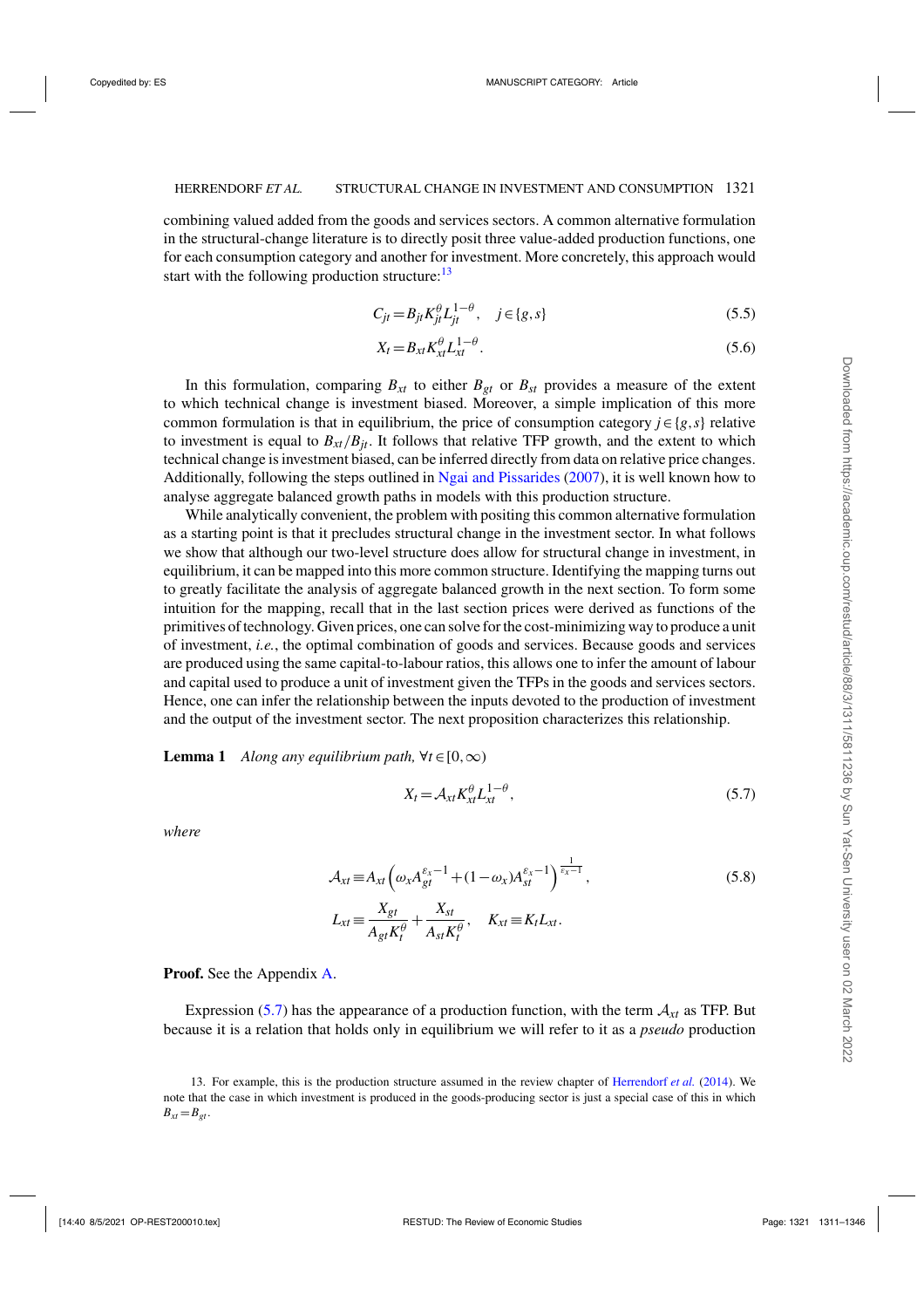<span id="page-11-0"></span>function and to A*xt* as *effective* TFP. Our model posits Cobb–Douglas production functions at the sector level, whose outputs are aggregated non-linearly to produce final investment. Interestingly, the pseudo production function for investment shows that the Cobb–Douglas property is preserved with regard to the inputs of capital and labour and that the non-linear aggregation only affects the expression for effective TFP.<sup>14</sup>

Note that given the definition of the effective TFP, [\(5.3\)](#page-9-0) imply that relative prices will be given by:

$$
P_{jt} = \frac{\mathcal{A}_{xt}}{A_{jt}}, \quad j \in \{g, s\},\
$$

which is the analogue of the result that holds in the more common formulation of the production structure in [\(5.5\)](#page-10-0)–[\(5.6\)](#page-10-0). Importantly, and a point to which we will return later, prices for the two consumption categories relative to investment are now non-linear functions of all three primitive TFPs in our model.

One can also derive a pseudo production function for aggregate final output, where we define aggregate final output as measured in units of final investment:  $Y_t = X_t + P_{gt}C_{gt} + P_{gt}C_{gt}$  $P_{st}C_{st}$ <sup>15</sup> Because payments to inputs will exhaust income for each of the investment- and consumption-producing firms, we have:

$$
Y_t = P_{gt}X_{gt} + P_{st}X_{st} + P_{gt}C_{gt} + P_{st}C_{st}
$$

$$
= P_{gt}(X_{gt} + C_{gt}) + P_{st}(C_{st} + X_{st}).
$$

Using that feasibility requires  $X_{gt} + C_{gt} = Y_{gt}$  and  $X_{st} + C_{st} = Y_{st}$  and that  $P_{gt}A_{gt} = P_{st}A_{st}$  gives:

$$
Y_t = P_{gt}A_{gt}K_{gt}^{\theta}L_{gt}^{1-\theta} + P_{st}A_{st}K_{st}^{\theta}L_{st}^{1-\theta}
$$

$$
= P_{gt}A_{gt}\left(K_{gt}^{\theta}L_{gt}^{1-\theta} + K_{st}^{\theta}L_{st}^{1-\theta}\right).
$$

Using  $K_{gt}/L_{gt} = K_{st}/L_{st} = K_t$  and  $L_{gt} + L_{st} = 1$ , we have:

$$
Y_t = P_{gt} A_{gt} \left[ \left( \frac{K_{gt}}{L_{gt}} \right)^{\theta} L_{gt} + \left( \frac{K_{st}}{L_{st}} \right)^{\theta} L_{st} \right] = P_{gt} A_{gt} K_t^{\theta}.
$$

The previously derived expression for  $P_{gt}$  in terms of primitives from equation [\(5.3\)](#page-9-0) then gives:

$$
Y_t = \mathcal{A}_{xt} K_t^{\theta},\tag{5.9}
$$

where  $A_{xt}$  is the effective TFP in the investment sector as defined earlier in [\(5.8\)](#page-10-0). Note that the aggregate input of labor does not feature explicitly in equation (5.9) because it equals one.

14. This result parallels previous results that used CES aggregators and Cobb–Douglas functions with equal shares to derive aggregate relationships; see for example [Hsieh and Klenow](#page-35-0) [\(2009](#page-35-0)) and [Comin and Hobijn](#page-35-0) [\(2010](#page-35-0)). However, the aggregation properties highlighted in the Lemma have not previously been leveraged to simplify the analysis of dynamics in the context of models of structural change.

15. [Duernecker](#page-35-0) *et al.* [\(2017a](#page-35-0)) stress that this is not how output is defined by the BEA, implying that one needs to be careful when mapping model output into data output. We nonetheless use this definition of output because it allows us to analytically characterize the equilibrium path of the model. If we wanted to calibrate our model to match the growth of GDP per capita in NIPA, we would need to make sure that the GDP measure is the same in the model and the data.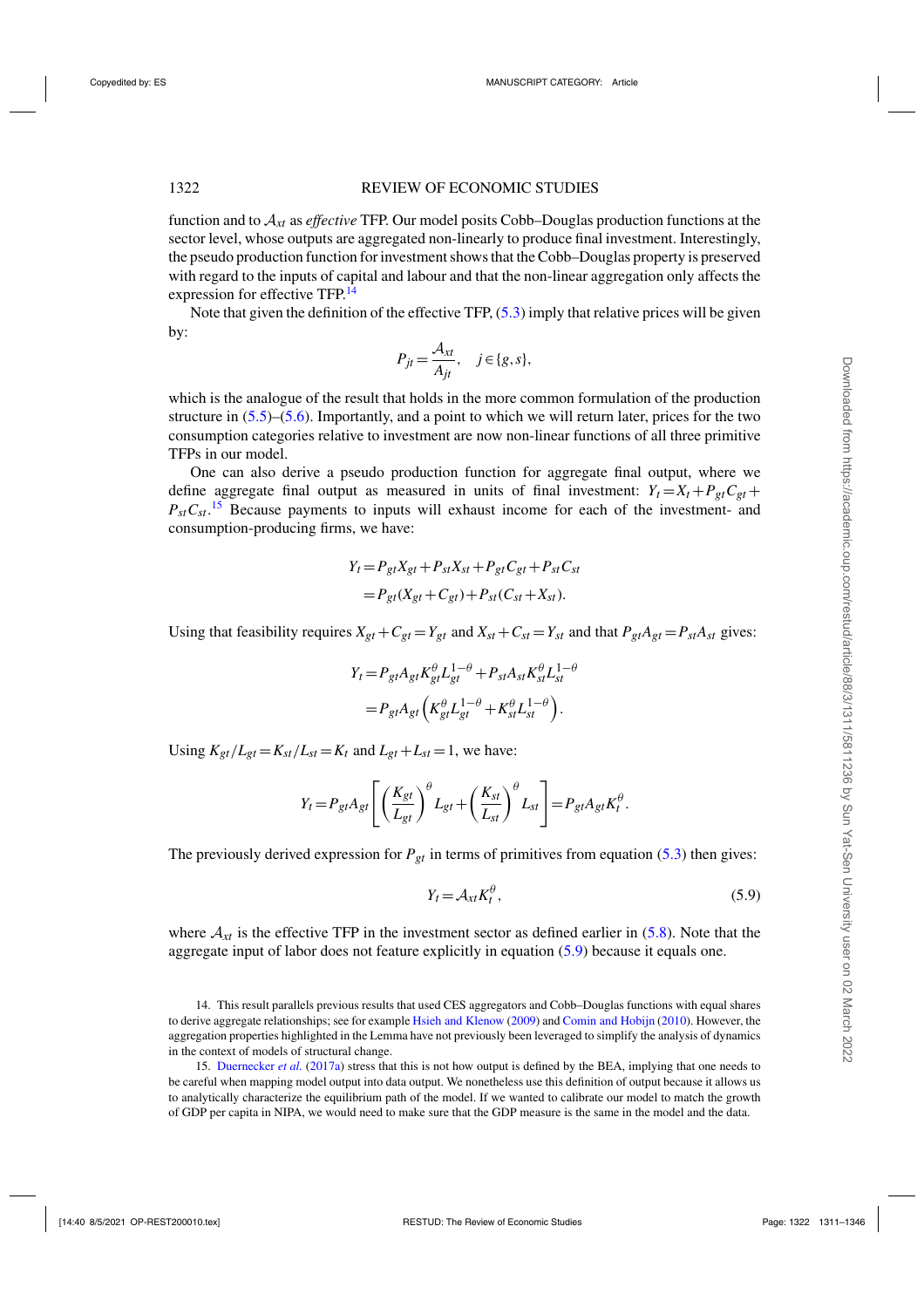<span id="page-12-0"></span>Relation [\(5.9\)](#page-11-0) is the natural generalization of the relation that one obtains in the more common three-sector model with exogenous sector-specific technical change expressed in equations [\(5.5\)](#page-10-0)– [\(5.6\)](#page-10-0). While both our and the more common model have three primitive TFPs, the key difference is that in our framework the level of *effective* TFP in the investment sector is a non-linear function of the three primitive TFP levels. In contrast, in the more common three-sector model summarized by equations [\(5.5\)](#page-10-0)–[\(5.6\)](#page-10-0), the TFP in the investment sector is itself one of the three primitive TFPs.

Recalling that we have normalized the price of investment to one, it is straightforward to show that in competitive equilibrium, factor prices are given by:

$$
R_t = \theta A_{xt} K_t^{\theta - 1},
$$
  

$$
W_t = (1 - \theta) A_{xt} K_t^{\theta}.
$$

#### 5.3. *Structural change*

The dimension of structural change that concerns us is the composition of aggregate economic activity across goods and services. In general, one could measure this by focusing on changes in sectoral value added shares or changes in sectoral employment shares. In our model these two measures are identical in equilibrium, a property shared by many models in the literature. To see this, note that the nominal value added shares for goods and services are given by:

$$
\zeta_{jt} \equiv \frac{P_{jt}Y_{jt}}{Y_t} = \frac{P_{jt}Y_{jt}}{P_{gt}Y_{gt} + P_{st}Y_{st}}, \quad j \in \{g, s\}.
$$

Substituting the sectoral production functions and using that in equilibrium  $K_{gt}/L_{gt} = K_{st}/L_{st} = K_t$ and  $P_{gt}A_{gt} = P_{st}A_{st}$ , we have:

$$
\zeta_{jt} = \frac{P_{jt}A_{jt}K_t^{\theta}L_{jt}}{P_{gt}A_{gt}K_t^{\theta}L_{gt} + P_{st}A_{st}K_t^{\theta}L_{st}} = \frac{L_{jt}}{L_{gt}+L_{st}} = L_{jt}.
$$

In other words, sectoral nominal value added shares equal sectoral employment shares and we can restrict our attention to characterizing the former.<sup>16</sup>

Since the two value added shares sum to one it is sufficient to study one of them to characterize structural change. We focus on the services share  $\zeta_{st}$ . Carrying out some simple manipulations gives:

$$
\zeta_{st} = \underbrace{\frac{X_t}{Y_t}}_{\text{extensive}} \cdot \underbrace{\frac{1}{(P_{gt}X_{gt})/(P_{st}X_{st})+1}}_{\text{intensive margin}} + \underbrace{\frac{E_t}{Y_t}}_{\text{extensive}} \cdot \underbrace{\frac{1}{(P_{gt}C_{gt})/(P_{st}C_{st})+1}}_{\text{intensive margin}},
$$
(5.10)

where we have used that one can write the value added of the services sector and the expenditures on investment and consumption as:

$$
P_{st}Y_{st} = P_{st}C_{st} + P_{st}X_{st},
$$
  
\n
$$
X_t = P_{gt}X_{gt} + P_{st}X_{st},
$$
  
\n
$$
E_t = P_{gt}C_{gt} + P_{st}C_{st}.
$$

16. Labour shares here should be interpreted as shares of efficiency units. If one were to connect the shares of the model to the data, one would need to take into account that shares of raw labour may not be the same as shares of efficiency units.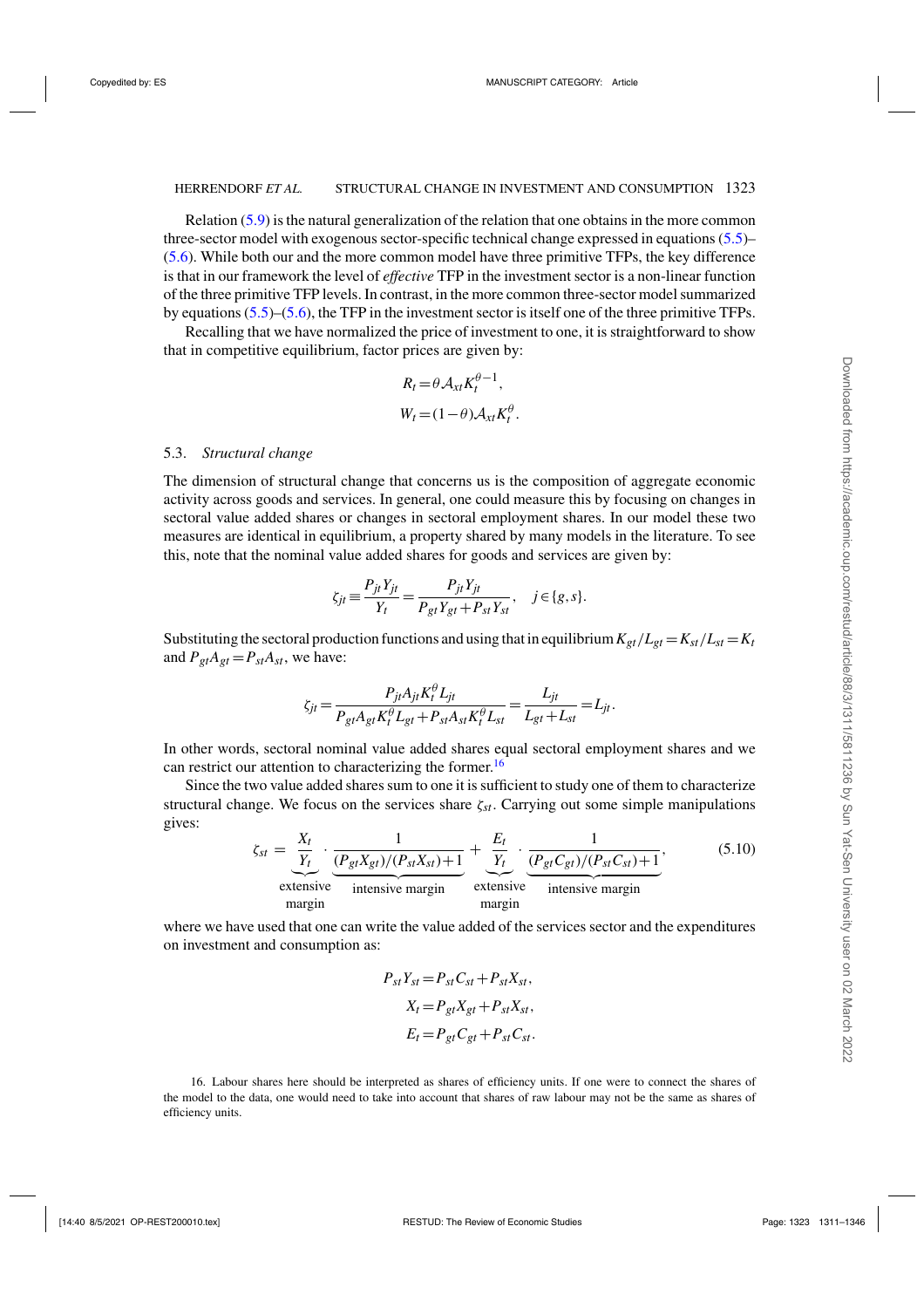<span id="page-13-0"></span>We call the second expression in each term on the right-hand side of [\(5.10\)](#page-12-0) the *intensive margin* of structural change, as it operates within each final expenditure category. We call the first expression in each term on the right-hand side of [\(5.10\)](#page-12-0) the *extensive margin* of structural change, as it reflects changes in the composition of final expenditure in terms of investment and consumption. Such changes in the composition of final expenditure will potentially influence the services share for the aggregate economy even if the services expenditure share remains constant within each final expenditure category.

In the next section, we will analyze the existence of an equilibrium that displays the features of balanced growth in the aggregate and structural change at the sectoral level, consistent with the evidence presented in Figure [1.](#page-5-0) We will show that along such an equilibrium path, the composition of final expenditure between consumption and investment is indeed constant so that only the intensive margin operates and the nature of structural change can be inferred from the behaviour of structural change in each final expenditure sector. In contrast, [Garcia-Santana](#page-35-0) *et al.* [\(2018\)](#page-35-0) focus on changes in the extensive margin associated with dynamics away from the balanced growth path. Specifically, they show that investment booms associated with high growth episodes can give rise to hump-shaped manufacturing shares.

#### 6. AN ABGP WITH STRUCTURAL CHANGE—THEORETICAL ANALYSIS

As is well known, conventional balanced growth is too strict an equilibrium concept for a multisector growth model with structural change, since sectoral labour inputs cannot feasibly grow at constant yet different rates forever. We therefore follow [Ngai and Pissarides](#page-35-0) [\(2007\)](#page-35-0) and use the less restrictive concept of an *aggregate* balanced growth path, or ABGP for short.

**Definition 1** *An ABGP is an equilibrium path along which aggregate variables expressed in units of a numeraire grow at constant, though potentially different rates including zero. In our context with investment as the numeraire, each of*  $K_t$ *,*  $X_t$ *,*  $Y_t$ *,*  $E_t$ *,*  $R_t$ *, and*  $W_t$  *will grow at constant rates (including zero) along an ABGP.*

Importantly, an ABGP allows *sectoral* variables to grow at non-constant rates, thereby permitting structural change to take place "underneath" the ABGP.

#### 6.1. *Existence and properties of ABGP*

The previous section derived properties that will hold along any equilibrium path for a generic period utility function  $U(C_{gt}, C_{st})$ . Establishing the existence of an ABGP will require that we place more structure on  $U(C_{gt}, C_{st})$ . The PIGL class is of particular interest in this context, because, as shown by [Boppart](#page-35-0) [\(2014\)](#page-35-0), it allows for an ABGP in a model featuring structural change in consumption.<sup>17</sup> Because this class can only be characterized in terms of its implied indirect utility function, we choose to impose conditions on the indirect rather than the direct utility function.

Given a utility function satisfying the standard regularity conditions, the indirect utility function is defined as:

$$
V(P_{gt}, P_{st}, E_t) = \max_{C_{gt}, C_{st}} \left\{ U(C_{gt}, C_{st}) \text{ s.t. } P_{gt} C_{gt} + P_{st} C_{st} \le E_t \right\}.
$$

17. Boppart abstracted from structural change in investment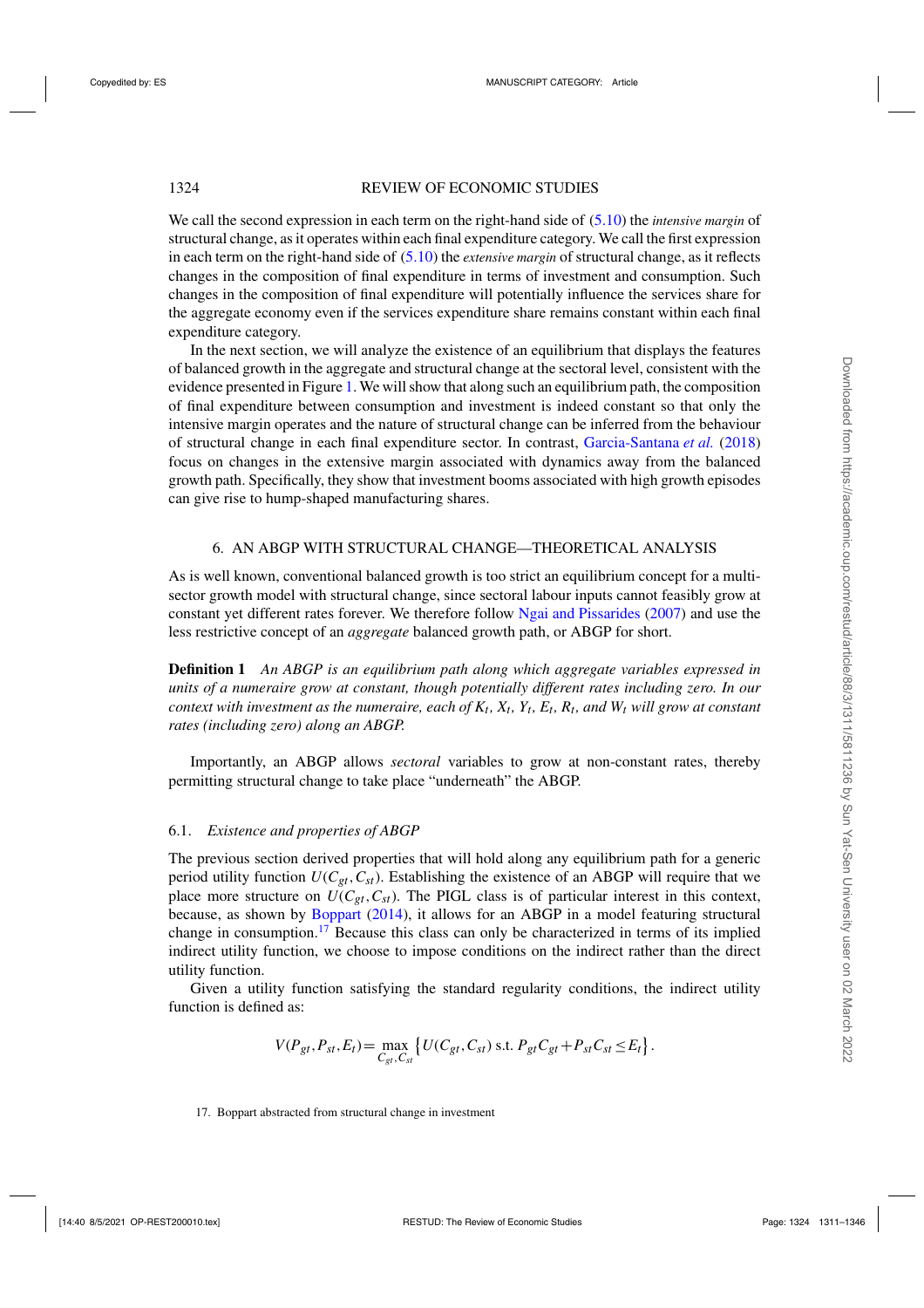<span id="page-14-0"></span>We will use the following notation:

$$
V(t) \equiv V(P_{gt}, P_{st}, E_t), \qquad V_E(t) \equiv \frac{\partial V(P_{gt}, P_{st}, E_t)}{\partial E_t}.
$$

As is well known, a "valid" indirect utility function must exhibit several properties. In particular, it must be the case that it is twice continuously differentiable, homogenous of degree zero in prices and total expenditure, non-increasing and quasi convex in both prices. In what follows, we will assume that we start with a valid indirect utility function  $V(t)$  and consider which additional assumptions are needed for establishing an ABGP with structural change in both investment and consumption.

Our first assumption is about the functional form of the derivative of the indirect utility function with respect to expenditure:

# **Assumption 1** *V*(*t*) *satisfies*  $V_E(t) = E_t^{\chi-1} P_{st}^{-\chi}$  *where*  $0 \le \chi \le 1$ *.*

While it is perhaps not immediately obvious how to interpret this functional form assumption, we show below that the set of indirect utility functions with this property includes two prominent specifications from the structural change literature: when  $\chi = 0$  this condition corresponds to the log-CES specification used by [Ngai and Pissarides](#page-35-0) [\(2007\)](#page-35-0), and when  $\chi > 0$  it corresponds to the PIGL specification used by [Boppart](#page-35-0) [\(2014](#page-35-0)).<sup>18</sup>

We continue with additional assumptions that are required to ensure that an ABGP with the desired properties exists. As is well known from the analysis of one-sector models, establishing existence of a balanced growth path will sometimes require an upper bound on the exogenous growth rates of TFP, with the upper bound depending upon preference parameters. That will also be the case here, though we note that there are now multiple sources of exogenous growth and the conditions place joint restrictions on growth rates. Denoting growth rates by "hats," we make the following assumptions:

**Assumption 2**  $\forall t \in [0, \infty)$ :

$$
\chi\left(\frac{\theta}{1-\theta}\widehat{\mathcal{A}}_{xt}+\widehat{A}_{st}\right)<\rho,\tag{6.1}
$$

$$
0 < \delta + \rho + \chi \left(\widehat{\mathcal{A}}_{xt} - \widehat{\mathcal{A}}_{st}\right) + (1 - \chi) \frac{\mathcal{A}_{xt}}{1 - \theta}.
$$
 (6.2)

Note that this assumption places restrictions on  $\widehat{A}_{gt}$  and  $\widehat{A}_{xt}$  only through their effect on  $\widehat{A}_{xt}$ . Given a value for  $\widehat{A}_{st}$ , the first equation can be understood as putting a bound on  $\widehat{A}_{xt}$ . Recalling that  $\chi \geq 0$  and taking as given a value for  $\widehat{A}_{xt}$ , the second equation can be understood as placing a bound on the growth of  $A_{st}$ . In the special case of  $\chi = 0$ , the first condition necessarily holds and the second condition necessarily holds if  $A_{xt}$  is non-negative.

It is standard in the literature when looking for a balanced growth path to assume that all exogenous TFP terms grow at constant rates. To this point, we have not yet made any such restriction, and we will show later on that imposing it would effectively rule out finding an ABGP that features structural change in investment. But our next assumption does impose a restriction on *Ast*:

18. Given the symmetry between goods and services in the model the reader may wonder why this assumption attributes a distinctive role for services. We postpone discussion of this until the analysis of PIGL utility.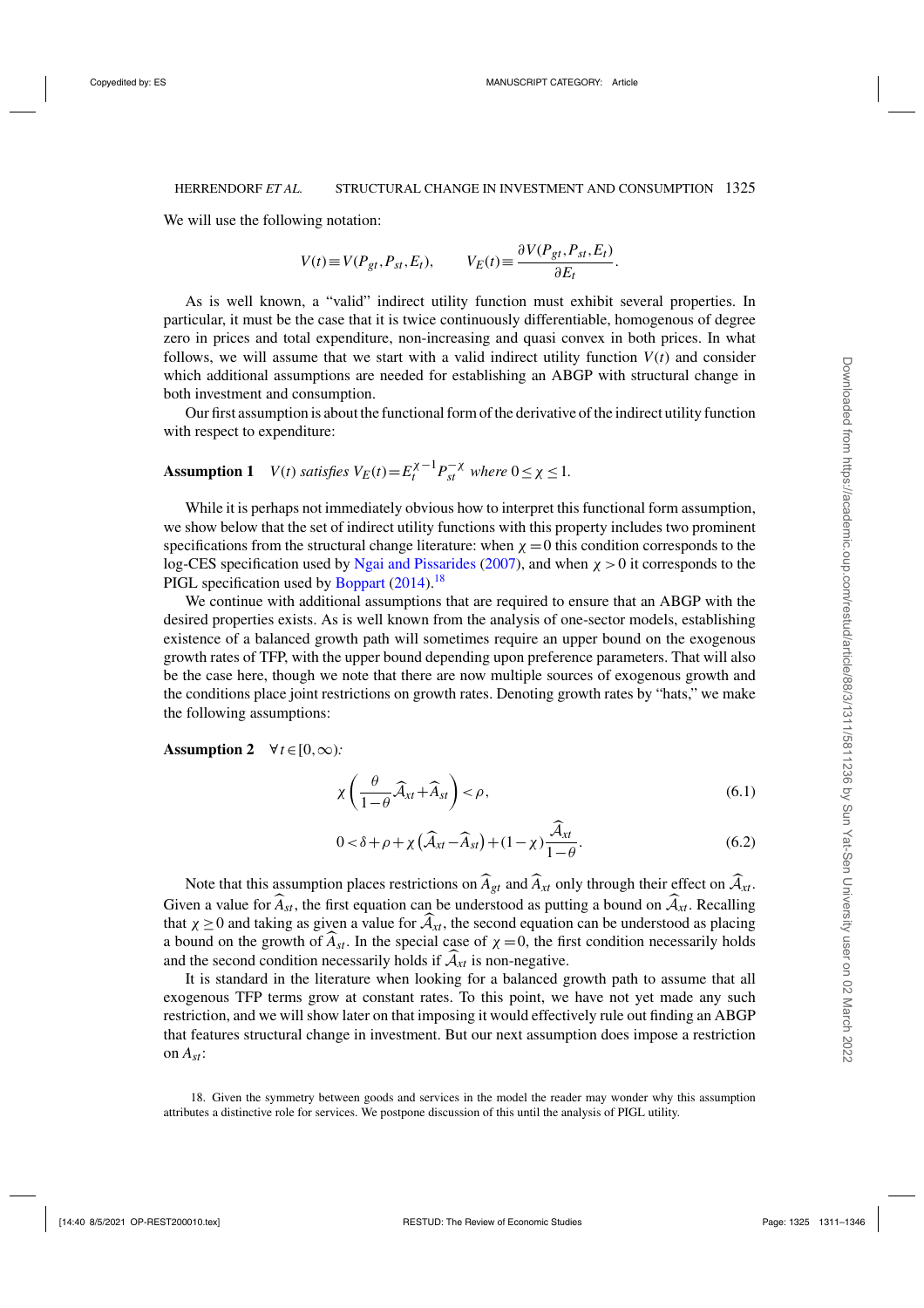<span id="page-15-0"></span>**Assumption 3**  $\chi \widehat{A}_{st}$  *is constant*  $\forall t \in [0, \infty)$ *.* 

As we show later on, for the log-CES case  $\chi = 0$  and the assumption is satisfied independently of the behaviour of  $A_{st}$ . But for the PIGL case,  $\chi > 0$  and the assumption does require that  $A_{st}$ grow at a constant rate.<sup>19</sup>

We are now ready to state our main result concerning the existence of an ABGP. Recalling the definition of  $A_{xt}$  in [\(5.8\)](#page-10-0), we have:

**Proposition 1** *Suppose that Assumptions*  $1-3$  *hold. Then an ABGP exists if and only if*  $\widehat{A}_{xt}$  *is constant* ∀*t. Along the ABGP,*

$$
\widehat{K} = \widehat{X} = \widehat{Y} = \widehat{E} = \frac{\widehat{\mathcal{A}}_x}{1 - \theta}.
$$
\n(6.3)

**Proof.** See Appendix [B.](#page-33-0)

We stress that although the condition of constant growth in  $A_{xt}$  implies a joint restriction on the three primitive TFPs, it should not be interpreted as suggesting that any of the three components  $A_{xt}$ ,  $A_{gt}$ , and  $A_{st}$  will adjust endogenously to changes in the other two components so as to ensure the condition holds. Instead, all three components are exogenous variables and the existence condition either does or does not hold. Whether  $A_{xt}$  exhibits constant trend growth is an empirical question that we will answer in the affirmative for the post-World War II U.S. in the next section.

#### 6.2. *Structural change along the ABGP*

Having established conditions for the existence of an ABGP, we now turn to establishing conditions under which the ABGP features aggregate structural change. To this end, it is helpful to restate the decomposition of the share of services value added in aggregate GDP, equation  $(5.10)$  from above:

$$
\zeta_{st} = \underbrace{\frac{X_t}{Y_t}}_{\text{extensive}} \cdot \underbrace{\frac{1}{(P_{gt}X_{gt})/(P_{st}X_{st})+1}}_{\text{intensive margin}} + \underbrace{\left(1-\frac{X_t}{Y_t}\right)}_{\text{extensive}} \cdot \underbrace{\frac{1}{(P_{gt}C_{gt})/(P_{st}C_{st})+1}}_{\text{intensive margin}},
$$

The extensive margin will not operate along an ABGP, as Proposition 1 established that along an ABGP the investment share,  $X_t/Y_t$ , is constant. Turning to the intensive margin, it is useful to restate the equilibrium composition of investment, equation [\(5.4\)](#page-9-0), from above:

$$
\frac{P_{gt}X_{gt}}{P_{st}X_{st}} = \frac{\omega_x}{1 - \omega_x} \left(\frac{A_{st}}{A_{gt}}\right)^{1 - \varepsilon_x}.
$$

The next assumption ensures that  $(P_{gt}X_{gt})/(P_{st}X_{st})$  decreases in equilibrium, that is, the investment sector of our model displays structural change from goods to services:

**Assumption 4**  $\varepsilon_x \in [0,1)$ ;  $\forall t \in [0,\infty)$   $\widehat{A}_{gt} > \widehat{A}_{st}$ .

[1.](#page-14-0)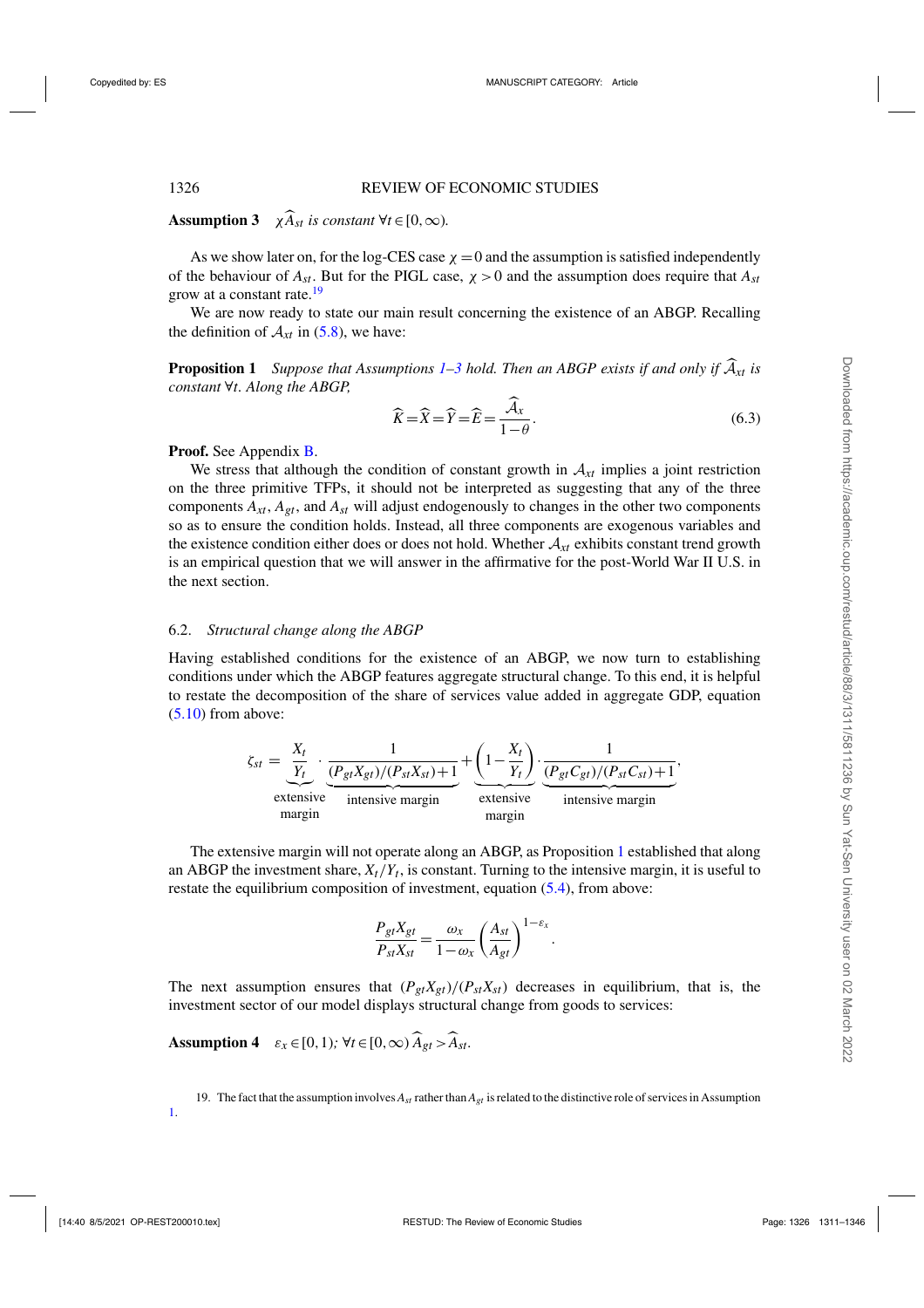<span id="page-16-0"></span>We are left with stating conditions under which we have structural change in the consumption sector. Noting that with our specification we can express time *t* consumption choices as functions of time *t* expenditure on consumption and time *t* prices for goods and services, we assume these functions have the following properties:

**Assumption 5** *Goods and services are gross complements:*

$$
\frac{\partial C_{it}}{\partial P_{jt}} < 0.
$$

*Goods are necessities and services are luxuries:*

$$
\frac{\partial \log(P_{gt}C_{gt})}{\partial \log(E_t)} \leq 1 \leq \frac{\partial \log(P_{st}C_{st})}{\partial \log(E_t)}.
$$

The assumption that goods and services are gross complements in consumption implies that the change in relative prices induce structural change also from goods to services in the consumption sector<sup>20</sup>. The assumption that the income elasticity of the expenditure on goods is less than or equal to that of the expenditure on services guarantees that, as expenditure are growing along the ABGP, income effects will not offset the effect of relative prices on the consumption composition. Hence,  $(P_{gt}C_{gt})/(P_{st}C_{st})$  decreases.

In sum, under the above conditions, the extensive margin is absent along an ABGP and the intensive margin leads to structural change from goods to services within both sectors. Hence, an ABGP in our model displays aggregate structural change from goods to services:

$$
\zeta_{st} = \underbrace{\frac{X_t}{Y_t} \cdot \underbrace{\frac{1}{(P_{gt}X_{gt})/(P_{st}X_{st})+1}}_{\text{increases}} + \underbrace{\left(1 - \frac{X_t}{Y_t}\right)}_{\text{constant}} \cdot \underbrace{\frac{1}{(P_{gt}C_{gt})/(P_{st}C_{st})+1}}_{\text{increases}} \quad \text{increases.}
$$

Stated formally, we have shown:

**Proposition 2** *Suppose that Assumptions [1–](#page-14-0)5 hold. Along any ABGP with positive growth in expenditure, there is structural change from goods to services in each sector as well as in the aggregate.*

The results derived so far show that our model can qualitatively account for the stylized facts that we laid out in Figure [1.](#page-5-0) Specifically, Proposition [1](#page-15-0) establishes conditions under which our model has an ABGP along which the share of consumption in GDP is constant, consistent with the evidence presented in the upper panel of Figure [1.](#page-5-0) Proposition 2 further implies that along an ABGP, the patterns of structural change in investment and consumption are consistent with the secular trends of the nominal value added shares of goods and services in the lower panel of Figure [1.](#page-5-0)

20. To see that a decrease in  $P_{gt}/P_{st}$  implies that  $P_{gt}C_{gt}/P_{st}C_{st}$  decreases, start with given values of  $P_{st}$ ,  $P_{gt-1}$ , and  $P_{st-1}$  and set the value of  $P_{gt}$  so that the relative price does not change,  $\tilde{P}_{gt} = P_{st}P_{gt-1}/P_{st-1}$ . For  $\tilde{P}_{gt}$  and  $P_{st}$ , relative price effects would be absent. Now keeping  $P_{st}$  unchanged, decrease  $P_{gt}$  from  $\tilde{P}_{gt}$  so as to reach the actual  $P_{gt}/P_{st}$ . The first inequality of Assumption 5 implies that  $C_{st}$  increases. Since  $P_{st}$  remains unchanged, this in turn implies that  $P_{st}C_{st}$ increases. Hence,  $P_{gt}C_{gt}$  and  $P_{gt}C_{gt}/P_{st}C_{st}$  decrease.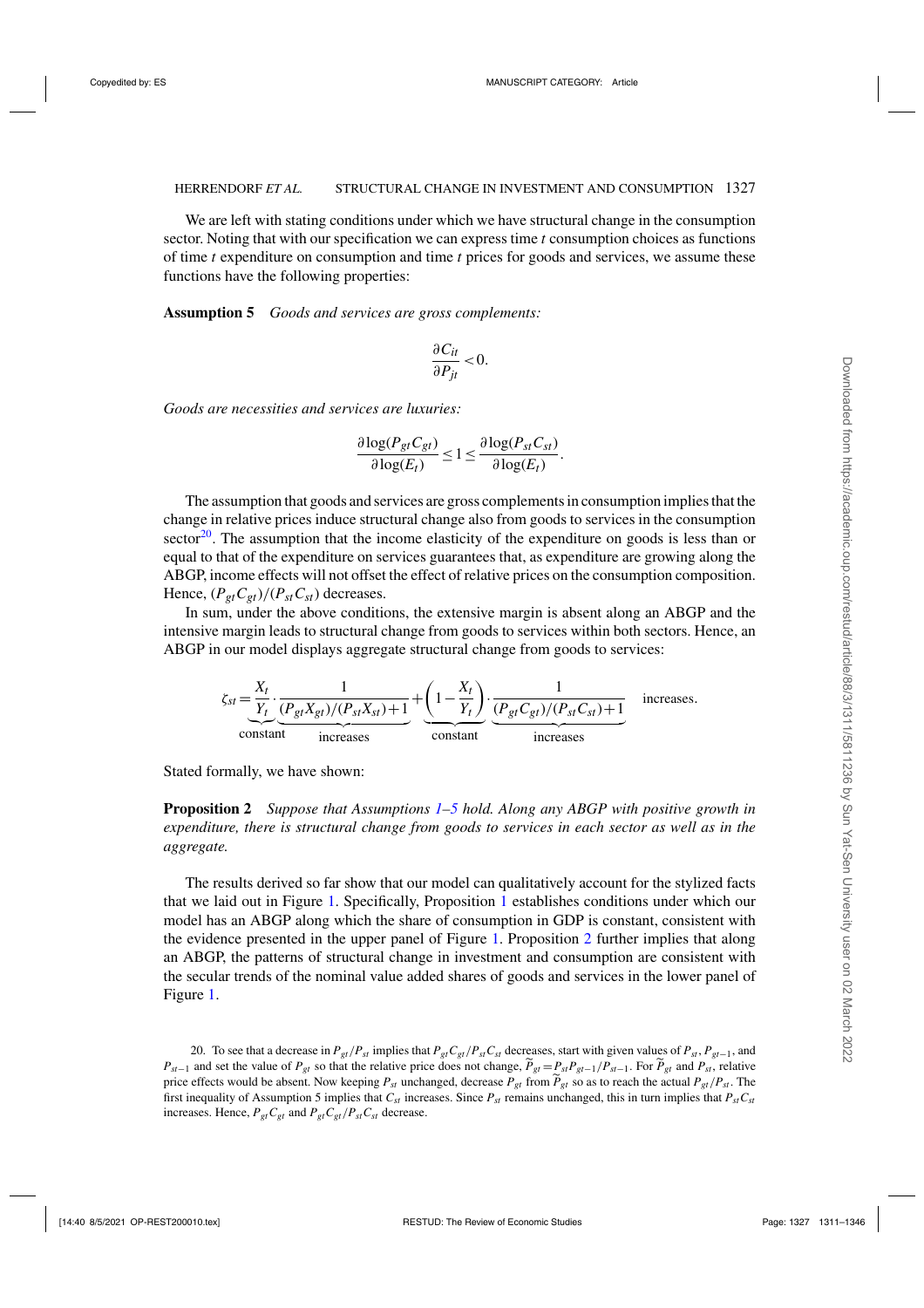#### 6.3. *Non-constant sectoral TFP growth*

We end this section by deriving the first insight that follows from simultaneously considering structural change in investment and consumption. To this end, we inspect more closely what restrictions the existence condition for an ABGP with structural change imposes on the behaviour of sectoral TFP growth.

It is instructive to start with the alternative three-sector production structure  $(5.5)$ – $(5.6)$ . When looking for an ABGP in this structure, all that is required is that  $B_{xt}$  grows at a constant rate that is not too large. Importantly, there is no restriction on the sectoral TFPs  $B_{gt}$  and  $B_{st}$ ; they may grow at the same or different constant rates, but they may also grow at non-constant rates. While our model has the seemingly analogous requirement that constant growth in  $A_{xt}$  is required, this has a very different implication for what is allowed for the primitive sectoral TFPs, as expressed in the next proposition.

**Proposition 3** *Suppose that Assumptions [1–3](#page-14-0) hold. A necessary condition for the existence of* an ABGP with structural change in investment is that at least one of the growth rates  $A_{xt}$ ,  $A_{gt}$ , *Ast is not constant.*

To see why this is the case, we begin with the requirement that

$$
\mathcal{A}_{xt} = A_{xt} \left( \omega_x A_{gt}^{\varepsilon_x - 1} + (1 - \omega_x) A_{st}^{\varepsilon_x - 1} \right) \frac{1}{\varepsilon_x - 1}
$$

must grow at a constant rate. Assume by way of contradiction that all three primitive TFPs grow at constant rates. Given the non-linear term involving  $A_{gt}$  and  $A_{st}$  on the right-hand side of this expression, the only way that the right-hand side can grow at a constant rate is if one of the following three conditions holds: (i)  $A_{gt}$  and  $A_{st}$  grow at the same rate, (ii)  $\varepsilon_x = 1$ , or (iii)  $\omega_x$  is either 0 or 1. Each of these cases implies that there will be no structural change in investment. In case (i) there is no change in relative prices; in case (ii) there is a unitary elasticity of substitution so that changes in relative prices do not generate any structural change; and in case (iii) investment uses either only goods or only services, thereby ruling out structural change in investment.

While the literature on structural change and balanced growth has tended to focus on constant growth rates of sectoral TFPs, there is no natural reason to favour this case. In a one-sector model, constant growth at the aggregate level necessarily requires constant growth in aggregate TFP. But in a multi-sector model with non-linear aggregators, the fact that certain aggregates grow at constant rates does not translate to constant rates of growth in sectoral TFPs. In fact, the previous result shows that not only is it restrictive to consider constant growth rates in sectoral TFPs, but also that imposing this restriction will make it impossible to find an ABGP that exhibits structural change.

In a later section, we examine the behaviour of  $A<sub>xt</sub>$  and its various components in the data. Interestingly, we will find that it grows at an approximately constant average rate despite the fact that this is not true for each of the components. This highlights the importance of understanding the conditions under which aggregate balanced growth can emerge despite the fact that growth rates in sectoral TFP do not grow at constant rates on average.

#### 6.4. *Utility functions that permit an ABGP with structural change*

In this subsection, we study two classes of utility functions that are covered by our previous results: the log-CES case considered by [Ngai and Pissarides\(2007\)](#page-35-0) and the PIGL case considered by [Boppart](#page-35-0)  $(2014)$  $(2014)$ .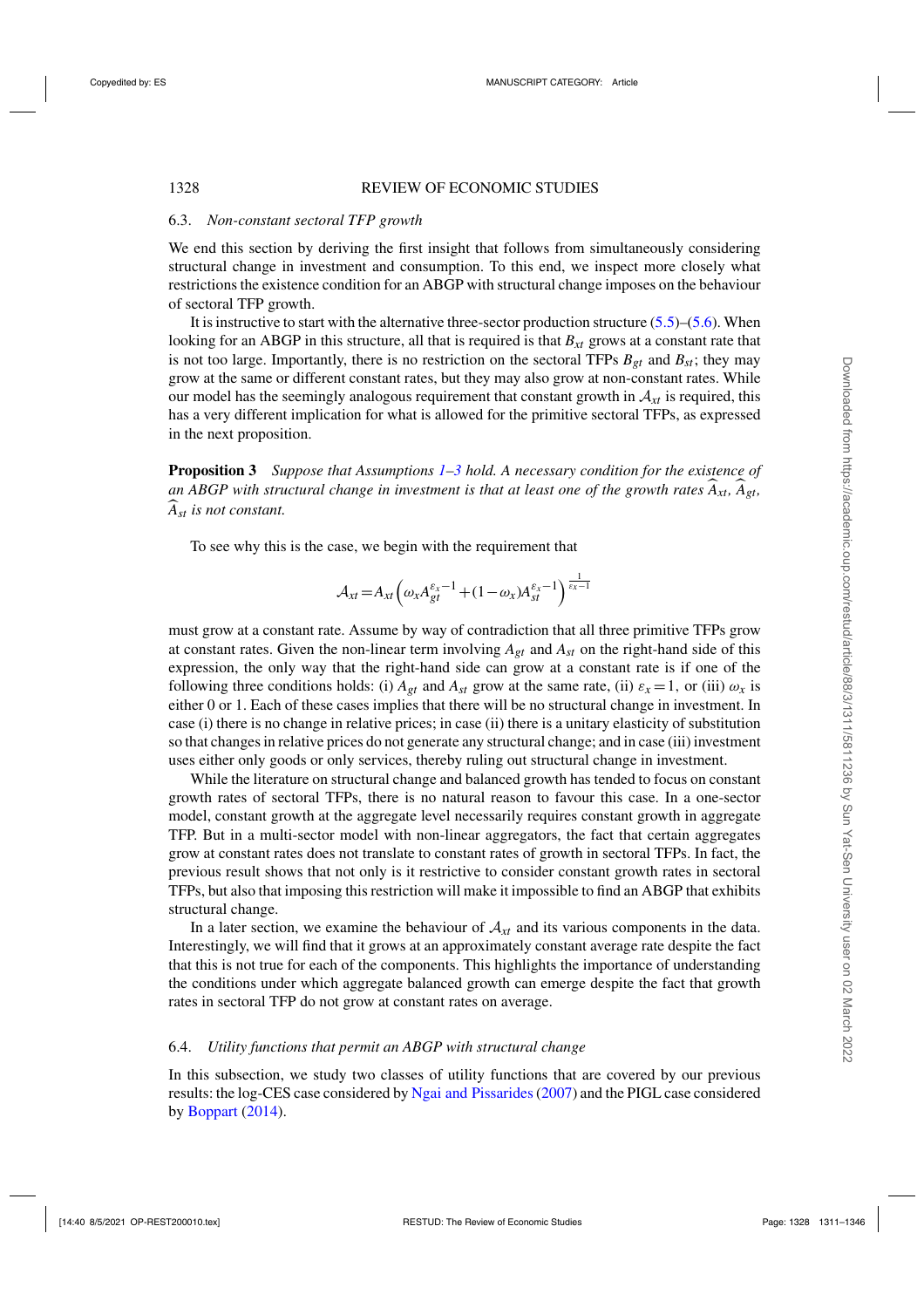**6.4.1. Log-CES utility.** We start by establishing that the log of homothetic CES utility satisfies Assumption  $1<sup>21</sup>$  We also establish that this is not the case for the non-homothetic CES that was applied in the context of structural change by [Comin](#page-35-0) *et al.* [\(2018\)](#page-35-0). We assume that  $U(C_{gt}, C_{st}) = \log C_t$  where  $C_t$  is implicitly defined by:

$$
C_t = \left(\omega_c^{\frac{1}{\varepsilon_c}} C_{gt}^{\frac{\varepsilon_c - 1}{\varepsilon_c}} + (1 - \omega_c)^{\frac{1}{\varepsilon_c}} C_t^{\frac{\sigma - (\varepsilon_c - 1)}{\varepsilon_c}} C_{st}^{\frac{\varepsilon_c - 1}{\varepsilon_c}}\right)^{\frac{\varepsilon_c}{\varepsilon_c - 1}}.
$$
(6.4)

 $\omega_c \in [0,1)$  is a relative weight,  $\varepsilon_c \in [0,1)$  is the elasticity of substitution, and  $\sigma > 1$  is the parameter determining whether or not the CES is homothetic. All three parameters are constant.

In the special case of  $\sigma = \varepsilon_c - 1$ ,  $C_t$  disappears from the right-hand side and we have the standard homothetic CES:

$$
C_t\!=\!\left(\omega_c^{\frac{1}{\varepsilon_c}}C_{gt}^{\frac{\varepsilon_c-1}{\varepsilon_c}}\!+\!(1\!-\!\omega_c)^{\frac{1}{\varepsilon_c}}C_{st}^{\frac{\varepsilon_c-1}{\varepsilon_c}}\right)^{\frac{\varepsilon_c}{\varepsilon_c-1}}.
$$

In contrast, in the general case of  $\sigma \neq \varepsilon_c - 1$ , there is no closed-form solution for  $C_t$  and (6.4) *implicitly* defines a non-homothetic CES utility. If  $\sigma > \varepsilon_c - 1$ , then the relative weight on services increases as  $C_t$  increases, implying that the income elasticity of services is larger than one. If  $\sigma < \varepsilon_c - 1$ , then the relative weight on services decreases as  $C_t$  decreases, implying that the income elasticity of services is smaller than one.

Solving for the expenditure shares of goods and services as in [Comin](#page-35-0) *et al.* [\(2018\)](#page-35-0) and substituting the results back into the utility function  $(6.4)$ , we obtain an implicit expression for the indirect utility function of the non-homothetic CES class:

$$
V(P_{gt}, P_{st}, E_t) = \log(E_t) - \frac{1}{1 - \varepsilon_c} \log \left( \omega_c P_{gt}^{1 - \varepsilon_c} + (1 - \omega_c) V(P_{gt}, P_{st}, E_t)^{\sigma - (\varepsilon_c - 1)} P_{st}^{1 - \varepsilon_c} \right).
$$

Using standard arguments, one can show that the first term on the right-hand side implies that indirect utility is increasing in  $E_t$  holding prices constant. And the second term on the right-hand implies that indirect utility is decreasing in both prices holding  $E_t$  constant. The second term can be understood as the price index that the individual faces. Importantly, the non-homotheticities imply that the level of expenditure influences the price index in a somewhat complicated fashion. In particular, it is apparent that, in general,  $V_E(t) \neq E_t^{\chi-1} P_{st}^{-\chi}$  $V_E(t) \neq E_t^{\chi-1} P_{st}^{-\chi}$  $V_E(t) \neq E_t^{\chi-1} P_{st}^{-\chi}$  and Assumption 1 will not be satisfied. This is not too surprising given the fact that [Comin](#page-35-0) *et al.* [\(2018](#page-35-0)) are only able to derive an asymptotic balanced growth path.<sup>22</sup>

However, in the special case when  $\sigma = \varepsilon_c - 1$  $\sigma = \varepsilon_c - 1$ ,  $V_E(t) = E_t^{-1}$  and Assumption 1 is satisfied with  $\chi = 0$ . Hence, we can apply Proposition [1](#page-15-0) in this case to conclude that an ABGP exists if and only if  $\widehat{A}_{xt}$  is constant, and that the common growth rate along the ABGP is given by  $\widehat{A}_x/(1-\theta)$ . Note that for the case when  $\chi = 0$ , the first condition in Assumption [2](#page-14-0) holds automatically and the second condition is satisfied if  $A<sub>x</sub>$  is positive, which is equivalent to saying that growth measured

<sup>21.</sup> Having  $\log C_t$  is crucial for establishing the results to follow. If one instead assumed an intertemporal elasticity of substitution that is constant but different from one, then an ABGP would not exist.

<sup>22.</sup> Note that for similar reasons, Assumption [1](#page-14-0) does not hold for the generalized Stone–Geary specification that [Buera and Kaboski](#page-35-0) [\(2009](#page-35-0)) and [Herrendorf](#page-35-0) *et al.* [\(2013](#page-35-0)) used. Again, the non-homotheticities imply that the level of expenditure influences the price index in a somewhat complicated fashion and only an asymptotic balanced growth path exists.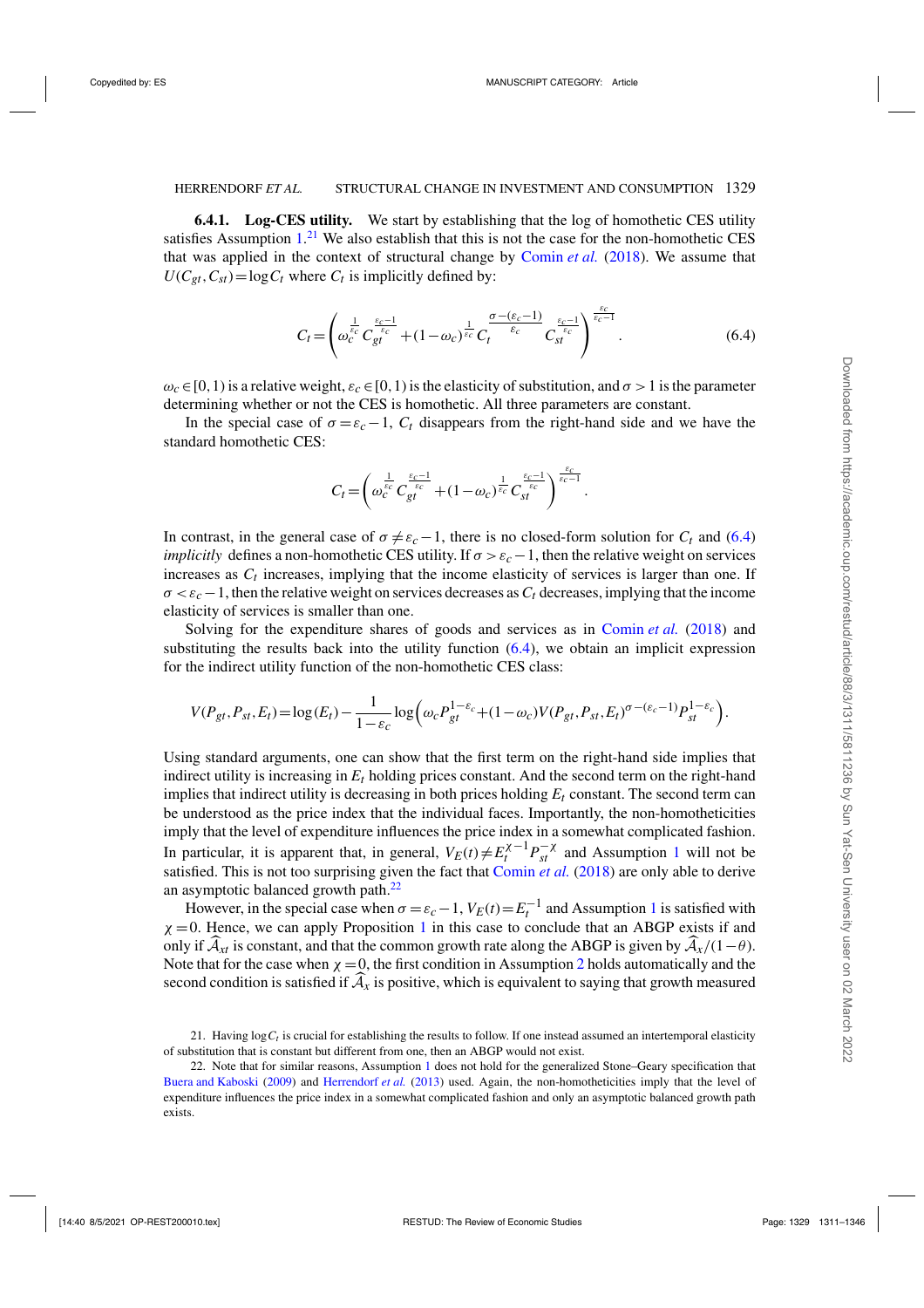<span id="page-19-0"></span>in units of the investment good is positive along the ABGP. As in the standard one-sector growth model, one does not need to put an upper bound on TFP growth when period utility is given by  $log C_t$ . Lastly, when  $\chi = 0$  Assumption [3](#page-14-0) is also trivially satisfied.

It is instructive to briefly compare our model with log-CES utility to the model with the alternative production structure  $(5.5)$ – $(5.6)$  and log-CES utility. The latter is essentially the model of [Ngai and Pissarides](#page-35-0) [\(2007\)](#page-35-0) with two consumption goods. This alternative model has an ABGP with structural change if and only if  $\hat{B}_{xt}$  is constant, with the common growth rate along the ABGP given by:  $\hat{B}_x/(1-\theta)$ . It is remarkable how similar the results are, despite the fundamental differences between the two models. The reason for this is that, as shown by Lemma [1,](#page-10-0) the investment sector of our model has a pseudo production function with the same functional form as the production function of the alternative model. The one crucial difference is that in our model the effective TFP  $A_{xt}$  is a function of the primitives  $A_{xt}$ ,  $A_{gt}$ , and  $A_{st}$ , whereas in the alternative model *Bxt* is itself a primitive.

Turning now to the applicability of Proposition [2,](#page-16-0) we note that Assumption [4](#page-15-0) is independent of the utility function and Assumption [5](#page-16-0) is satisfied as long as  $\varepsilon_c \in [0,1)$ . Because the log-CES utility function is homothetic, the income elasticities of goods and services are both equal to one. Therefore, Proposition [2](#page-16-0) holds for log-CES utility and the ABGP displays structural change from goods to services. Moreover, following the same steps as above for the derivation of [\(5.4\)](#page-9-0) for the expenditure shares in investment, we obtain an analytical solution for the ratio of expenditure shares in consumption, which is exactly as in [Ngai and Pissarides](#page-35-0) [\(2007](#page-35-0)):

$$
\frac{P_{gt}C_{gt}}{P_{st}C_{st}} = \frac{\omega_c}{1 - \omega_c} \left(\frac{A_{st}}{A_{gt}}\right)^{1 - \varepsilon_c}.
$$
\n(6.5)

**6.4.2. PIGL indirect utility.** We now consider the class of PIGL utility functions, which captures non-homotheticities while permitting for an ABGP with structural change. Note that the PIGL class does not encompass the previous homothetic class of log-CES utility functions as a special case. An exception to that statement is the degenerate Cobb–Douglas case, which is a member of both classes of utility functions.

Since the PIGL class does not have a known direct utility representation in general, we will work with indirect utility. We start from the same functional form and parameter restrictions as [Boppart](#page-35-0) [\(2014\)](#page-35-0):

$$
V(E_t, P_{gt}, P_{st}) = \frac{1}{\chi} \left(\frac{E_t}{P_{st}}\right)^{\chi} - \frac{\nu}{\gamma} \left(\frac{P_{gt}}{P_{st}}\right)^{\gamma} - \frac{1}{\chi} + \frac{\nu}{\gamma},\tag{6.6}
$$

with  $v > 0$  and  $1 > y > x > 0$ . Note that the elasticity of substitution between goods and services does not equal  $\gamma$  and is not even constant; see [Boppart](#page-35-0) [\(2014\)](#page-35-0) for the exact formula. And the implied intertemporal elasticity of substitution equals  $\chi$ , and therefore is not restricted to equal one as was the case with log-CES utility. The assumption that  $\chi > 0$  implies that services have an income elasticity greater than unity, *i.e.*, they are a luxury. To see this, use Roy's Identity to derive the expenditure share of goods:

$$
\frac{P_{gt}C_{gt}}{E_t} = \nu \left(\frac{E_t}{P_{st}}\right)^{-\chi} \left(\frac{P_{gt}}{P_{st}}\right)^{\gamma}.
$$
\n(6.7)

It is apparent that with  $\chi > 0$ , the expenditure share for goods is decreasing in  $E_t$ , which implies that the expenditure share for services is increasing in  $E_t$ .

As shown by [Boppart](#page-35-0) [\(2014\)](#page-35-0), given our parameter restrictions the functional form in (6.6) represents a valid indirect utility function as long as the parameters satisfy: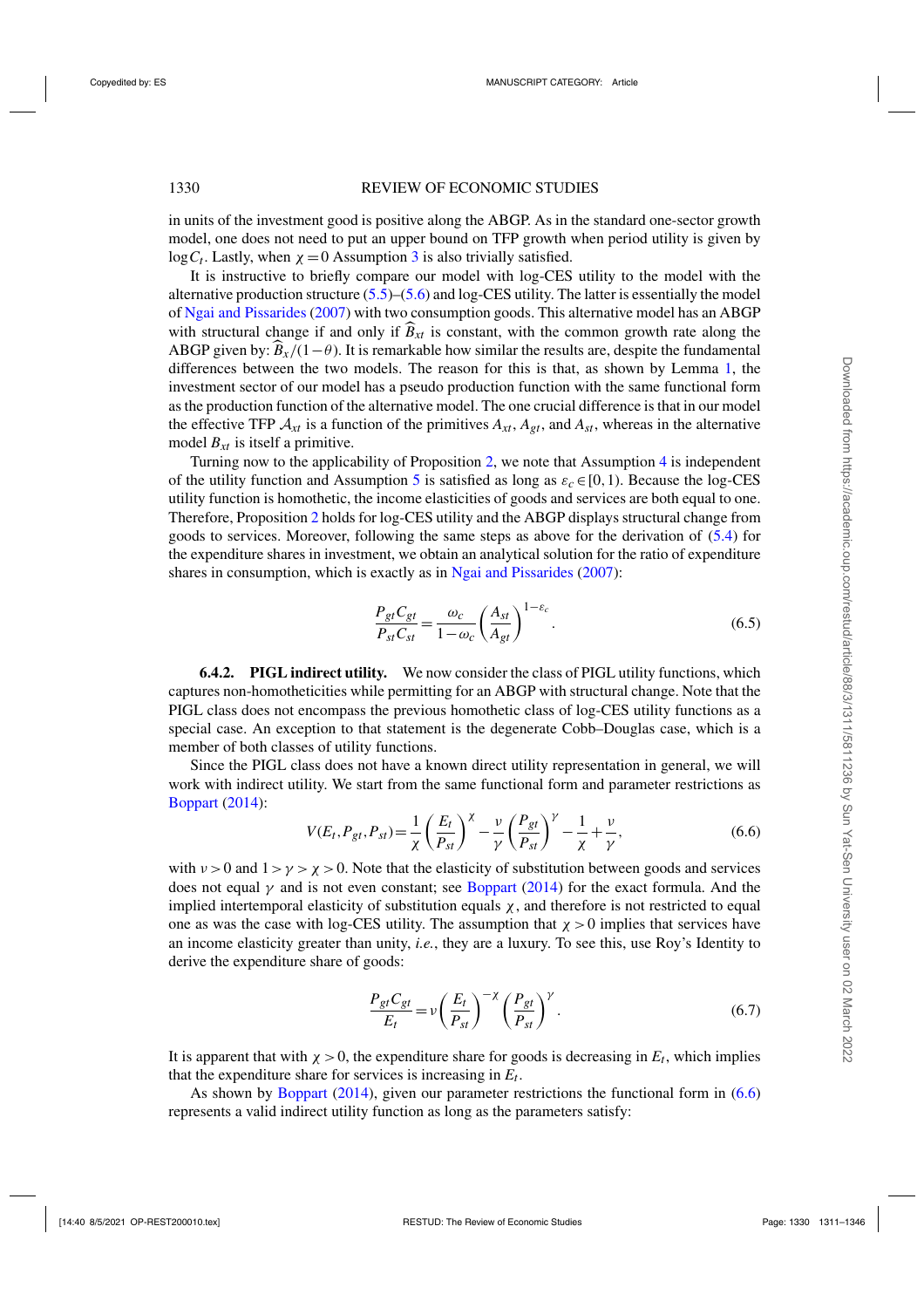#### **Assumption 6**

$$
E_t^{\chi} \ge \frac{1-\chi}{1-\gamma} \nu P_{gt}^{\gamma} P_{st}^{\chi-\gamma} \quad \forall t \in [0, \infty).
$$
 (6.8)

Condition (6.8) is somewhat unappealing since it is formulated in terms of endogenous variables. Later on we estimate  $\nu$ ,  $\chi$ , and  $\gamma$  and show that it is satisfied in every period using post-war U.S. data for  $E_t$ ,  $P_{gt}$ , and  $P_{st}$ . But in this section, we are interested in establishing the existence of an ABGP, and so we will need that the condition holds at every point along an ABGP. It will be more transparent to supply sufficient conditions after we have characterized some properties that any ABGP must have for these preferences. For now, we therefore assume that the condition holds and later on we present sufficient conditions for that to be the case.

To apply Proposition [1](#page-15-0) in the PIGL case, we must ensure that Assumption [1](#page-14-0) holds. Differentiating [\(6.6\)](#page-19-0) with respect to  $E_t$  gives that  $V_E(t) = E_t^{1-\chi} P_{st}^{\chi}$ . Since we assumed that  $1 > \gamma > \chi > 0$  $1 > \gamma > \chi > 0$ , Assumption 1 holds. Proposition 1 therefore applies to the PIGL case and an ABGP exists if and only if  $\mathcal{A}_{xt}$  is constant. The common growth rate along the ABGP is again equal to  $A_x/(1-\theta)$ . To apply Proposition [2](#page-16-0) in the PIGL case, recall that Assumption [4](#page-15-0) is independent of the utility function. [Boppart](#page-35-0) [\(2014\)](#page-35-0) showed that Assumption [5](#page-16-0) holds given our assumptions on parameter values. Hence, Proposition [2](#page-16-0) implies there is structural change from goods to services.

Importantly, since  $\chi > 0$ , Assumptions [2](#page-14-0) and [3](#page-14-0) are now somewhat more stringent than in the log-CES case. In particular, Assumption [3](#page-14-0) now imposes that*Ast* is constant. And, as noted before, the first condition in Assumption [2](#page-14-0) imposes a joint upper bound on the two constant growth rates,  $\widehat{A}_s$  and  $\widehat{A}_x$ . The second condition can be interpreted as imposing an upper bound on  $\widehat{A}_s$  given a value of  $A_x$ .

Having established that  $\widehat{A}_{st}$  and  $\widehat{A}_{xt}$  must both be constant along an ABGP in this case, we can now provide a sufficient condition for Assumption [6](#page-19-0) to hold along an ABGP. It is useful to rewrite condition (6.8) as:

$$
\frac{1-\gamma}{1-\chi} \ge \nu \left(\frac{E_t}{P_{st}}\right)^{-\chi} \left(\frac{P_{gt}}{P_{st}}\right)^{\gamma} \ \forall t \in [0, \infty). \tag{6.9}
$$

The left-hand side of (6.9) is a constant and lies between zero and one, given that we assumed  $1 > \gamma > \chi > 0$ . The right-hand side of (6.9) is just the expenditure share for goods displayed above. Starting with the second term on the right-hand side, it follows from our earlier analysis that

$$
\widehat{E} - \widehat{P}_s = \frac{\widehat{\mathcal{A}}_x}{1 - \theta} - (\widehat{\mathcal{A}}_x - \widehat{A}_s) = \frac{\theta \widehat{\mathcal{A}}_x}{1 - \theta} + \widehat{A}_s.
$$

A sufficient condition for this to be positive is that both growth rates are positive. We then have that  $(E_t/P_{st})^{-\chi}$  will decrease monotonically to zero along an ABGP. Turning to the third term on the right-hand side, equation [\(5.1\)](#page-9-0) showed that  $P_{gt}/P_{st} = A_s/A_{gt}$ . Since Assumption [4](#page-15-0) implies that  $A_s/A_{gt}$  is strictly decreasing, the third term is strictly decreasing. Combining the two results, a sufficient condition for the right-hand side of equation (6.9) to be decreasing is that  $\widehat{A}_{st}$  and  $\widehat{A}_{xt}$ are positive and constant and  $A_{gt} > A_s$  for all *t*. Under these conditions, Assumption [6](#page-19-0) will hold at each point along an ABGP as long as it holds in the initial period. Ensuring that it holds in the initial period basically amounts to a choice of units.<sup>23</sup>

In Section [7.2](#page-23-0) below, we demonstrate that the non-homotheticities permitted by the PIGL utility are crucial for matching the shares of goods and services in the U.S. consumption

23. To see this note that because the right-hand side of equation (6.9) converges to zero, the condition must be satisfied at some *t*. Therefore, we can just re-normalize the TFPs so that these values are the period 0 values.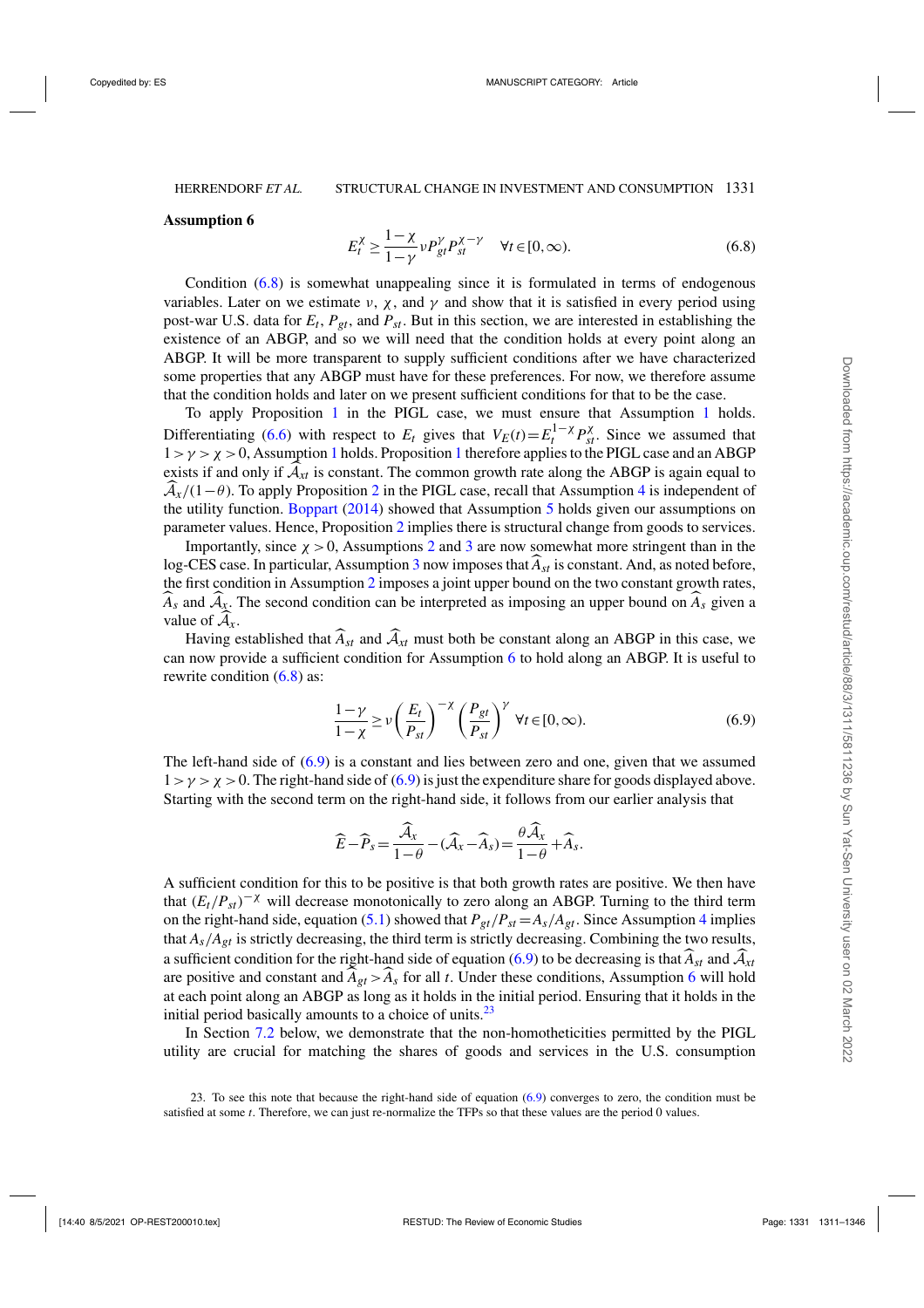<span id="page-21-0"></span>expenditure during the post-war period. While this result is very related to the results in [Boppart](#page-35-0) [\(2014](#page-35-0)), we note that our formulation uses value added shares whereas his formulation used final expenditure shares in consumption. More generally, he did not consider structural change in investment.

We close the current subsection by addressing a feature of the indirect utility function in  $(6.6)$ that is somewhat curious, namely, expenditure is expressed in units of services, which is related to the earlier remark concerning the apparent distinctive role of services in Assumption [1.](#page-14-0) One might wonder about an alternative specification that expresses expenditure in units of goods while choosing  $\chi$  < 0 in order to maintain that services are a luxury. If we were to adopt this alternative, it would lead us to reverse the roles of goods and services in Assumptions  $1-3$ , which would give rise to an alternative set in parameter space that permits an ABGP. The reason that we have not formally pursued this alternative is that it is fragile in that for empirically reasonable parameter values the indirect utility function is not valid and the implied expenditure shares are not well defined. To see why, note that if we repeated our analysis for the alternative specification, instead of [\(6.7\)](#page-19-0), we would obtain:

$$
\frac{P_{st}C_{st}}{E_t} = \nu \left(\frac{E_t}{P_{gt}}\right)^{-\chi} \left(\frac{P_{st}}{P_{gt}}\right)^{\gamma}.
$$
\n(6.10)

An ABGP would now require that  $E_t/P_{gt}$  grow at a constant rate, and if there is positive growth along the AGBP, then  $E_t/P_{gt}$  would have to grow at a positive constant rate. Assume in addition that *Pst*/*Pgt* does not decline, which is certainly in line with the existing empirical evidence. In this case, given  $\chi$  would now be negative, the right-hand side of the above expression would be bounded from below by an expression that grows at a constant positive rate:

$$
\nu \left(\frac{E_t}{P_{gt}}\right)^{-\chi} \left(\frac{P_{st}}{P_{gt}}\right)^{\gamma} \geq \nu \left(\frac{E_t}{P_{gt}}\right)^{-\chi} \left(\frac{P_{s0}}{P_{g0}}\right)^{\gamma}.
$$

Hence, the left-hand side of (6.10) would now grow without bound. This would imply that at some point the expenditure share would exceed one and the equivalent form of Assumption [6](#page-19-0) would be violated. It follows that the alternative specification does not permit an analysis of the asymptotic behaviour along an ABGP for empirically reasonable parameter values. Since in Section [8](#page-28-0) below, we will establish that our model has important implications also asymptotically, we want a specification that is well defined over the whole time horizon  $[0, \infty)$ . Therefore, we do not pursue the alternative specification further. $24$ 

#### 7. ABGP AND STRUCTURAL CHANGE—EMPIRICAL ANALYSIS

In this section, we complement the preceding theoretical analysis with an empirical assessment of two questions. First, to what extent does our framework capture the secular trends in the goods and services expenditure shares in both the investment and consumption expenditure data for the U.S. that we displayed in Figure [1?](#page-5-0) Second, to what extent do we see roughly constant growth in  $A_{xt}$  in the U.S. data as required for aggregate balanced growth?

<sup>24.</sup> Note that the same issue applies to the analysis of [Boppart](#page-35-0) [\(2014\)](#page-35-0), and like us, he focused on the specification in which expenditure is expressed relative to the price of services. Note too that the issue concerns only the asymptotic behaviour along an ABGP. Given that expenditure shares in the data are naturally in [0,1], there would not be a problem with using the alternative specification to fit the observed expenditure shares in post-war U.S. data.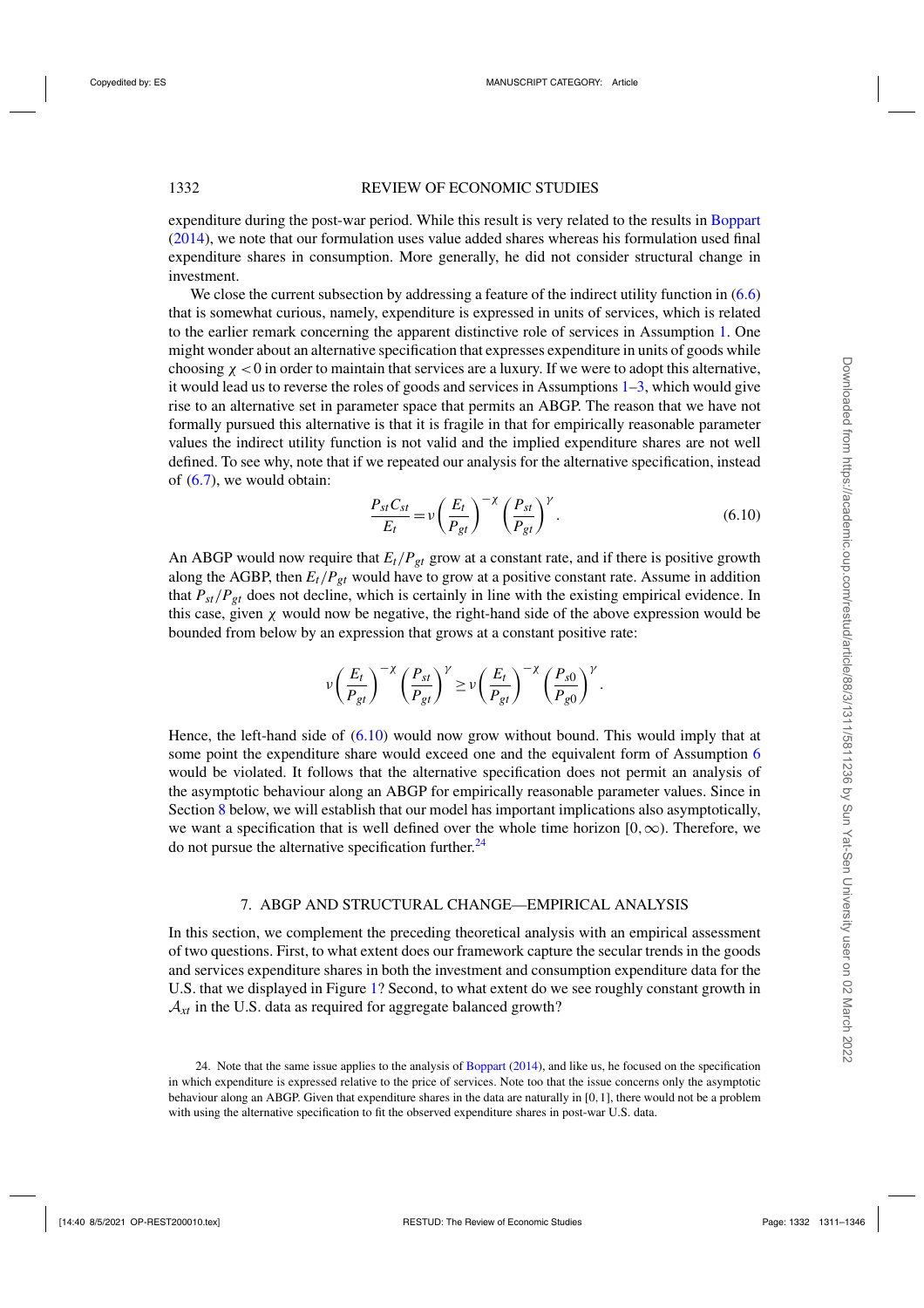

Shares in investment

#### 7.1. *Empirical properties of the investment aggregator*

Our goal in this subsection is to assess whether the assumed log-CES structure for the investment aggregator is empirically reasonable. To do this, we ask whether there are values for  $\omega_x$  and  $\varepsilon_x$ such that, when taking relative prices as given by the data, the log-CES structure is able to capture the key secular changes in relative expenditure shares.<sup>25</sup> In particular, we start with equation [\(5.4\)](#page-9-0) for the relative expenditure shares within the final investment expenditure sector, which we repeat here for convenience:

$$
\frac{P_{gt}X_{gt}}{P_{st}X_{st}} = \frac{\omega_x}{1-\omega_x} \left(\frac{P_{gt}}{P_{st}}\right)^{1-\varepsilon_x}.
$$

Using the data as presented in Section [3,](#page-4-0) we calibrate  $\omega_x$  and  $\varepsilon_x$  to minimize the sum of squared deviations between the implied relative expenditure shares and the relative expenditure shares in the data. This is effectively the same procedure that we used in [Herrendorf](#page-35-0) *et al.* [\(2013\)](#page-35-0) when estimating a CES aggregator for consumption with three components—agriculture, non-agricultural goods, and services.

Figure 3 shows the fitted values for the expenditure shares and the ratio of the real quantities along with their corresponding values in the data. We find that the fitted values track the secular change in the expenditure shares of the investment sector very well. In particular, the model captures 86% of the increase in the expenditure share for services between the first and the last period in the data. The implied parameter values are  $w_x = 0.65$  and  $\varepsilon_x = 0.00$ . The value of zero for the elasticity parameter implies that the aggregator is Leontief. While it may seem surprising that the aggregator in the investment sector features such a low degree of substitutability, this result was actually foreshadowed by the evidence presented in Section [3.](#page-4-0) In particular, we showed that the real ratio of services to goods in investment had no trend despite large changes in relative prices. With CES aggregators and complements, real input ratios move in the opposite direction of expenditure shares. That is, with an elasticity of substitution less than unity but larger than zero, an increase in the relative price of services implies that the expenditure share of services increases, but that the ratio of real services to real goods decreases. Intuitively, the reallocation of relative real quantities serves to the dampen the change in expenditure shares, but it does not overturn the initial impact caused by the change in prices. In the limiting case of a Leontief aggregator, there is a constant ratio of real quantities. Therefore, a Leontief specification accounts best for the behaviour in the data, leaving the quantity of services relative to goods constant.

<sup>25.</sup> We note that this exercise does not impose that the data lie along an ABGP.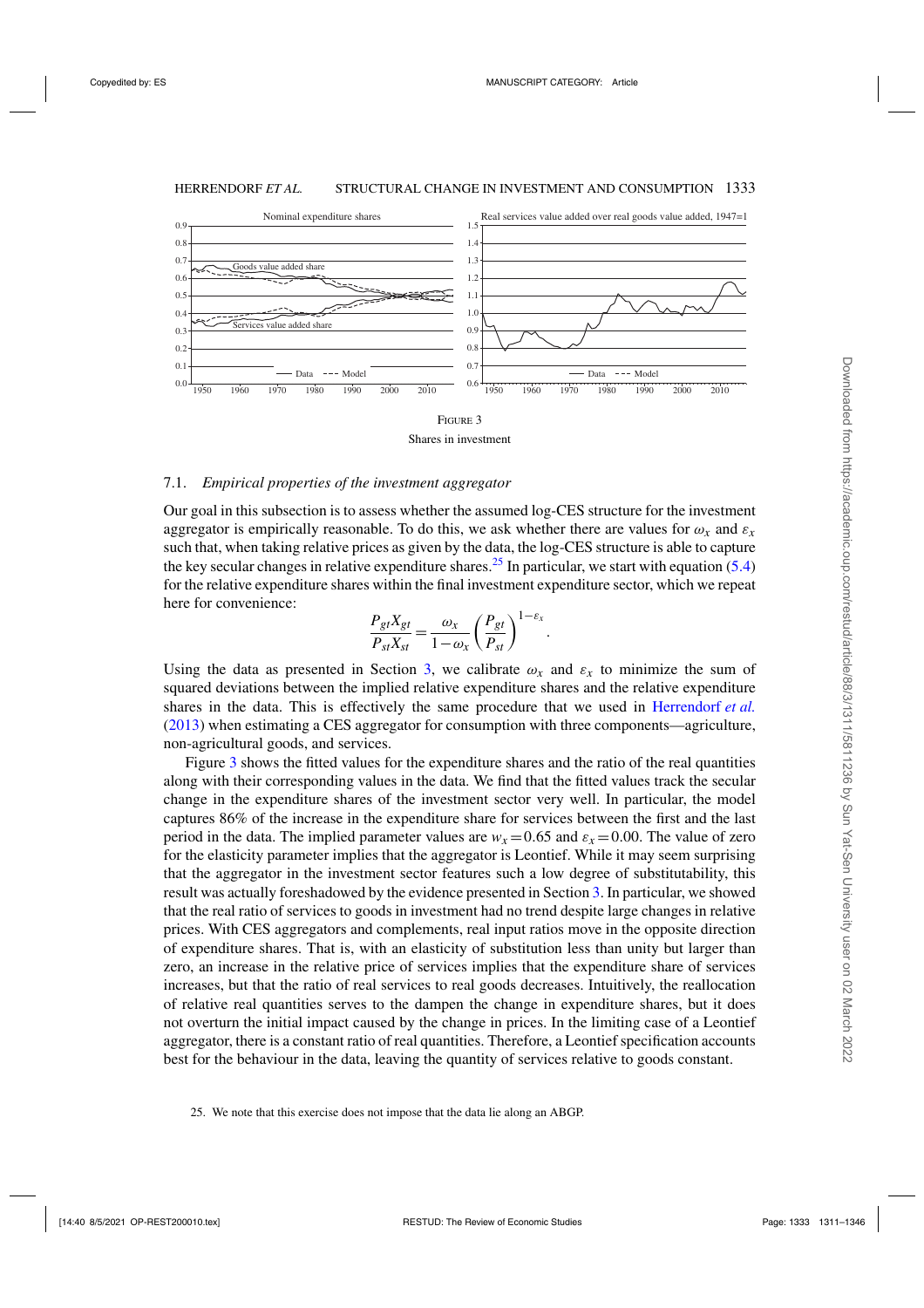<span id="page-23-0"></span>

#### 7.2. *Empirical properties of the consumption aggregators*

In this subsection we repeat the analysis of the previous section, but now considering the model's ability to account for structural change within the consumption sector. In particular, we return to the two special cases of interest that are covered by our previous results: the log-CES case and the PIGL case.

We begin with the case of log-CES utility and repeat the same step that we took to calibrate the parameters of the investment aggregator. In particular, we take prices as given from the data and ask what values of  $\omega_c$  and  $\varepsilon_c$  provide the best fit to the relative expenditure shares. The result of this exercise is  $\omega_c = 0.29$  and  $\varepsilon_c = 0.00$ . Note that the weight on goods in the consumption aggregator is considerably less than the weight on goods in the investment aggregator obtained in the previous subsection. The result that a Leontief specification provides the best fit is perhaps not surprising given the previous work of [Herrendorf](#page-35-0) *et al.* [\(2013\)](#page-35-0), as they estimated a Leontief specification based on a three-sector specification in which the goods sector was split into agriculture and non-agriculture.

The upper panel of Figure 4 shows the fit of the estimated model to the data. While the estimated model generates a significant change in the expenditure share for services between the first and the last period, it accounts for only about half of the observed change. This result is to be expected: in Section [3,](#page-4-0) we documented that the ratio of real services to real goods within the consumption sector increases, and as previously noted a CES specification cannot generate this outcome from an increase in the relative price of services. This result is also consistent with recent work by [Boppart](#page-35-0) [\(2014\)](#page-35-0) and [Comin](#page-35-0) *et al.* [\(2018](#page-35-0)), who both argue that non-homotheticities are essential for matching structural change in consumption.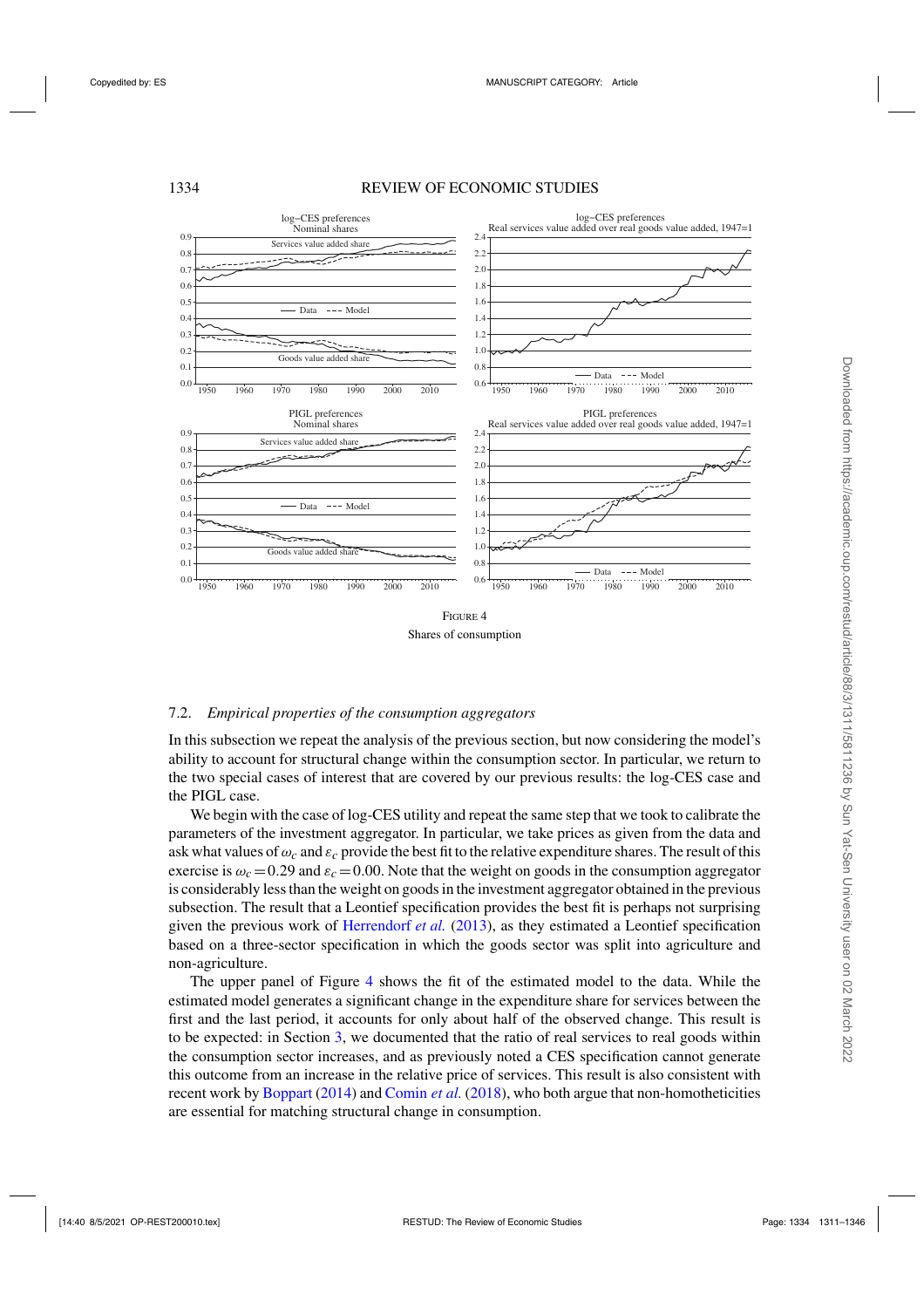

Contribution of changes in income and relative prices under PIGL utility

Next we repeat this exercise for the case of PIGL utility, which does allow for non-homotheticities. For this specification, there are three parameters to estimate:  $\chi$ ,  $\gamma$ , and  $\nu$ . The parameter profile that minimizes the sum of squared deviations of the expenditure shares predicted by the model from the data is  $v = 0.44$ ,  $\chi = 0.55$ , and  $\gamma = 0.69$ . As noted previously, given these parameter values, Assumption [6](#page-19-0) holds period by period on the post-war U.S. data. Hence, the indirect utility function is well defined.

The lower panel of Figure [4](#page-23-0) shows the fit of the estimated PIGL specification to the data. The PIGL specification does an excellent job of capturing the secular trends in the data, and it does much better than the log-CES specification. In particular, it captures 86% of the change in the expenditure shares between the first and the last period. Given the work of [Boppart](#page-35-0) [\(2014\)](#page-35-0), this is perhaps not surprising, but, as previously noted, the two exercises are not identical; our estimation is based on matching value added shares in NIPA data whereas his was based on matching final consumption expenditure shares in micro data.<sup>26</sup>

It is of interest to assess the relative contribution of income versus relative price effects from the calibrated PIGL specification. Figure 5 suggests that under the PIGL specification a larger part of structural change (roughly 60%) is due to the income effect than is due to the price effect (roughly 40%), although after 1980 both effects are similarly important. To establish this, the figure plots the implied changes in expenditure shares when one of the channels is present and the other one is shut down. To assess the contribution of income changes to structural change,

<sup>26.</sup> Boppart finds a somewhat smaller role for the income effect than we do (his estimate of  $\chi = 0.22$  compared to our estimate of  $\chi = 0.56$ ). This may seem surprising in light of the result in [Herrendorf](#page-35-0) *et al.* [\(2013\)](#page-35-0) that final-expenditure data, which Boppart uses, imply larger income effects than value-added data, which we use. However, [Herrendorf](#page-35-0) *et al.* [\(2013](#page-35-0)) work with aggregate NIPA data, as we do here, whereas Boppart uses micro data. This prevents a simple comparison of estimates. For example, whereas NIPA captures the dramatic increase in expenditure associated with government provided health and education services, they do not show up in household expenditure surveys.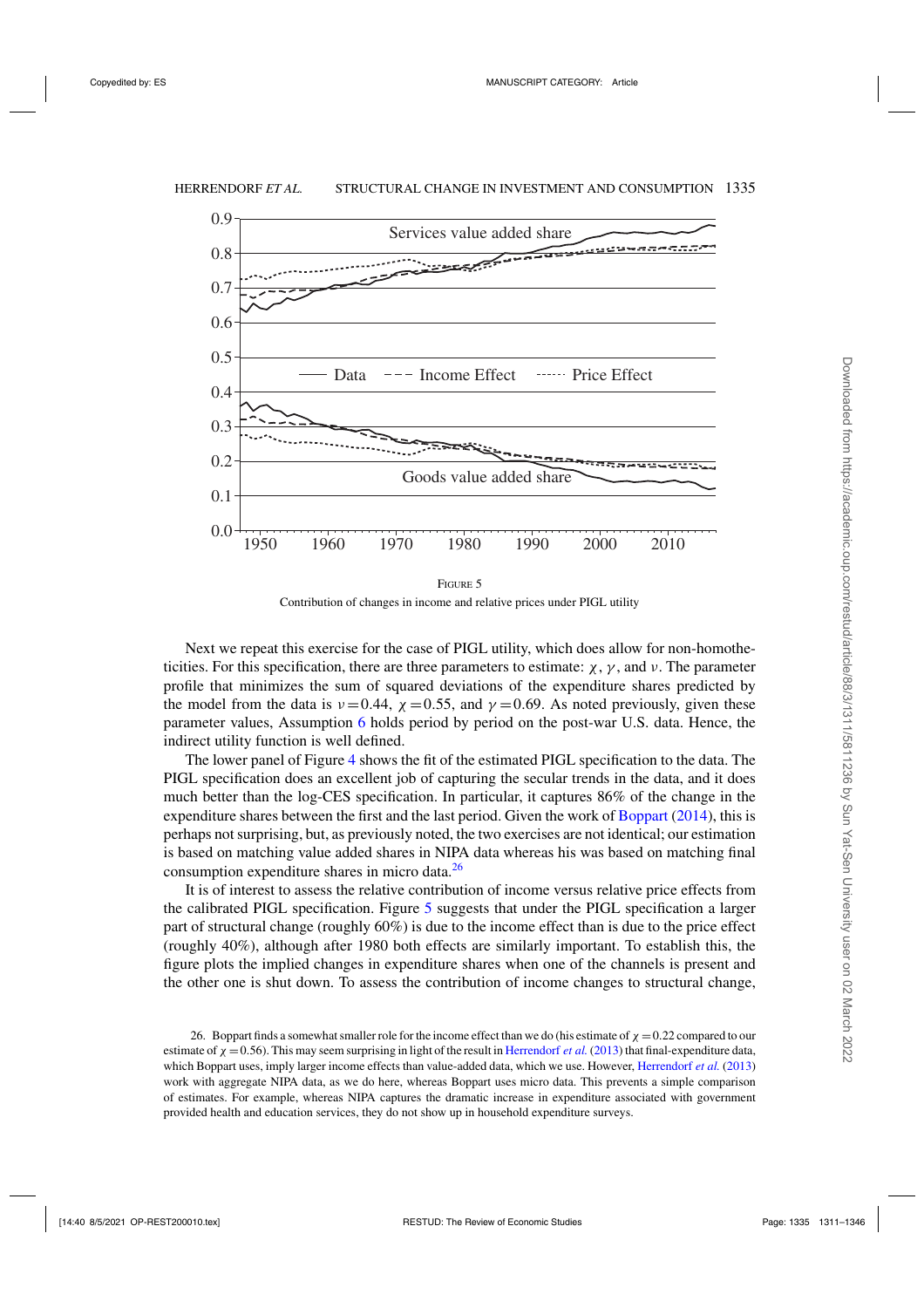we use the calibrated PIGL specification, hold relative prices at their 1978 values, and calculate the expenditure shares implied by the observed changes in per capita consumption expenditure. To assess the contribution of relative price changes to structural change, we hold per capita consumption expenditure at their 1978 values and calculate the expenditure shares implied by the changes in the relative prices. We choose 1978 as our reference year to facilitate the comparison of the income and price effects, and also the comparison with the log-CES preferences where the predicted expenditure shares cross the actual expenditure shares once in 1978.

We conclude this subsection with some comments regarding the choice between the log-CES and PIGL specifications. We have seen that the PIGL indirect utility function allows us to best match the observed time series for structural change within consumption. This suggests that one should use the PIGL specification when the empirical fit of the model is the main focus. Nonetheless, for at least two reasons the log-CES specification remains an important benchmark specification whose properties one needs to understand. First, as we show in the next section, only with CES utility does our multi-sector model reduce to the two-sector model with investment and consumption. It is important to establish this link, because it shows what restrictions one needs to impose when using the very popular two-sector model. Second, as we show in the next section, only with CES utility do we have an analtical expression for the model-implied price of consumption relative to investment, *Pct*. This is useful when one is interested in studying structural change in the presence of investment-biased technical change as reflected in *Pct*.

#### 7.3. *Empirical analysis of technical progress*

In this subsection, we use standard growth accounting methods as in [Solow](#page-35-0) [\(1957](#page-35-0)) to estimate the three primitive TFP terms  $A_{gt}$ ,  $A_{st}$ , and  $A_{xt}$ . We then construct an empirical measure of  $A_{xt}$ and assess the theoretical conditions required to guarantee the existence of an ABGP.

We proceed in several steps. In the first one, we solve for  $A_{it}$ ; we set  $A_{i0} = 1$  and calculate the growth rates by using the information provided by WORLD KLEMS on real value added, capital and labour services, and factor shares:

$$
\widehat{Y}_{jt} = \widehat{A}_{jt} + \theta \widehat{K}_{jt} + (1 - \theta) \widehat{L}_{jt}, \quad j \in \{g, s\},\
$$

where  $\theta$  is the aggregate capital share averaged over the entire period. Since all terms except for  $\widehat{A}_{jt}$  are observable, we can solve for  $\widehat{A}_{jt}$  and, given the normalization  $A_{j0} = 1$ , construct  $A_{jt}$ .<sup>27</sup>

In the second step we compute  $A_{xt}$ . In particular, we again set  $A_{x0} = 1$  and use:

$$
\widehat{X}_t = \widehat{A}_{xt} + \frac{P_{gt}X_{gt}}{X_t}\widehat{X}_{gt} + \frac{P_{st}X_{st}}{X_t}\widehat{X}_{st}.
$$

From this, we compute the implied growth rate series for  $\widehat{A}_{xt}$  given that all other components of the identity are observable.<sup>28</sup> Note that in this step we did not impose our functional form for the investment aggregator.

The upper-left graph of Figure [6](#page-26-0) shows the implied series for the level of each of the three primitive TFP terms relative to their initial values. Several features are worth noting. First, the trend behaviour of  $A_{xt}$  seems to have changed over time; it is relatively flat between 1947 and

<sup>27.</sup> Alternatively, we could have allowed for each sector to have a different but time invariant capital share given by the sectoral time average, or to have time and sector variation. Given that our focus is on secular changes, these alternatives give very similar answers and so we use the simplest specification as our benchmark.

<sup>28.</sup> In this calculation, we approximate the continuous-time Divisia index with the Törnqvist index from the data.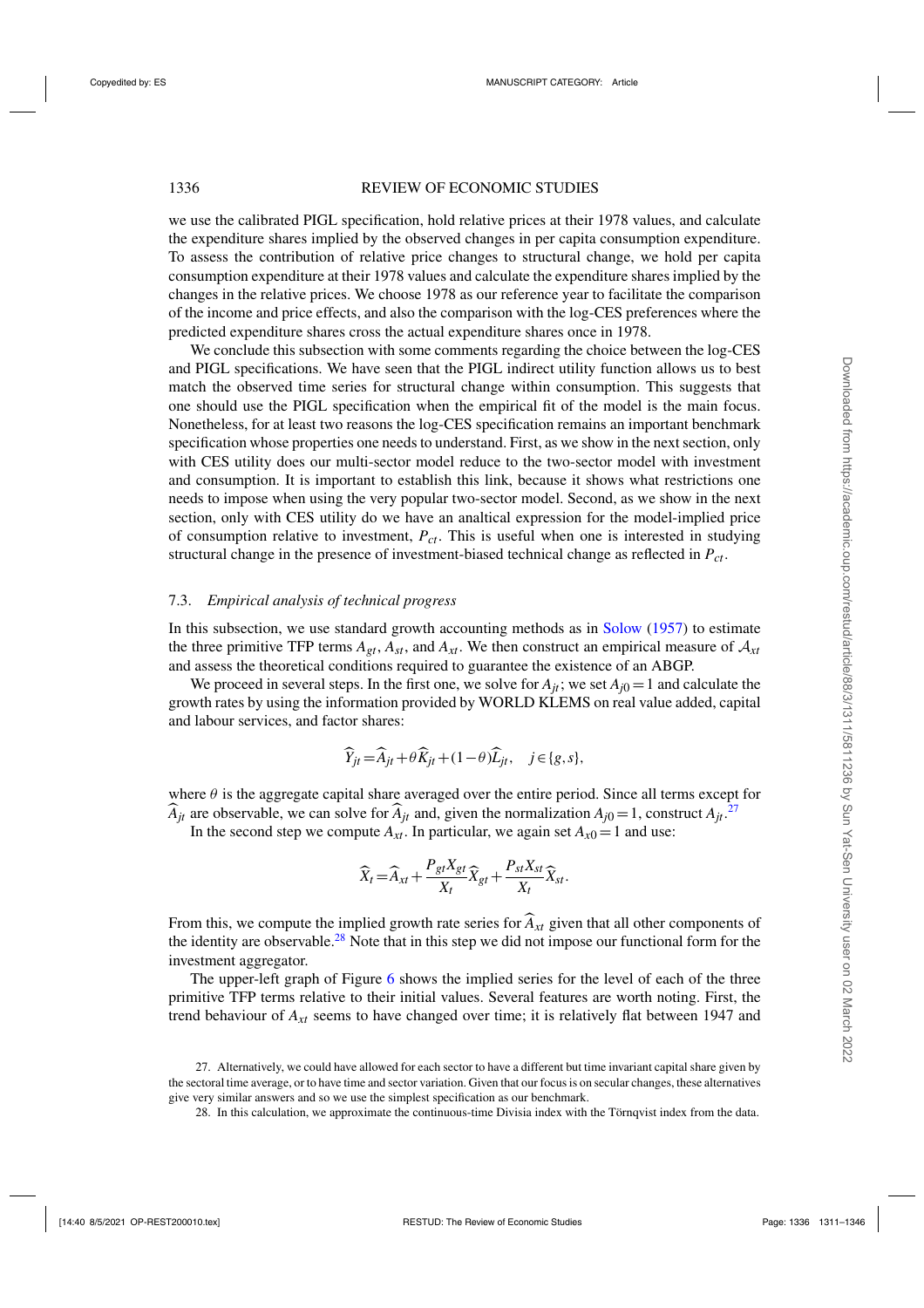<span id="page-26-0"></span>

1980 but exhibits modest and relatively constant positive growth since 1980. The series for *Agt* seems to exhibit medium-run fluctuations around a fairly constant trend line. Of particular interest is the decade of the 1970s, which we commented on earlier in Section [2.](#page-3-0) Shocks to oil and food prices specific to this period led to large temporary deviations. The series for *Ast* also exhibits changing growth rates over time. Between 1947 and the mid-1960s, this series exhibits modest positive growth at roughly 0.8% per year, but in the period after the mid-1960s the growth rate drops to about 0.2% per year. We will return to this behavior later in this section. Lastly, we note that even in the post-1980 period in which growth in  $A_{xt}$  increases, the growth in  $A_{gt}$  is more than three times larger than the growth in *Axt*.

Having calculated all three of the primitive TFP series  $A_{xt}$ ,  $A_{gt}$ , and  $A_{st}$  from the data, and using our earlier estimates for  $\omega_x$  and  $\varepsilon_x$ , we can solve for the implied series for  $\mathcal{A}_{xt}$ :

$$
\mathcal{A}_{xt} \equiv A_{xt} \left( \omega_x A_{gt}^{\varepsilon_x - 1} + (1 - \omega_x) A_{st}^{\varepsilon_x - 1} \right)^{\frac{1}{\varepsilon_x - 1}}.
$$

The upper right panel of Figure 6 shows the time series behaviour of  $A_{xt}$ . Given our previous analysis, we are very interested in the trend behaviour of this series and so have also included the best fitting constant growth line. Although there are some significant departures from the trend line, most notably in the 1970s when temporary shocks had a large impact on TFP in the goods sector, the constant growth line does a reasonable job of tracking the trend behaviour in this series. That is, despite the changing behaviour of the growth rates of some of the primitive TFPs over time, this series exhibits approximately constant growth, consistent with one of the conditions required for existence of an ABGP.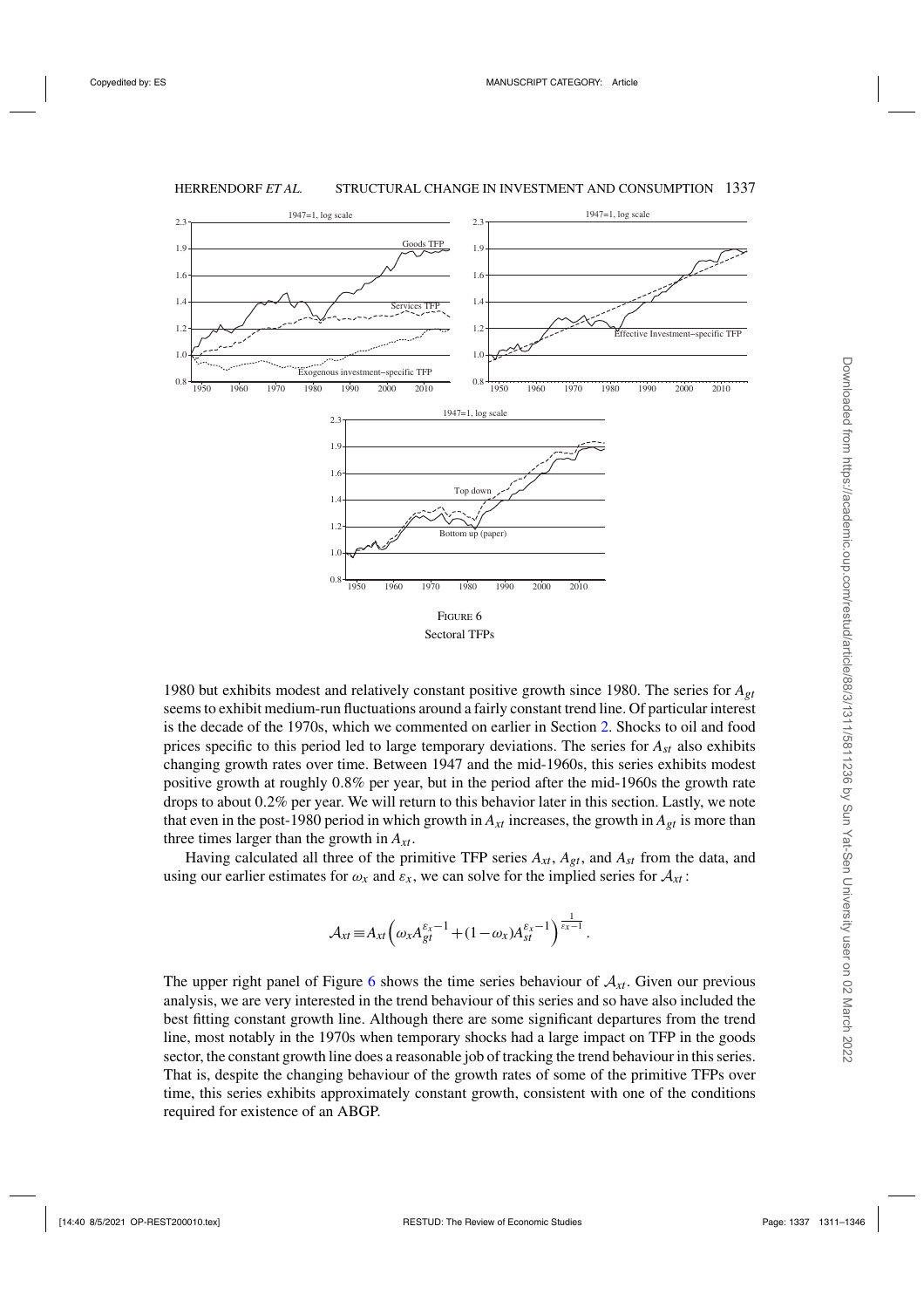<span id="page-27-0"></span>

We emphasize that our construction of the  $A_{xt}$  series did not directly use information about approximately constant average growth of GDP in the U.S. data. That is, we used a "bottomup" approach to computing  $A_{x}$ , building it up from its underlying components. Alternatively, we could have used a "top-down" approach by applying growth accounting methods directly to our pseudo-aggregate production function, noting that, in the context of our model, we measure output in units of the investment good. The results of this exercise are shown in the bottom panel of Figure [6.](#page-26-0) It is reassuring that the two approaches yield very similar series for A*xt*.

One may wonder how our result of approximately constant growth in  $A_{xt}$  and an ABGP can be reconciled with studies that conclude the U.S. is experiencing a growth slowdown. A key point in this context is that our ABGP features constant growth of output measured in units of investment, whereas official measures of output growth rely on a Fisher index. Figure 7 displays these two distinct measures from the data. Interestingly, the series for output measured in units of investment does not display the growth slowdown that is evident in the NIPA measure; see [Duernecker](#page-35-0) *et al.* [\(2017a\)](#page-35-0) for a more detailed analysis of this issue.

In our theoretical analysis, we imposed several assumptions that involved technology and preference parameters. We can now revisit these assumptions in light of our estimates. When  $\chi$ is positive, as in our estimated PIGL specification, Assumption [3](#page-14-0) requires that *Ast* grows at a constant rate. As discussed earlier in the context of Figure [6,](#page-26-0) *Ast* has displayed approximately constant growth since around 1965, but the growth rate in the pre-1965 period was somewhat larger. To be specific, the average growth rate of *Ast* is 0.8% in the pre-1965 period and 0.2% in the post-1965 period. Given that the growth rate of  $A_{xt}$  is approximately constant over the entire period, our analysis suggests that one should have two distinct ABGPs, one for the pre-1965 period and one for the post-1965 period. Our analysis allows us to assess the quantitative magnitude of this difference. Importantly, holding the growth rate of  $A_{xt}$  constant, a change in the growth rate of *Ast* does not affect the growth rate along the ABGP (see Proposition [1\)](#page-15-0). Rather, a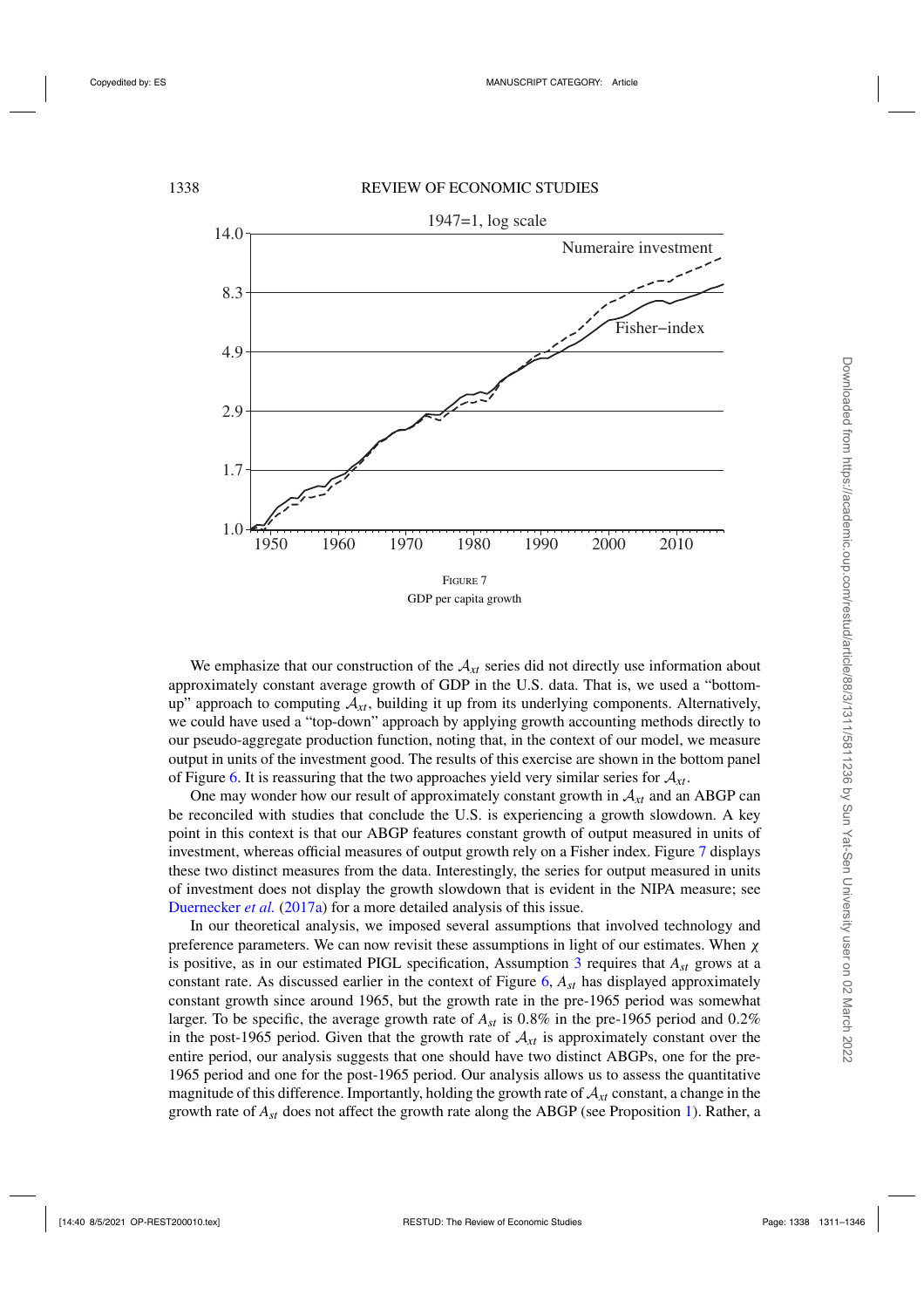<span id="page-28-0"></span>change in the growth rate of *Ast* simply affects the level of output by affecting the rate of return to capital along the ABGP (see Equation [\(B.1\)](#page-33-0) in the Appendix). Given our estimate of  $\chi = 0.55$ , a decrease in the growth rate of *Ast* by 0.006 increases the rental rate of capital by 0.0034. Assuming that  $\theta = 1/3$ , the implied level effect on total output is approximately 1%.<sup>29</sup> We conclude that the change in the growth rate of *Ast* between the pre- and post-1965 periods is quantitatively not of first-order importance.

To evaluate the conditions in Assumption [2](#page-14-0) for the case of PIGL, we will assume standard values for the remaining parameters:  $\theta = 1/3$ ,  $\delta = 0.08$ , and  $\rho = 0.04$ . Both conditions of Assumption [2](#page-14-0) are satisfied in every period when we use these values together with our estimated preference parameters and our estimated average TFP growth rates.

We previously remarked that Assumption [6](#page-19-0) is satisfied every period using our estimated values for  $v, \gamma$ , and  $\gamma$  and the values from the data for expenditure and prices. Lastly, although  $A_{gt} > A_{st}$ does not hold period by period, it does hold when using average growth rates over the period. From the perspective of understanding the secular patterns of structural change, it is the average growth rates over longer periods that are of interest.

One insight from our analysis that we previously highlighted was that one cannot find an ABGP if one imposes that all primitive TFPs grow at constant rates. In the next two sections, we highlight two additional insights from our analysis.

#### 8. DO SERVICES TAKE OVER THE ECONOMY ASYMPTOTICALLY?

[Baumol](#page-35-0) [\(1967](#page-35-0)) was the first to note that if resources move systematically from sectors with high productivity growth to sectors with low productivity growth, then the economy will exhibit a secular decline in aggregate productivity growth. This is often referred to as Baumol's cost disease. Taken to the extreme, his argument suggests that if there is one sector with low (possibly zero) productivity growth, it will eventually dominate the entire economy.

Importantly, Baumol's formal analysis abstracted from capital. [Ngai and Pissarides](#page-35-0) [\(2007\)](#page-35-0) built a model of structural change with capital and showed that it has a different asymptotic implication. In their model, only one sector is assumed to produce capital. Since the capital-tooutput ratio is constant along an ABGP, the capital-producing sector does not disappear, even asymptotically. If one identifies the capital-producing sector with manufacturing, which has higher productivity growth than services, then their model implies that the sector with the slowest productivity growth will dominate consumption production, but not the entire economy.

To see how this result is related to our work, it is useful to go back to our alternative production structure [\(5.5\)](#page-10-0)–[\(5.6\)](#page-10-0) with one investment sector and consumption sectors for goods and services. A version of the result of [Ngai and Pissarides](#page-35-0) [\(2007\)](#page-35-0) obtains in this model if we assume that the investment sector and the goods sector have higher TFP growth than the services sector and that goods and services are gross complements. While the service sector will asymptotically take over the consumption sector, the investment sector produces a constant fraction of GDP along an ABGP. Hence, the share of services will converge to that of consumption, and services will not take over the economy in the limit.

Now consider instead our more general specification in which both goods and services are used to produce investment. Additionally, assume again that TFP grows more strongly in the

<sup>29.</sup> Assuming an annual growth rate of 2%, depreciation of 8%, and discounting of 4%, the value of *R* would increase from 0.14 to 0.1434. This implies that the level of output in the new ABGP relative to the original is equal to  $(0.1434/0.1400)^{\theta/(\theta-1)} = 0.988.$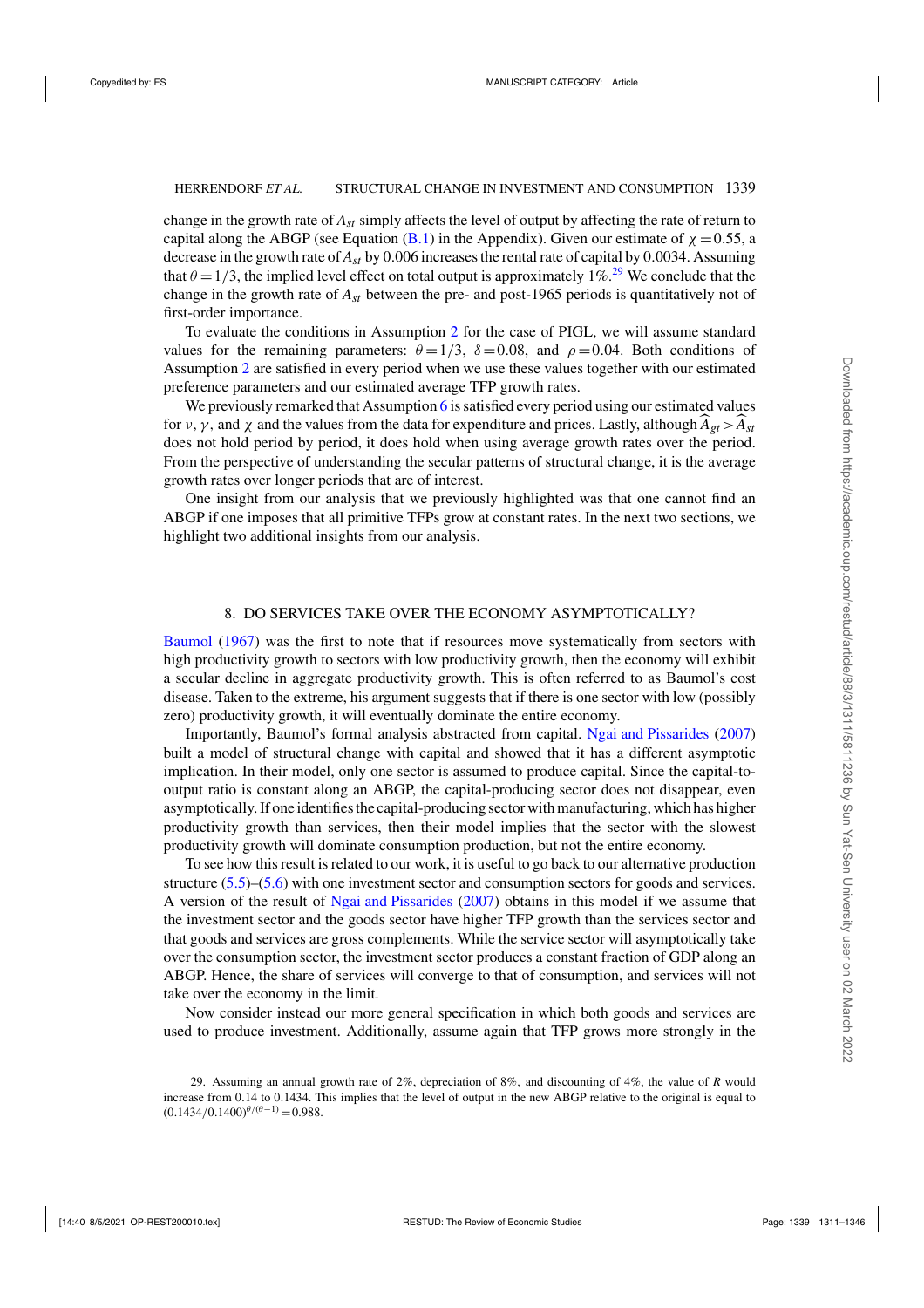<span id="page-29-0"></span>goods sector than in the services sector (including in the limit), and that goods and services are gross complements in producing both consumption and investment. Along an ABGP, it remains true that investment will be a constant fraction of output. But importantly, the services expenditure share in the investment sector will now converge to one too. The next proposition summarizes this result:

**Proposition 4** *If*  $\varepsilon_x \in [0,1)$ ,  $\widehat{A}_{gt} > \widehat{A}_{st}$ ,  $\lim_{t \to \infty} \widehat{A}_{gt} > \lim_{t \to \infty} \widehat{A}_{st}$ , then along any ABGP:

$$
\lim_{t \to \infty} \frac{P_{st} X_{st}}{X_t} = 1.
$$

We note that, given our earlier assumptions, for both log-CES and PIGL utility, our model also generates the standard result that:  $\lim_{t\to\infty} P_{st}C_{st}/E_t = 1$ . Therefore, it follows that services will take over the entire economy asymptotically in both cases. $30$ 

Because these results hold along an ABGP in which output measured in units of investment grows at a constant rate, one might be tempted to conclude that there is therefore no slowdown associated with the low TFP growth sector taking over the entire economy. However, consistent with the message from Figure [7,](#page-27-0) [Duernecker](#page-35-0) *et al.* [\(2017a\)](#page-35-0) show that if one measures output growth in the model through chained Fisher indexes as it is done by the BEA, then one would observe a decrease in measured output growth over time along the ABGP.

Lastly, we note that [Acemoglu and Guerrieri](#page-35-0) [\(2008\)](#page-35-0) generated a result similar to our Proposition 4. Differently from us, they imposed that investment and consumption have identical production functions, implying that investment necessarily mimics consumption, and hence that the overall economy also necessarily mimics consumption. Our analysis shows that this result occurs along an ABGP also when one allows for different production functions in consumption and investment and there is exogenous investment-specific technical change. Specifically, our result holds without imposing any restrictions on the behaviour of *Ax* relative to the other TFPs, other than that *Axt* must not shrink.

### 9. IS INVESTMENT-BIASED TECHNICAL CHANGE ENDOGENOUS?

In this subsection, we present a third insight from modelling structural change in investment, namely, that technical change is endogenously investment biased. Since our model with log-CES utility has a two-sector representation, one might think that technical change at the level of investment and consumption must be purely exogenous. Instead, the *effective* TFPs of the pseudo production functions in our two-sector representation are non-linear functions of the three *primitive* TFPs. Modelling structural change in investment is therefore essential if one seeks to draw inference about the nature of investment-specific technical change.

#### 9.1. *Theoretical analysis of investment-biased technical change*

To see what we mean by technical change being *endogenously* investment biased, it is useful to recall the alternative production structure  $(5.5)$ – $(5.6)$  that abstracts from structural change in

<sup>30.</sup> Related work by [Duernecker](#page-35-0) *et al.* [\(2017b](#page-35-0)) disaggregates services and finds that the services subsector with the slowest productivity growth may not take over the economy asymptotically. The reason for this is that in the data services with fast and slow productivity growth appear to be substitutes, instead of complements.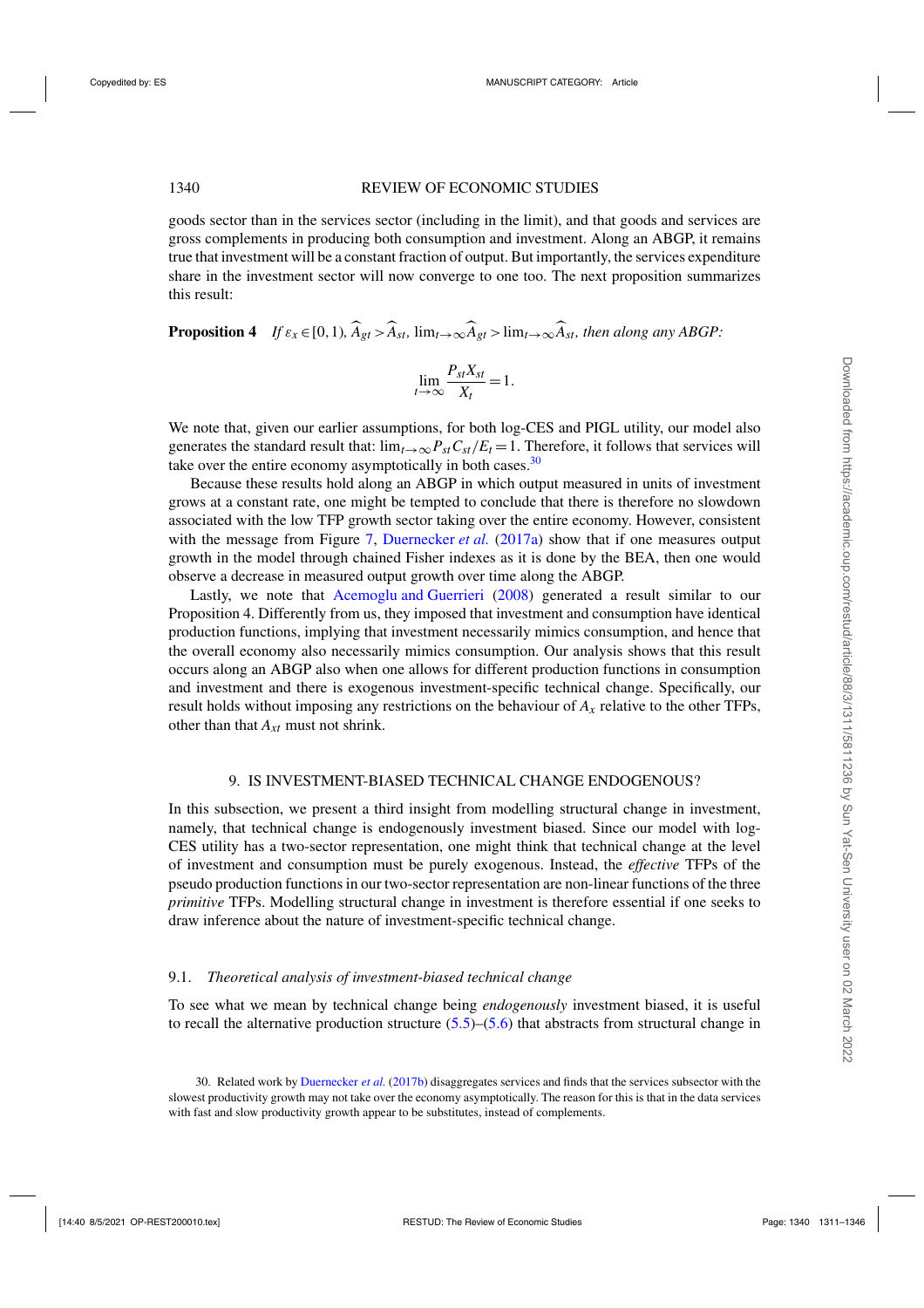investment. In the equilibrium of that framework, we have:

$$
P_{jt} = \frac{B_{xt}}{B_{jt}}, \qquad j \in \{g, s\}.
$$

It is common in the literature to measure investment-biased technical change by focusing on the price of non-durable consumption relative to equipment. Given our level of disaggregation, the most natural model counterpart to this is the price of services relative to investment, which, given our normalization of  $P_{xt} = 1$ , is simply equal to  $P_{st}$ . In the above specification, the sectoral TFPs  $B_{it}$  are viewed as exogenous and one can infer the growth in  $B_{xt}$  relative to  $B_{st}$  simply by observing the change in the relative price of services. In other words, the behaviour of this relative price is sufficient to infer the extent of investment-biased technical change.

This is in contrast to the inference in our model with structural change in investment. The expression for  $A_{xt}$  that we derived previously implies that relative prices in terms of primitive TFPs are given by:

$$
P_{jt} = \frac{A_{xt}}{A_{jt}} = \frac{A_{xt} \left( \omega_x A_{gt}^{\varepsilon_x - 1} + (1 - \omega_x) A_{st}^{\varepsilon_x - 1} \right)^{\frac{1}{\varepsilon_x - 1}}}{A_{jt}}, \qquad j \in \{g, s\}.
$$

The key message from these two expressions is that in each case the price of consumption relative to investment reflects an element of *endogenous* investment-biased technical change. Focusing on the relative price of services, it remains true that  $P_{st}$  increases if  $A_{xt}$  increases more strongly than *Ast* holding all else constant. But, it is also true that *Pst* will increase even absent any change in  $A_{xt}$  if  $A_{gt}$  increases more strongly than  $A_{st}$ . This effect reflects the *endogenous* input choices by the representative firm producing investment. That is, increases in  $A_{xt}$  lead to higher TFP in the production of investment independently of how the firm chooses to produce investment, but changes in  $A_{gt}$  relative to  $A_{gt}$  influence the effective TFP of investment to an extent that depends on how the firm chooses to produce investment. Because the literature has identified investmentbiased technical change with the *exogenous* movements in  $B_{xt}$ , we refer to this additional channel in our model as *endogenous* investment-biased technical change. We note that this occurs along any equilibrium path and is not restricted to an ABGP. Formally, we summarize this discussion with the following proposition:

# **Proposition 5** *If*  $\widehat{A}_{gt} > \widehat{A}_{st}$ *, and*  $\widehat{A}_x = 0$ *, then along any equilibrium path*  $\widehat{P}_{st} > 0$ *.*

In sum, the key point of the previous discussion is that the price of services relative to investment will increase even in the absence of any exogenous investment-specific technical change. If  $A_{xt} > 0$ , then there will be an additional source of growth in  $P_{st}$ .

In the context of our model, an alternative to studying the price of services relative to investment is to study the price of consumption relative to investment. This is possible with log-CES utility when our model reduces to a two-sector model with consumption and investment that has an analytic expression for the price of consumption relative to investment.<sup>31</sup> To see this, note that given the symmetry of the aggregators in the investment and consumption sectors in the log-CES

<sup>31.</sup> Unlike the log-CES case, the PIGL case does not permit one to reduce our model to the standard two-sector model with investment and consumption and to derive an analytic expression for the price of aggregate consumption relative to aggregate investment.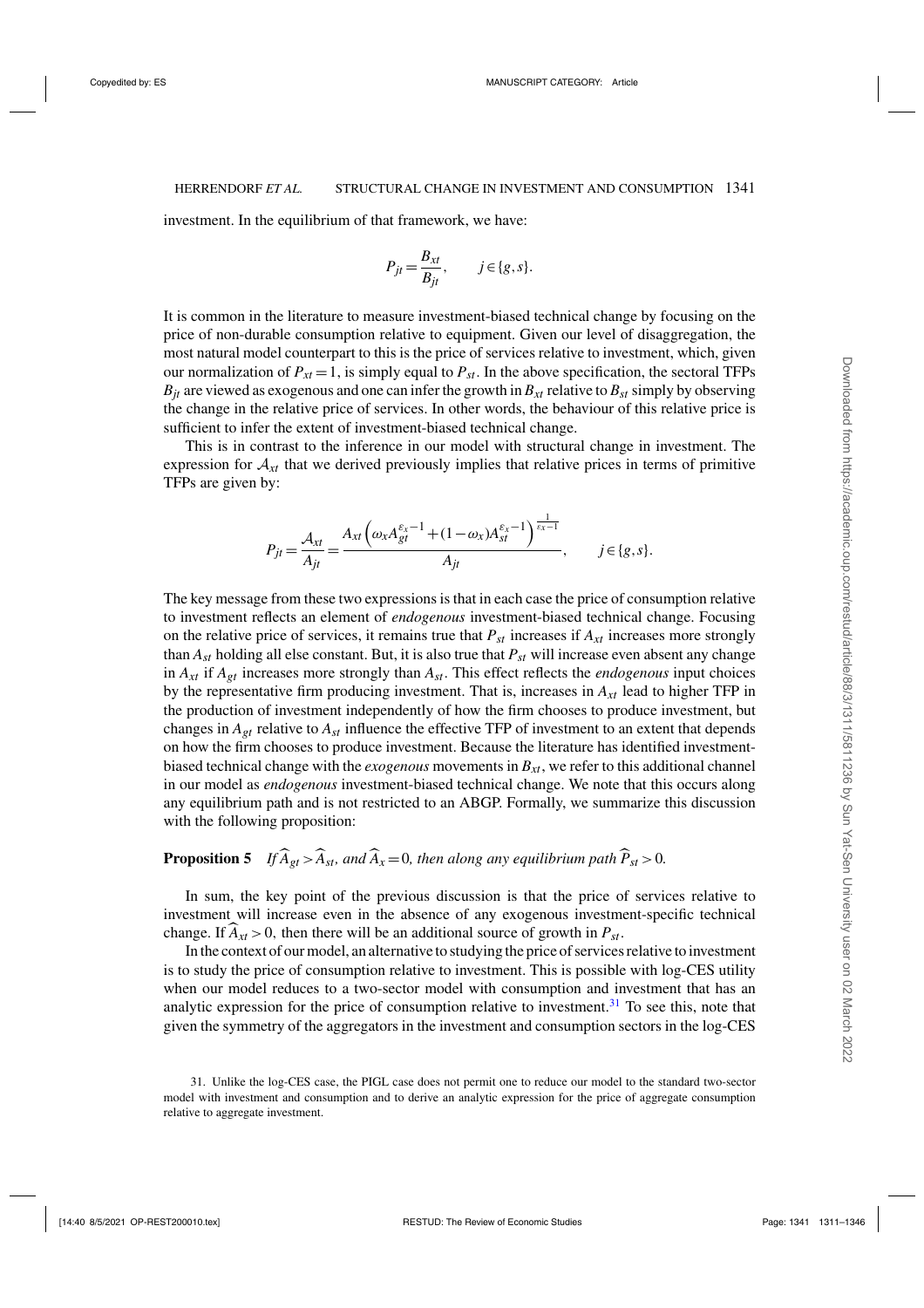<span id="page-31-0"></span>case, applying the earlier derivations that we made for the investment sector to the consumption sector with log-CES utility, we find that:

$$
C_t = \mathcal{A}_{ct} K_{ct}^{\theta} L_{ct}^{1-\theta},
$$

where

$$
\mathcal{A}_{ct} \equiv \left(\omega_c A_{gt}^{\varepsilon_c - 1} + (1 - \omega_c) A_{st}^{\varepsilon_c - 1}\right)^{\frac{1}{\varepsilon_c - 1}},
$$
  

$$
L_{ct} \equiv \frac{C_{gt}}{A_{gt} K_t^{\theta}} + \frac{C_{st}}{A_{st} K_t^{\theta}}, \quad K_{ct} \equiv K_t L_{ct}.
$$

This implies that

$$
P_{ct} = \frac{\mathcal{A}_{xt}}{\mathcal{A}_{ct}} = \frac{A_{xt} \left(\omega_x A_{gt}^{\varepsilon_x - 1} + (1 - \omega_x) A_{st}^{\varepsilon_x - 1}\right)^{\frac{1}{\varepsilon_x - 1}}}{\left(\omega_c A_{gt}^{\varepsilon_c - 1} + (1 - \omega_c) A_{st}^{\varepsilon_c - 1}\right)^{\frac{1}{\varepsilon_c - 1}}}.
$$

In Appendix  $C$  below, we prove the following result:

**Proposition 6** *Suppose the period-utility function is log-CES. If*  $\omega_x > \omega_c$ ,  $\varepsilon_x \geq \varepsilon_c$ ,  $\widehat{A}_{gt} > \widehat{A}_{st}$ , and  $\widehat{A}_x = 0$ , then along any equilibrium path  $\widehat{P}_{ct} > 0$ .

Once again, the key implication is that the price of consumption relative to investment will increase even in the absence of any exogenous investment-specific technical change.

#### 9.2. *Empirical analysis of investment-biased technical change*

The preceding subsection argued theoretically that our model featuring structural change in the investment sector contains a novel channel that influences the relative price of consumption to investment. In this subsection, we evaluate the empirical significance of this channel.

Figure [6](#page-26-0) above established that the growth rates of both  $A_{st}$  and  $A_{xt}$  are relatively small when compared to the growth rate of *Agt*. This suggests that the endogenous component of investmentbiased technical change will play a large role in accounting for the behaviour of the price of services relative to investment,  $P_{st}$ . The left part of Figure [8](#page-32-0) provides information on this, showing the behaviour of *Axt*/*Ast*, which reflects the contribution of exogenous investment-biased technical change to  $P_{st}$ , and  $A_{xt}/A_{st}$ , which reflects the model implied value of  $P_{st}$ . The key message to take away from these curves is that exogenous investment biased technical change has not been a quantitatively important source of increases in this relative price in the U.S. Even focusing on the post-1980 period, we see that it accounts for only about one quarter of the overall increase in the price of services relative to investment. [Garcia-Santana](#page-35-0) *et al.* [\(2018\)](#page-35-0) reach a similar conclusion in their analysis of cross-country patterns: exogenous investment-biased technical change accounts for only a third of the decline in the relative price of investment; the rest is accounted for by endogenous investment-biased technical change.

If we focus on the log-CES utility specification, then we can also compute a model based price for aggregate consumption relative to investment, *Pct*. The right-hand panel of Figure [8](#page-32-0) displays these results. In this figure,  $A_{xt}/A_{ct}$  reflects the model implied price of consumption relative to investment, and  $A_{xt}/A_{ct}$  reflects the contribution of exogenous investment-biased technical change to the price of consumption relative to investment. The take-away message remains the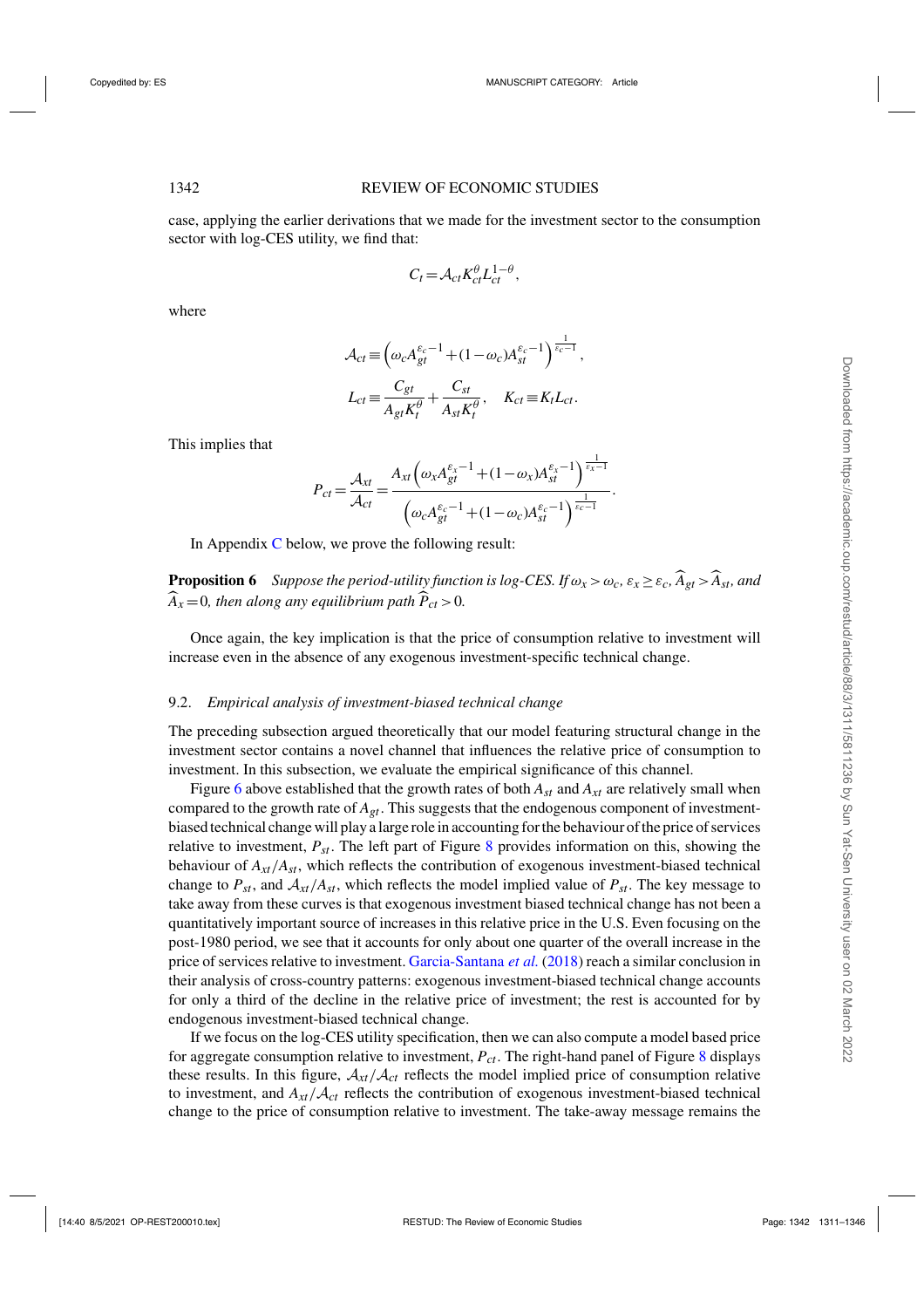<span id="page-32-0"></span>

The components of investment-specific technical progress

same as for the previous figure: in the post-1980 period, exogenous investment-biased technical change accounts for only about one quarter of the increase in  $P_{ct}$ .

#### 10. CONCLUSION

In this article, we have proposed a new framework for studying growth and structural change in both investment and consumption. Production has taken place at the level of sector value added and final expenditures on investment and consumption have been aggregates of the underlying sectoral value added. We have shown that this framework has three distinctive implications. First, constant growth in all sectoral TFPs is generically inconsistent with aggregate balanced growth and structural change in investment. Second, the sector with the lowest productivity growth asymptotically dominates the entire economy. Third, for empirically plausible parameter values technical change is endogenously investment specific. In addition, we have shown that a CES aggregator in the investment sector can account for the salient trends in the value-added composition of final investment.

We believe that richer versions of this model will prove useful in refining our view of the nature of structural change and the forces that drive it. In particular, it will be of interest to pursue more fully a formulation that separates investment into the three components: structures, equipment, and IPP. We believe that this framework will help us better isolate the underlying sources of TFP growth. $32$  It will also be of interest to disaggregate further the goods and services that are used to produce investment and consumption. One obvious example for why this can matter is that productivity growth differs significantly across sectors within the services sector, and the investment sector may use a different mix of services than the consumption sector.

Lastly, we have focused on the post-war U.S. While that is a natural starting point, we think that it will be interesting to extent our analysis to other developed countries and evaluate to what extent the necessary condition for ABGP—that  $\mathcal{A}_{xt}$  is constant on average—holds more broadly. Doing this will become feasible once reasonably long time series of input–output tables become available also for developed countries other than the U.S.

<sup>32.</sup> In the working-paper version of this article, [Herrendorf](#page-35-0) *et al.* [\(2018\)](#page-35-0), we presented some preliminary evidence for the decomposition of investment into structures, equipment, and intellectual property products.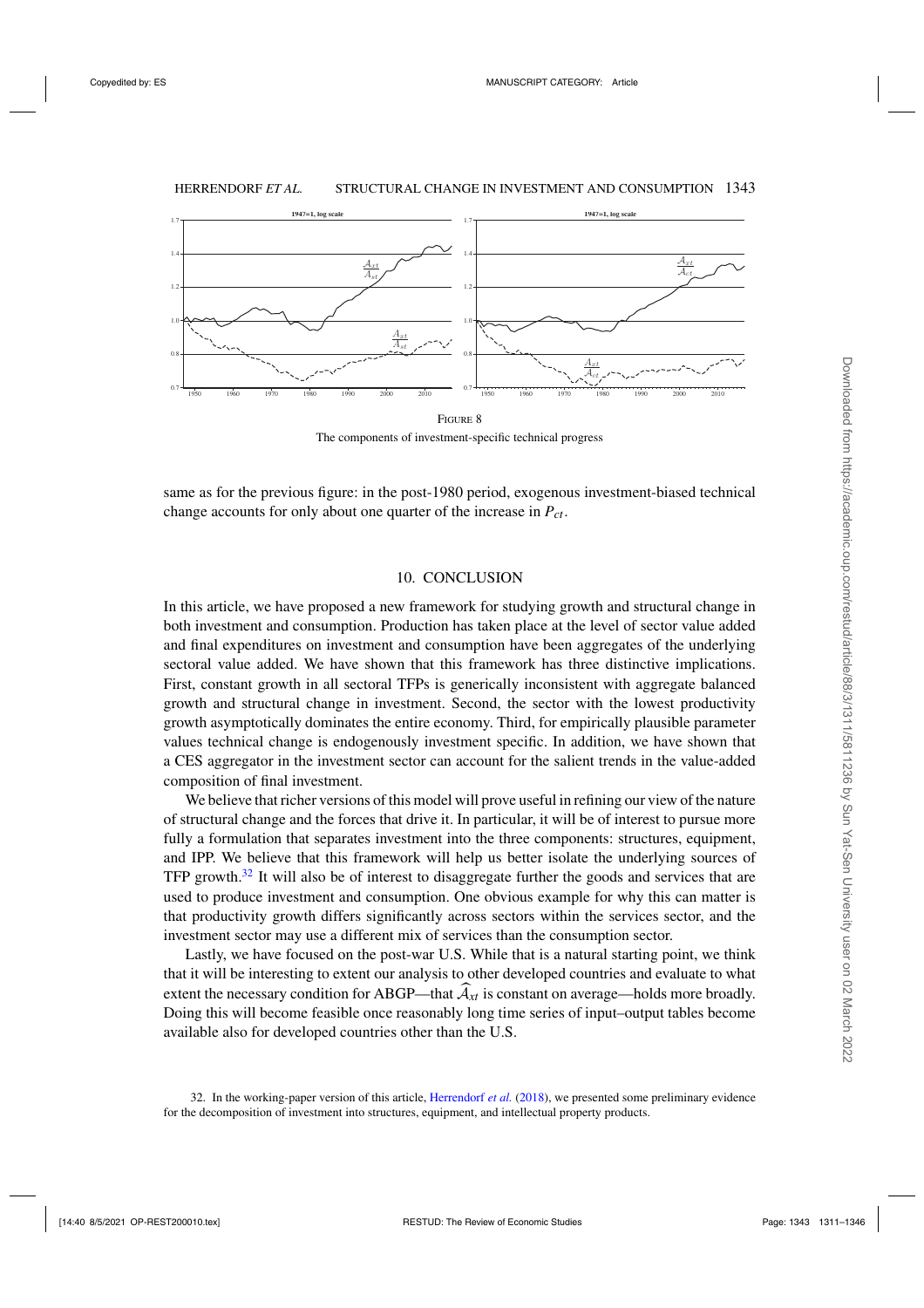#### Appendix

#### A. PROOF OF LEMMA [1](#page-10-0)

<span id="page-33-0"></span>We start by rewriting the production function of  $X_t$  in two different ways:

$$
X_t = A_{xt} \left( \omega_x^{\frac{1}{\varepsilon_x}} + (1 - \omega_x)^{\frac{1}{\varepsilon_x}} \left( \frac{X_{st}}{X_{gt}} \right)^{\frac{\varepsilon_x - 1}{\varepsilon_x}} \right)^{\frac{\varepsilon_x - 1}{\varepsilon_x - 1}} X_{gt},
$$
  

$$
X_t = A_{xt} \left( \omega_x^{\frac{1}{\varepsilon_x}} \left( \frac{X_{gt}}{X_{st}} \right)^{\frac{\varepsilon_x - 1}{\varepsilon_x}} + (1 - \omega_x)^{\frac{1}{\varepsilon_x}} \right)^{\frac{\varepsilon_x}{\varepsilon_x - 1}} X_{st}.
$$

Equation [\(5.4\)](#page-9-0) implies that:

$$
\frac{X_{st}}{X_{gt}} = \frac{1 - \omega_x}{\omega_x} \left(\frac{A_{st}}{A_{gt}}\right)^{\varepsilon_x},
$$

$$
\frac{X_{gt}}{X_{st}} = \frac{\omega_x}{1 - \omega_x} \left(\frac{A_{gt}}{A_{st}}\right)^{\varepsilon_x}.
$$

Combining the last two sets of equations, we obtain:

$$
X_t = A_{xt} \left( \omega_x^{\frac{1}{\varepsilon_x}} + \frac{1 - \omega_x}{\omega_x^{\frac{\varepsilon_x - 1}{\varepsilon_x}}} \left( \frac{A_{st}}{A_{gt}} \right)^{\varepsilon_x - 1} \right)^{\frac{\varepsilon_x}{\varepsilon_x - 1}} X_{gt},
$$
  

$$
X_t = A_{xt} \left( \frac{\omega_x}{(1 - \omega_x)^{\frac{\varepsilon_x - 1}{\varepsilon_x}}} \left( \frac{A_{gt}}{A_{st}} \right)^{\varepsilon_x - 1} + (1 - \omega_x)^{\frac{1}{\varepsilon_x}} \right)^{\frac{\varepsilon_x}{\varepsilon_x - 1}} X_{st}.
$$

Rearranging gives:

$$
\omega_{x} A_{gt}^{\varepsilon_{x}-1} X_{t} = A_{xt} \left( \omega_{x} A_{gt}^{\varepsilon_{x}-1} + (1 - \omega_{x}) A_{st}^{\varepsilon_{x}-1} \right) \frac{\varepsilon_{x}}{\varepsilon_{x}-1} \frac{X_{gt}}{A_{gt}},
$$
  

$$
(1 - \omega_{x}) A_{st}^{\varepsilon_{x}-1} X_{t} = A_{xt} \left( \omega_{x} A_{gt}^{\varepsilon_{x}-1} + (1 - \omega_{x}) A_{st}^{\varepsilon_{x}-1} \right) \frac{\varepsilon_{x}}{\varepsilon_{x}-1} \frac{X_{st}}{A_{st}}.
$$

Adding these two equations, we obtain:

$$
\left(\omega_{x}A_{gt}^{\varepsilon_{x}-1}+(1-\omega_{x})A_{st}^{\varepsilon_{x}-1}\right)X_{t} = A_{xt}\left(\omega_{x}A_{gt}^{\varepsilon_{x}-1}+(1-\omega_{x})A_{st}^{\varepsilon_{x}-1}\right)^{1+\frac{1}{\varepsilon_{x}-1}}\left(\frac{X_{gt}}{A_{gt}}+\frac{X_{st}}{A_{st}}\right).
$$

Dividing both sides by the first term on the left–hand side and using the definitions of  $A_{x,t}$ ,  $K_{x,t}$ , and  $L_{x,t}$  proves the claim. **QED**

#### B. PROOF OF PROPOSITION [1](#page-15-0)

**Part 1: Necessity.** We start by showing that if an ABGP exists, then  $\widehat{A}_{xt}$  is constant and [\(6.3\)](#page-15-0) holds.

Since  $Y_t$  and  $K_t$  are growing at constant rates along an ABGP, the aggregate production function,  $Y_t = A_{xt} K_t^{\theta}$ , implies that  $A_{xt}$  also grows at a constant rate.

This leaves to show that all aggregate variables grow at a common rate and *R* is constant. The Euler-equation can be written as

$$
-\frac{\dot{V}_E(t)}{V_E(t)} = (1 - \chi)\widehat{E}_t + \chi\left(\widehat{\mathcal{A}}_{xt} - \widehat{A}_{st}\right) = R_t - \delta - \rho, \tag{B.1}
$$

where we used the fact that  $P_{st} = A_{xt}/A_{st}$ .  $\widehat{E}_t$  is constant along an ABGP and we have shown in the previous step that  $\widehat{\mathcal{A}}_{xt}$  is constant. Thus, our assumption that  $\chi \widehat{A}_{st}$  is constant implies that the right-hand side is constant, and so the rental price of capital is constant,  $R_t = R$ . Since

$$
\theta \mathcal{A}_{xt} K_t^{\theta - 1} = R_t = R,\tag{B.2}
$$

it must be that  $\hat{K} = \hat{\mathcal{A}}_x/(1-\theta)$ . Then the aggregate production function,  $Y_t = \mathcal{A}_{xt} K_t^{\theta}$ , implies that  $\hat{Y} = \hat{K}$ . Next, to show that  $\overline{X} = \overline{K}$ , rewrite the capital accumulation equation as:

$$
\frac{X_t}{K_t} = \widehat{K}_t + \delta.
$$

Since  $\overline{K}_t$  is constant,  $X_t/K_t$  must be constant too. Thus,  $\overline{X} = \overline{K}$ .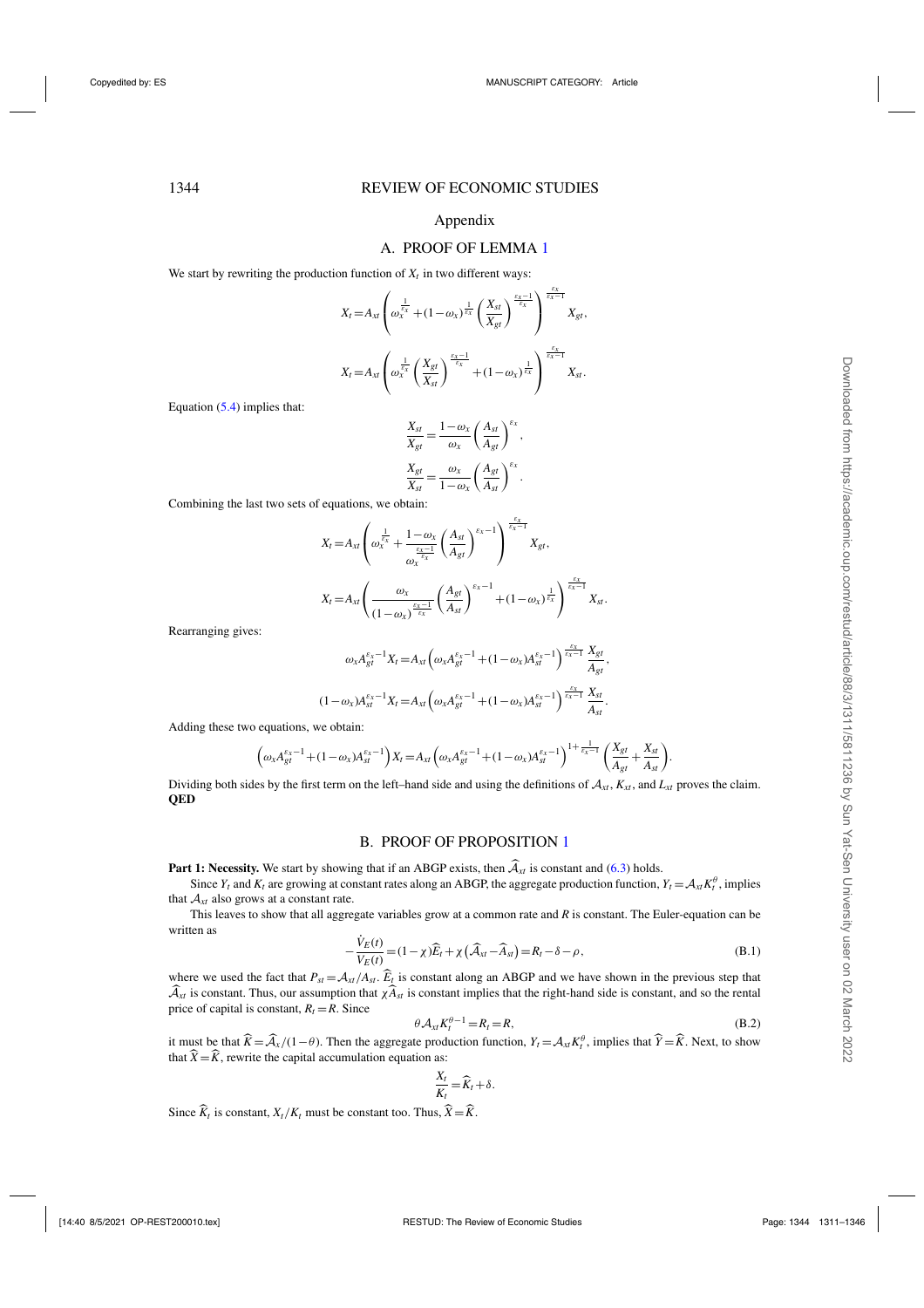<span id="page-34-0"></span>Since  $E_t$ ,  $K_t$ ,  $X_t$ , and  $Y_t$  must be constant and we have shown that  $K = X = Y$ , it remains to be shown that along an ABGP  $\hat{K} = \hat{E}$ . Combining  $\dot{K}_t = X_t - \delta K_t$  with the resource constraint  $X_t + E_t = Y_t$  gives:

$$
\widehat{K} = \frac{Y_t}{K_t} - \delta - \frac{E_t}{K_t}.
$$

*K* is constant. Since *K* = *Y*, it follows that *Y<sub>t</sub>*/*K<sub>t</sub>* is constant. Hence,  $E_t/K_t$  must also be constant, implying that  $K = E$ .

In sum, we have shown that if an ABGP exists, then  $A_{xt}$  is constant and  $K = X = Y = E = A_x/(1 - \theta)$ . Thus, [\(6.3\)](#page-15-0) holds.

**Part 2: Sufficiency.** We continue by showing that if  $\hat{\mathcal{A}}_x = \hat{\mathcal{A}}_x$  is constant, then an ABGP exists. We do so by constructing one. Set  $K = X = Y = E = \mathcal{A}_x/(1 - \theta)$ . Moreover, set *R* such that the Euler equation holds:

$$
-\frac{\dot{V}_E(t)}{V_E(t)} = (1 - \chi)\frac{\widehat{\mathcal{A}}_x}{1 - \theta} + \chi\left(\widehat{\mathcal{A}}_x - \widehat{\mathcal{A}}_s\right) = R - \delta - \rho.
$$

Condition [\(6.2\)](#page-14-0) in Assumption [2](#page-14-0) together with Assumption [3](#page-14-0) imply that there exists a constant  $R > 0$  such that the equation holds. Then there is also a unique value of  $K_0$  such that Equation [\(B.2\)](#page-33-0) is satisfied for this *R* and the given  $A_{x0}$ . Next, pick  $X_0$  such that the capital-accumulation equation is satisfied in instant 0 given  $K_0$  and  $K$ . Then substitute the capitalaccumulation equation into the feasibility constraint and pick *E*<sup>0</sup> such that the resulting equation is satisfied in instant 0 given  $K_0$ ,  $\mathcal{A}_{x0}$ , and  $K$ :

$$
E_0 = \mathcal{A}_{x0} K_0^{\theta} - \left[\widehat{K} + (1 - \delta)\right] K_0.
$$

Since all variables in the capital-accumulation equation and the feasibility constraint grow at the same constant rate, the two will be satisfied in every instant.

Lastly, we have to show that the transversality condition holds along the ABGP just constructed. This amounts to showing:

$$
\lim_{t\to\infty}e^{-\rho t}E_t^{\chi-1}P_{st}^{-\chi}K_t=\lim_{t\to\infty}e^{-\rho t}\left(\frac{E_t}{P_{st}}\right)^{\chi}\frac{K_t}{E_t}=0.
$$

Given that along an ABGP  $\hat{K} = \hat{E}$ , this condition holds if and only if:

$$
-\rho+\chi\frac{\widehat{\mathcal{A}}_x}{1-\theta}-\chi\left(\widehat{\mathcal{A}}_x-\widehat{\mathcal{A}}_s\right)<0.
$$

This is a version of Condition [\(6.1\)](#page-14-0) in Assumption [2.](#page-14-0) **QED**

#### C. PROOF OF PROPOSITION [6](#page-31-0)

We start with the well-known result that for log-CES instantaneous utility the model implied  $P_{ct}$  equals the Divisia index that the BEA uses in NIPA. Given that consumption and investment are composites of goods and services in the model, the Divisia index for the change in the price of consumption relative to investment is given by:

$$
\widehat{P}_{ct} = \left(\zeta_{gt}^c \widehat{P}_{gt} + (1 - \zeta_{gt}^c) \widehat{P}_{st}\right) - \left(\zeta_{gt}^x \widehat{P}_{gt} + (1 - \zeta_{gt}^x) \widehat{P}_{st}\right) = (\zeta_{gt}^c - \zeta_{gt}^x) \left(\widehat{P}_{gt} - \widehat{P}_{st}\right),\tag{C.1}
$$

where

$$
\zeta_{gt}^c \equiv \frac{P_{gt}C_{gt}}{P_{gt}C_{gt} + P_{st}C_{st}},
$$
  

$$
\zeta_{gt}^x \equiv \frac{P_{gt}X_{gt}}{P_{gt}X_{gt} + P_{st}X_{st}}.
$$

The product after the last equality sign in (C.1) features two components: the difference in the goods shares in consumption expenditure versus investment expenditure; the growth rate of the price of goods relative to services. We want to show that both terms of the right-hand side are negative, implying that the right-hand side is positive.

The second terms on the right-hand side is negative because:

$$
\frac{P_{gt}}{P_{st}} = \frac{A_{st}}{A_{gt}} \quad \Longrightarrow \quad \widehat{P}_{gt} - \widehat{P}_{st} = \widehat{A}_{st} - \widehat{A}_{gt} < 0.
$$

The inequality follows from the assumption that  $\widehat{A}_{gt} > \widehat{A}_{st}$